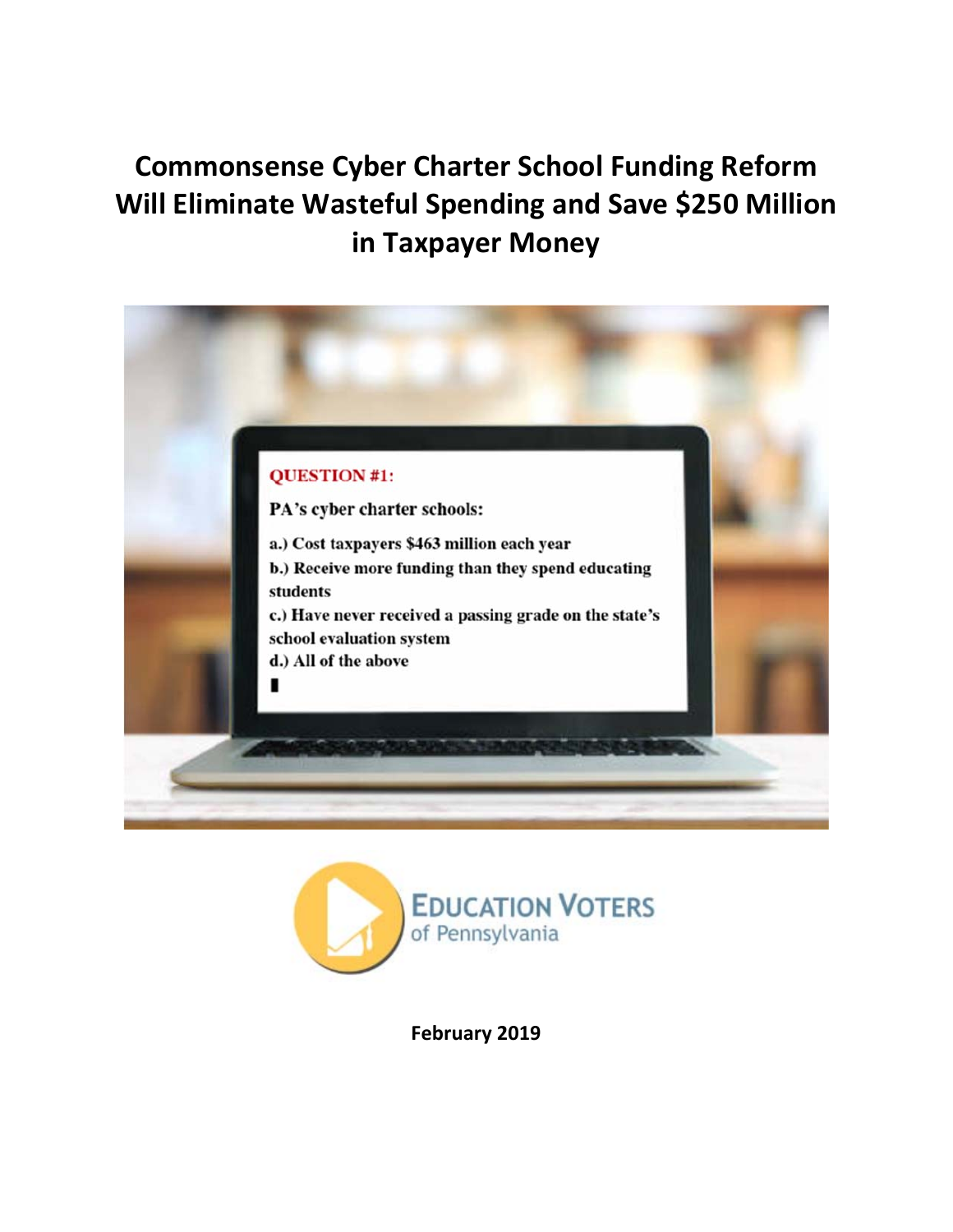#### **Acknowledgments**

We thank Blyden Potts for his substantial work on this report, Erica Freeman for her careful editing, John Neurohr for overseeing the release the report, Michael Churchill for his insightful comments, and the Keystone Research Center for their support as the fiscal sponsor of Education Voters of PA.

#### **About Education Voters of PA**

Education Voters of PA is a statewide, nonpartisan, nonprofit organization that was established in 2007 to promote a pro‐public education agenda with elected leaders and the public. We believe that all children, no matter their ZIP code, have a fundamental right to a quality public education that will provide them with opportunities to succeed in school and to realize their potential as engaged citizens after graduation. Our work focuses on securing adequate and equitable state funding for public education and promoting sound education policy that will help eliminate deep disparities in access to quality educational resources that leave low‐income students and students of color behind. Education Voters of PA is a project of the Keystone Research Center.

For more information visit **www.EducationVotersPA.org**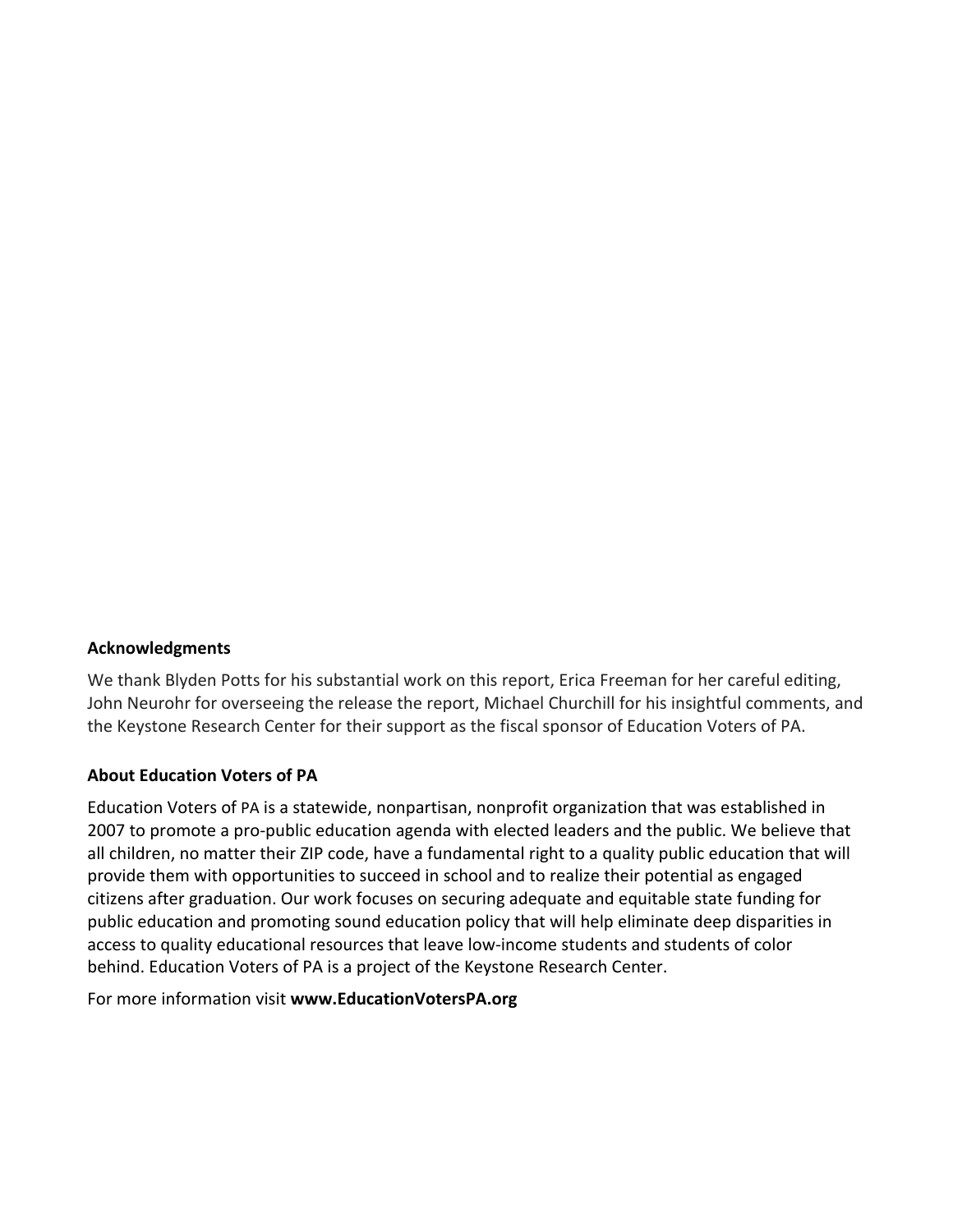### **Commonsense Cyber Charter School Funding Reform Will Eliminate Wasteful Spending and Save \$250 Million in Taxpayer Money**

## **Executive Summary**

- **\$** Charter schools are primarily funded by local tax dollars paid to them as tuition by school districts.
- **\$** Tuition rates are not based on what it costs a charter school to educate its students, but on the per student expenditure of the school district from which the students come. Charter school tuition for regular (non‐special) education ranges from about \$7,300 per student to upwards of \$18,000 per student. Charter school tuition for special education ranges from about \$14,900 to well over \$40,000 per student.<sup>i</sup>
- **\$** In cyber charter schools where the costs are less than \$5,000 per student, far less than the cost in traditional public schools or brick and mortar charter schools – this wastes over \$250 million in tax money each year, statewide.
- **\$** When a student and his or her tuition go to a cyber charter school, not all the student's cost leaves the public school. This has an adverse fiscal impact on school districts, often causing them to cut services and/or to raise tax rates.
- **\$** Both problems wasteful spending and adverse impact on remaining students are being exacerbated by the rapid growth of cyber charter schools.
- **\$** This wasteful spending could be curbed by setting a single, statewide tuition for both regular and special education students in cyber charter schools that is tied to the actual costs of cyber education.
- **\$** By adopting this common sense funding reform, Pennsylvania school districts (and thus Pennsylvania taxpayers) can save more than \$250 million each year.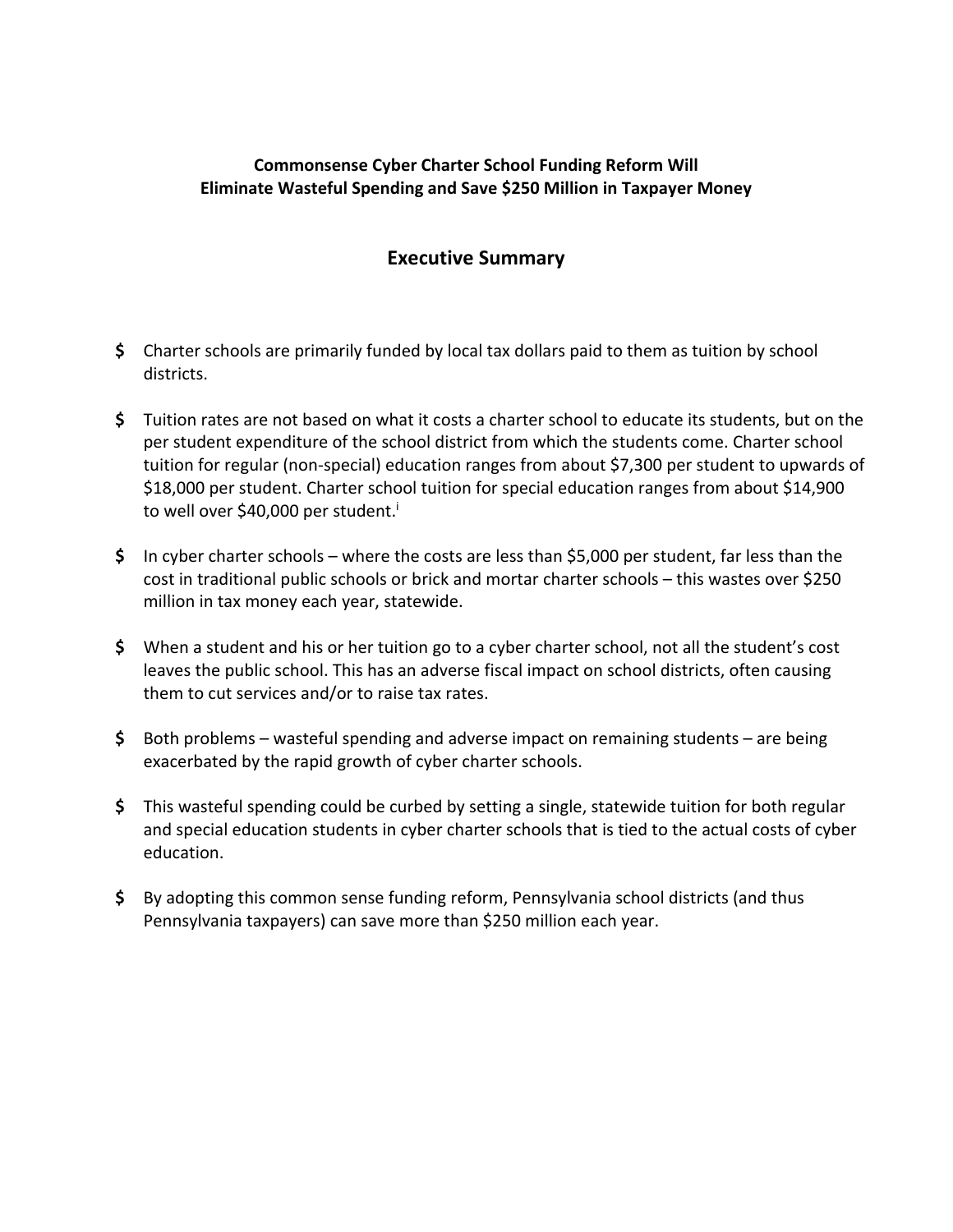Cyber charter schools have materially lower costs than either traditional public schools or brick and mortar charter schools, where teachers are in the same classrooms as their students. Cyber charter schools deliver their education over the internet to students in their own homes, typically with a laptop computer that is provided by the cyber charter school. They frequently use recorded programs that can be re-used in many classes or for students individually. Infrastructure is greatly reduced. Despite this different cost structure, they are paid the same as brick and mortar charter schools.

In 2015, the Pennsylvania legislature enacted a new school funding formula that based funding on actual student enrollment and other cost factors. This was a major step forward in correcting a decades‐old, deeply flawed, and inequitable system of funding public school districts. The legislature has not yet addressed similar flaws in Pennsylvania's system for funding cyber charter schools. With a nearly \$500 million annual price tag, funding of cyber charter schools remains just as flawed as the old system of funding basic education was, and has created ever worsening problems for our state's school districts and wasted tax monies.<sup>ii</sup> We recommend adopting commonsense cyber charter school funding reform to eliminate wasteful spending, saving \$250 million in taxpayer money, and mitigating the harm that cyber charter schools cause to Pennsylvania's public school districts.

### **What are Cyber Charter Schools?**

Charter schools are schools authorized to operate independently of local school districts and are typically run by private entities. They came into existence in Pennsylvania in 1997 with enactment of the Pennsylvania Charter School Law. In 2002, the law was amended to include cyber charter schools, which are authorized by the Pennsylvania Department of Education and enroll students from school districts throughout the Commonwealth. Cyber charter schools educate students via the internet.

All charter schools are publicly funded, and cyber charter and brick and mortar charter schools are funded identically. State law mandates that school districts make tuition payments to charter schools for students who live in their districts but attend charter schools. Each district pays the charter school a tuition rate based on the school district's average expenditure per student, excluding costs for services not provided by the charters. That means one school district may pay the cyber charter school \$14,000 while another pays \$8,000. The payments are not related in any way to the costs of education or other services provided to those students by the cyber charter schools.

The fact that payments to cyber charter schools are not tied to cyber charter schools' lower costs to educate a child means hundreds of millions of taxpayer dollars are wasted each year. It also means cyber charter schools typically have excess tuition dollars to spend to buy television ads or billboards, to pay inflated prices for management services or real estate from related persons, or pay for a variety of things other than education. Pennsylvania can greatly reduce these problems by basing cyber charter funding on actual costs of education, as it has done with public school districts since 2015.

### **How Are Charter School Tuition Rates Calculated?**

Under current Pennsylvania law, each school district calculates both a base tuition rate for non‐special education and a higher, special education rate that derives from it.<sup>iii</sup> These tuition rates are not based on what it costs a charter school to educate a student, but on what it costs the school district to instruct its own students in its own facilities. The calculated base tuition rate is the school district's budgeted expenditure for the year, with various transfer payments and non‐educational expenses (e.g. transportation, construction, etc.) deducted, divided by the average number of students in the district each day.<sup>iv</sup>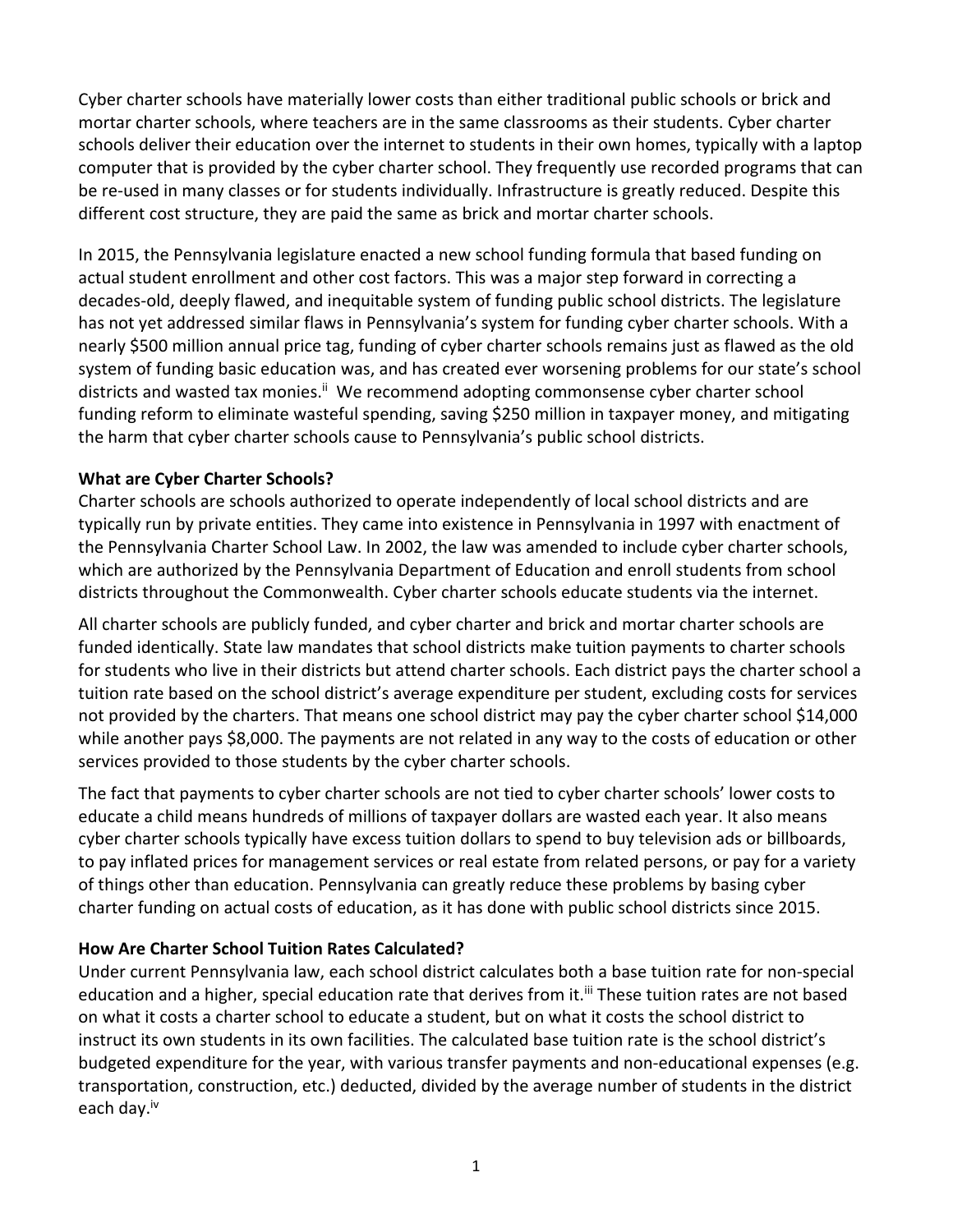For 2016‐17, non‐special tuition rates across Pennsylvania ranged from about \$7,300 to over \$18,000, while special education tuition ranged from about \$14,900 to more than \$40,000 per student.<sup>v</sup>

## **Charter School Tuition Has a Significant Negative Fiscal Impact on School Districts**

Considering the deductions, and with the classic economic concept in mind of fixed versus marginal costs, <sup>vi</sup> one might imagine tuition payments represent only marginal costs. In theory, a student transferring to a charter school should free up a certain amount of money that could then go "with the student" to the charter school without an adverse impact on the other students or the school district. However, in practice the recouped costs are much less than the tuition paid out. A 2017 report conducted by Research for Action found school districts recouped only between 44% and 68% of each student's tuition bill when students left to attend a charter school. The portion they could not recoup – their stranded costs – ranged from \$3,000 to more than \$10,000 per student.<sup>vii</sup> Two 2012 reports conducted by pro‐charter school organizations, one by Boston Consulting Group and one by Afton Partners, estimated the adverse financial impact on school districts of students attending a charter school at \$7,000 and \$4,800 per student, respectively. Vill It is clear that tuition rates for charter schools far exceed the actual marginal costs of educating a student in public school districts.

When lawmakers wrote Pennsylvania's charter school law in 1997, they acknowledged that charter schools create additional costs for school districts and included a reimbursement of up to 30% of district charter school payments – but charter school reimbursement funding was eliminated from the state budget in 2011. This shifted 100% of the cost of charter school payments onto school districts and significantly increased the negative fiscal impact of tuition payments on districts. Pennsylvania's new, 2016 funding formula restored a small bit of compensation for charter school tuition, but only on new educational spending. As of 2018 that still amounted to only a tiny fraction of the actual charter school tuition costs,<sup>ix</sup> so school districts must either cut spending, e.g. teachers, education programs, other services, etc., thus undermining educational opportunities for their students, or raise local property taxes to offset the deficit.<sup>x</sup>

### **Why Are Recouped Costs Less than the Tuition Rate?**

The intuitive, almost tautological, answer is that there are continuing, or at least stranded, costs hidden in the calculated educational expense (e.g. a teacher who continues with the rest of the class after a student leaves) even after a share of the teacher's cost is deducted. However, the very concept of marginal costs is of questionable validity in the context of public education. The portion of school district costs that were stranded suggests that the idea that there is any amount of money that can be isolated to a particular student and thus "go with" a student transferring to a charter school may be fatally flawed. Marginal costs in public education tend to be "clumpy" rather than individual. Having any one student leave (or arrive) changes little. To realize significant savings, a school needs enough students to depart that the school can cut a teacher or at least some other staff member. So if twenty or thirty students leave, there may be savings to be recouped—but not if only a handful depart. As the Pennsylvania School Boards Association explains, "When students attend charter schools, districts' fixed costs remain because they are unable to reduce teacher staff…. Charter and cyber charter school students do not leave in convenient groups allowing district expenditures to be reduced." xi Additionally, many students who move to attending charter schools were previously homeschooled or enrolled in private schools. They thus constitute an entirely new expense for school districts. They were not included in the school count for state aid when they were homeschooled or in private school, but now the school district must transfer a portion of state aid, as well as local revenue, to pay for them being in cyber charter school.xii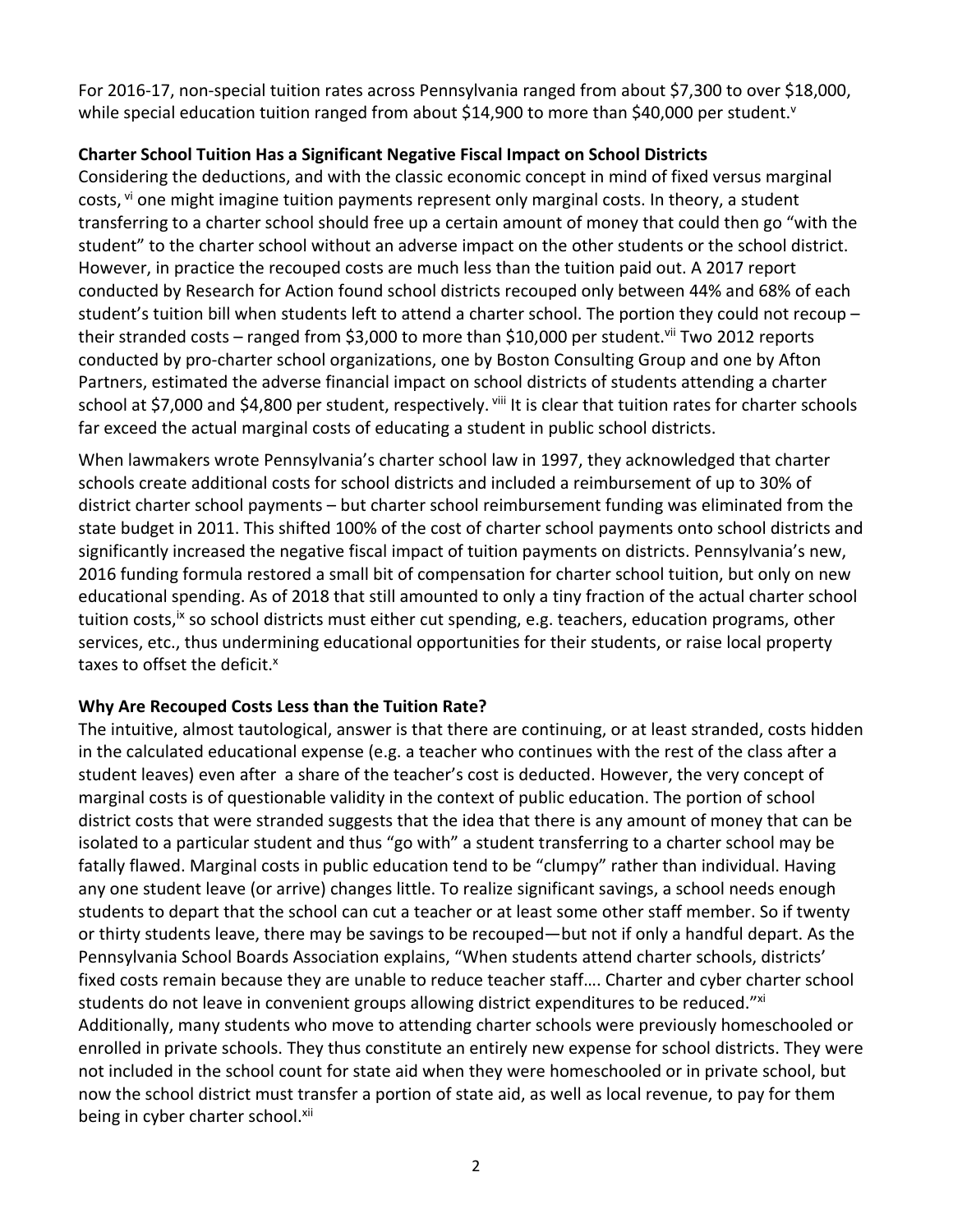### **Wasted Money: Cyber Charter Versus Regular Charter and Public Schools**

Another major problem is the money that is wasted specifically on cyber charter schools. Currently, Pennsylvania cyber charter schools, i.e. privately run public schools that educate students online via a computer in their homes, and "brick and mortar" charter schools are funded identically. They each receive per student tuition under the same formula, but cyber charter schools are unlike regular charter schools and public schools in many ways, particularly in how much it costs them to educate students. Regular charter schools teach much the same way that school districts teach. Teachers interact with students in a physical venue and use physical school supplies and a mix of educational media. They have similar kinds of classes. They have gym, clubs, music and art classes, concerts, school events, etc. They thus incur expenses that are similar to those incurred by school district districts.

In contrast, cyber schools educate with computers. They have far fewer teachers per number of students. Only 75% of cyber charter teachers need state certification so cyber charter schools can pay their teachers less than more qualified professionals in school districts. Their educational content is online so they do not need multiple, physical copies of content. They do not typically provide paper or classroom supplies. They do not have gym, recess, libraries, laboratories, or music and art classrooms. They do not need to employ maintenance workers or custodians to maintain school district facilities and grounds.<sup>xiii</sup>

Many of the expenses that public schools and regular charter schools incur, cyber charter schools either do not incur at all, or else externalize onto their students' households, substantially reducing what education costs in cyber schools. The cost to cyber-educate a child is much less than to educate a child in a non‐cyber school, yet cyber schools are being funded at a rate based on what traditional education costs, allowing them to rip off taxpayers for millions of dollars!

### **Both Problems Are Exacerbated by Growth in Cyber Charter Schools**

There are also differences between non‐cyber and cyber charter schools that impact their size and growth. The capacity of the school building and the population within commuting distance may be loose limits to the size and growth rate of a non-cyber charter school, but cyber charter schools, having no physical venue, are not limited by these factors. Cyber charter schools are authorized by the state, rather than locally, and any student in the Commonwealth has both the right and the ability to attend a cyber charter school. Thus cyber charter schools tend to be bigger than non-cyber ones.<sup>xiv</sup>

Moreover, the number of students enrolled in cyber charter schools in Pennsylvania has grown enormously over the past two decades, as one might expect given the incentive of the lucrative funding they receive. Prior to 2003, fewer than 5,000 students were enrolled in cyber charter schools in Pennsylvania. By 2010, cyber charter enrollment had grown to 27,779 students, and by 2016‐2017 more than 34,500 students were enrolled in 15 state‐authorized cyber charter schools! Cyber charter school enroll students from virtually every school district in Pennsylvania.

As cyber charter school enrollments have grown, tuition payments have placed increasing financial pressure on Pennsylvania school districts and taxpayers. From 2003 to 2010 there was a 45% increase in money spent on cyber charter tuition, reaching \$319 million for all Pennsylvania school districts in 2010-11. By 2016-17, the total expenditure to cyber charter schools had reached \$463 million.<sup>xv</sup> Little wonder then that school districts consistently cite rising charter school costs as a major driver of increasing costs in their budgets.<sup>xvi</sup>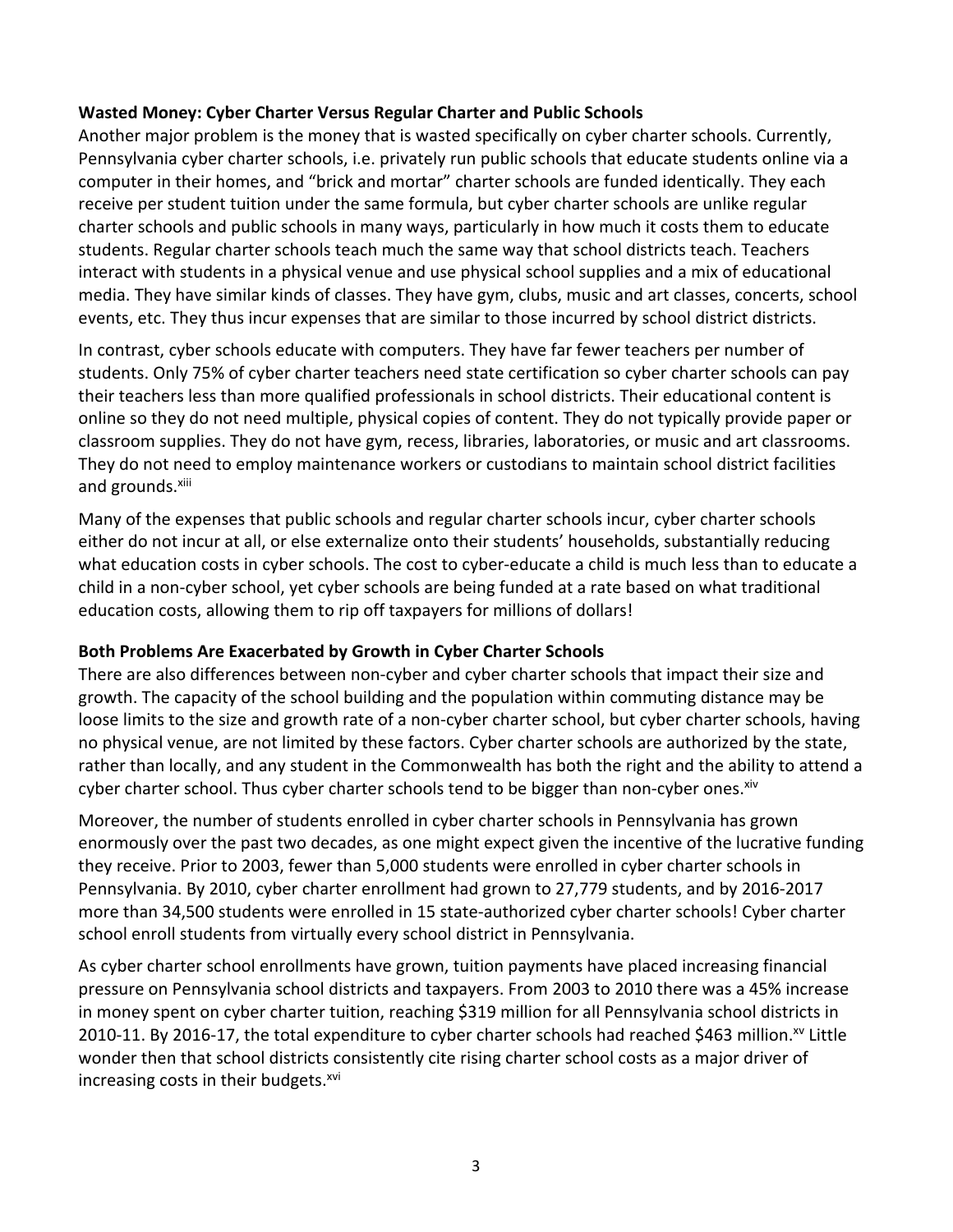### **How Can Lawmakers End Overpayments to Cyber Charters and Reduce the Harm to School Districts?**

State lawmakers can end overpayments to cyber charter schools by setting cyber charter school tuition rates that are based on the actual cost to cyber-educate a student. This would also greatly reduce the adverse fiscal harm caused to school districts. Because costs should not vary significantly by location, the state should set a single, statewide tuition rate for non‐special education at cyber charter schools. This recommendation has been made repeatedly over the past 17 years.<sup>xvii</sup>

A flat tuition rate for special education students is more difficult to calculate because the educational needs of special education students vary greatly. In 2014‐2015, the PA legislature enacted a three‐part Special Education Funding Formula<sup>xviii</sup> that applies to all new special education funding for Pennsylvania school districts; but the legislature did not apply the formula to charter schools, so charter school funding for students with disabilities still has no relationship to the actual cost of services provided to students. In many cases, charter schools receive enormous overpayments for students.

The Special Education Funding Formula categorizes special education into three levels in order to match funding more closely with the cost of services for students' disabilities. Based on the actual cost of different levels of special education, multipliers of 1.51, 3.77, and 7.46, were set for the three categories, respectively, relative to non‐special education funding. We recommend applying these same categories and multipliers to the single, statewide tuition for non‐special education proposed above, to create a three-tier statewide tuition rate for cyber charter school special education.

### **How Much Should Cyber Education Cost?**

A 2018 survey of school districts by the Pennsylvania Association of School Administrators (PASA), found that 93 percent of school districts that offered a "full-functioning cyber school option for their students at the local level" were able to do so for "\$5,000 or less per regular education student". Xix This is 31% less than the tuition paid by the Pennsylvania school districts with the lowest tuition, a reduction of more than half (53%) what the median and mean Pennsylvania school districts pay and almost a three-quarters (73%) reduction from what the school district with the highest tuition paid.<sup>xx</sup>

Based on PASA's survey, we recommend Pennsylvania set a statewide non‐special education tuition rate for cyber charter schools at \$5,000. The figure could be adjusted annually as education costs rise over time. Applying the multipliers of the special education funding formula to this amount, the statewide tuition rates for cyber charter school special education would be \$7550 for Category 1, \$18,850 for Category 2, and \$37,300 for Category 3. Since these numbers derive as multiples of the non‐special education tuition rate, they would adjust automatically as that tuition rate was adjusted.

#### **How Much Money Will This Save**?

The money saved by adopting a statewide tuition rate for non-special cyber education will be the difference between the district's current tuition rate and the new rate (\$5,000), multiplied by the number of students. The percent reduction in spending for non‐special education will be the percent reduction in per student tuition, if the number of students in cyber charter schools stays the same. For example, the 2016‐17 non‐special education tuition rate for Big Spring School District in Cumberland County was \$10,417 per student.<sup>xxi</sup> A tuition rate of \$5,000 would save that school district \$5,417 per student, a 52% reduction. If the number of students from Big Spring attending cyber charter schools remains constant, the total amount of money Big Spring spends on non‐special cyber education tuition would also be reduced from \$1,207,435 to \$579,557 (about 52%), for a savings of \$627,828 just in non‐ special cyber education.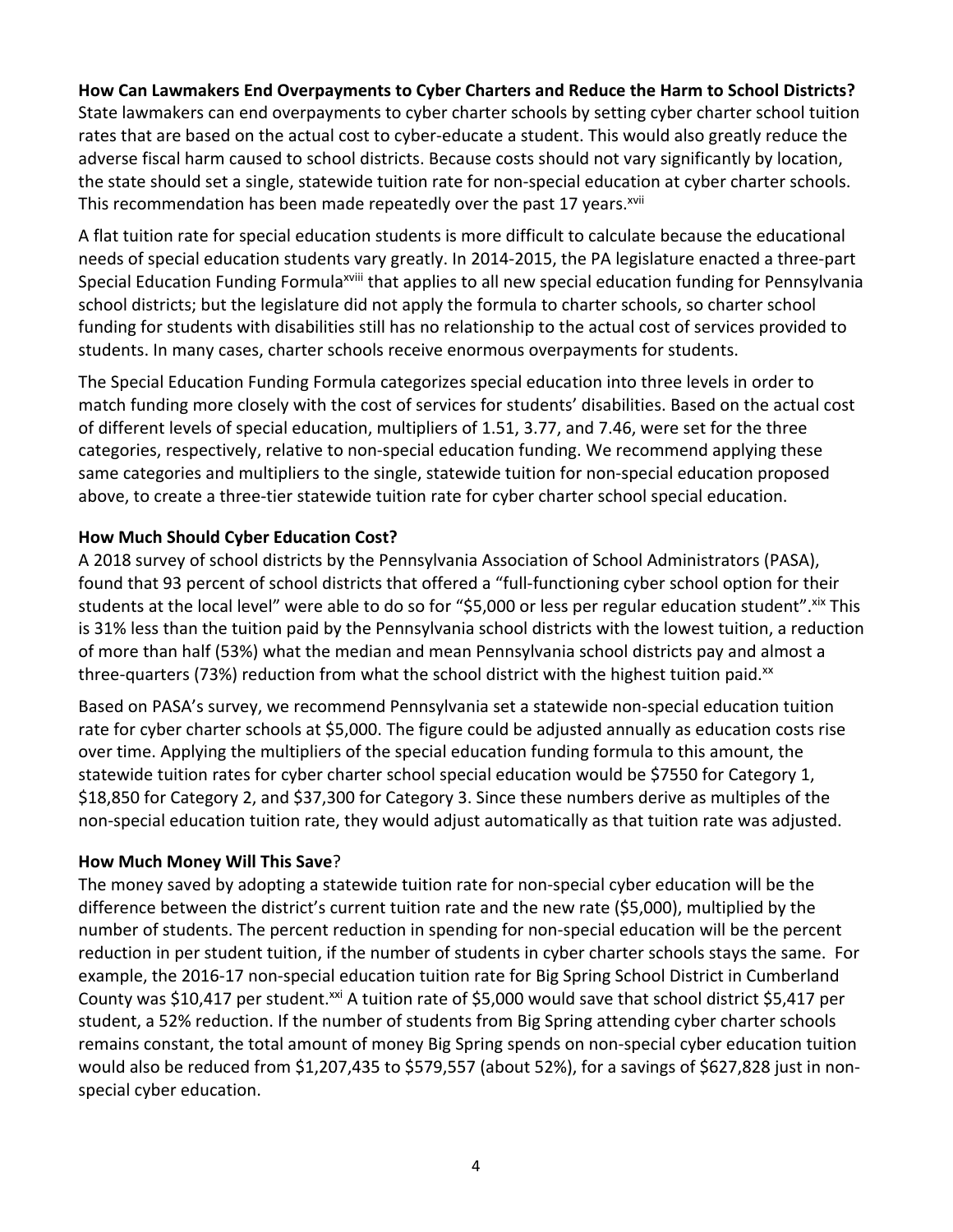## **Table 1. Estimated Savings of Adopting \$5,000 Cyber Tuition by County**

|                 | <b>Total Expenditure to Cyber Charter Schools</b> |                |              | % Tuition Saved |                | <b>Estimated Savings</b> |                |              |  |
|-----------------|---------------------------------------------------|----------------|--------------|-----------------|----------------|--------------------------|----------------|--------------|--|
|                 | Nonspecial                                        | <b>Special</b> | <b>TOTAL</b> | Nonspecial      | <b>Special</b> | Nonspecial               | <b>Special</b> | <b>TOTAL</b> |  |
| Adams           | \$2,953,209                                       | \$1,036,582    | \$3,989,792  | 52%             | 60%            | \$1,534,243              | \$618,063      | \$2,152,306  |  |
| Allegheny       | \$30,915,770                                      | \$6,755,016    | \$37,670,787 | 60%             | 66%            | \$18,592,032             | \$4,450,776    | \$23,042,808 |  |
| Armstrong       | \$1,713,258                                       | \$835,722      | \$2,548,980  | 55%             | 61%            | \$940,725                | \$513,278      | \$1,454,003  |  |
| Beaver          | \$5,913,408                                       | \$1,716,758    | \$7,630,166  | 53%             | 62%            | \$3,148,801              | \$1,057,400    | \$4,206,201  |  |
| Bedford         | \$1,073,460                                       | \$288,256      | \$1,361,716  | 46%             | 49%            | \$491,283                | \$140,962      | \$632,245    |  |
| <b>Berks</b>    | \$12,787,920                                      | \$5,488,446    | \$18,276,366 | 48%             | 61%            | \$6,127,148              | \$3,366,847    | \$9,493,994  |  |
| <b>Blair</b>    | \$2,566,417                                       | \$1,278,632    | \$3,845,049  | 42%             | 49%            | \$1,068,089              | \$627,163      | \$1,695,252  |  |
| <b>Bradford</b> | \$2,065,112                                       | \$820,219      | \$2,885,331  | 54%             | 60%            | \$1,123,072              | \$490,503      | \$1,613,575  |  |
| <b>Bucks</b>    | \$10,082,636                                      | \$5,942,695    | \$16,025,331 | 57%             | 71%            | \$5,793,853              | \$4,245,573    | \$10,039,427 |  |
| <b>Butler</b>   | \$4,446,225                                       | \$1,920,905    | \$6,367,130  | 48%             | 58%            | \$2,136,592              | \$1,105,235    | \$3,241,827  |  |
| Cambria         | \$3,862,317                                       | \$1,187,354    | \$5,049,671  | 48%             | 57%            | \$1,849,372              | \$675,934      | \$2,525,305  |  |
| Cameron         | \$273,868                                         | \$193,435      | \$467,303    | 64%             | 66%            | \$176,472                | \$128,038      | \$304,510    |  |
| Carbon          | \$3,874,004                                       | \$1,098,013    | \$4,972,017  | 52%             | 65%            | \$1,998,215              | \$713,792      | \$2,712,007  |  |
| Centre          | \$962,339                                         | \$673,845      | \$1,636,184  | 59%             | 63%            | \$567,460                | \$424,940      | \$992,400    |  |
| Chester         | \$9,298,452                                       | \$4,613,357    | \$13,911,809 | 57%             | 69%            | \$5,269,786              | \$3,182,711    | \$8,452,497  |  |
| Clarion         | \$1,220,230                                       | \$598,609      | \$1,818,839  | 55%             | 59%            | \$671,425                | \$353,649      | \$1,025,074  |  |
| Clearfield      | \$2,317,515                                       | \$983,051      | \$3,300,566  | 51%             | 60%            | \$1,192,618              | \$588,617      | \$1,781,235  |  |
| Clinton         | \$667,880                                         | \$409,381      | \$1,077,260  | 53%             | 69%            | \$351,995                | \$283,818      | \$635,814    |  |
| Columbia        | \$1,410,152                                       | \$198,887      | \$1,609,040  | 51%             | 53%            | \$718,162                | \$105,992      | \$824,153    |  |
| Crawford        | \$2,863,891                                       | \$1,915,234    | \$4,779,125  | 52%             | 59%            | \$1,479,531              | \$1,126,373    | \$2,605,904  |  |
| Cumberland      | \$6,897,636                                       | \$2,220,697    | \$9,118,333  | 48%             | 60%            | \$3,340,473              | \$1,322,272    | \$4,662,744  |  |
| Dauphin         | \$10,211,499                                      | \$5,782,584    | \$15,994,084 | 50%             | 64%            | \$5,115,898              | \$3,711,646    | \$8,827,544  |  |
| Delaware        | \$12,028,735                                      | \$6,497,513    | \$18,526,248 | 53%             | 68%            | \$6,370,607              | \$4,435,592    | \$10,806,199 |  |
| Elk             | \$636,533                                         | \$102,464      | \$738,997    | 54%             | 56%            | \$344,255                | \$57,700       | \$401,955    |  |
| Erie            | \$9,034,958                                       | \$2,608,946    | \$11,643,903 | 45%             | 55%            | \$4,101,440              | \$1,431,422    | \$5,532,862  |  |
| Fayette         | \$5,441,245                                       | \$1,831,316    | \$7,272,562  | 47%             | 61%            | \$2,549,289              | \$1,110,556    | \$3,659,845  |  |
| Forest          | \$165,103                                         | \$161,065      | \$326,168    | 68%             | 71%            | \$111,735                | \$114,134      | \$225,869    |  |
| Franklin        | \$3,865,814                                       | \$1,446,956    | \$5,312,771  | 44%             | 50%            | \$1,701,764              | \$730,435      | \$2,432,199  |  |
| Fulton          | \$555,690                                         | \$231,788      | \$787,479    | 54%             | 55%            | \$298,905                | \$126,989      | \$425,894    |  |
| Greene          | \$1,533,819                                       | \$567,184      | \$2,101,003  | 57%             | 62%            | \$875,700                | \$349,549      | \$1,225,248  |  |
| Huntingdon      | \$772,056                                         | \$642,870      | \$1,414,926  | 40%             | 54%            | \$312,675                | \$345,850      | \$658,526    |  |
| Indiana         | \$2,781,875                                       | \$1,189,692    | \$3,971,566  | 61%             | 66%            | \$1,691,361              | \$790,371      | \$2,481,733  |  |
| Jefferson       | \$1,062,113                                       | \$402,724      | \$1,464,837  | 53%             | 58%            | \$568,169                | \$235,499      | \$803,668    |  |
| Juniata         | \$568,018                                         | \$262,175      | \$830,193    | 38%             | 46%            | \$214,287                | \$119,694      | \$333,981    |  |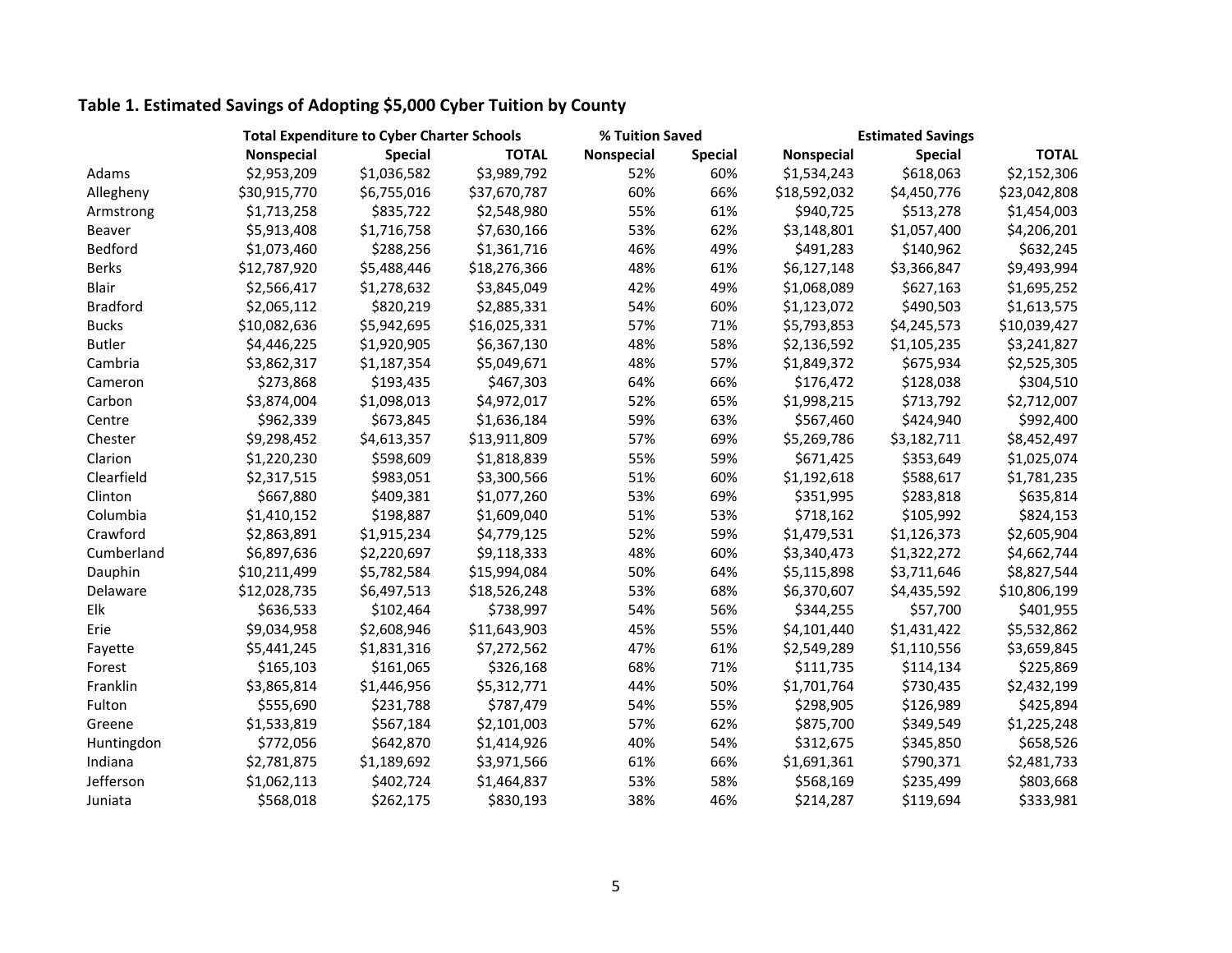## **Table 1. Estimated Savings of Adopting \$5,000 Cyber Tuition by County** (Continued)

|                     |               | <b>Total Expenditure to Cyber Charter Schools</b> |               |            | % Tuition Saved | <b>Estimated Savings</b> |                   |                |  |
|---------------------|---------------|---------------------------------------------------|---------------|------------|-----------------|--------------------------|-------------------|----------------|--|
|                     | Nonspecial    | <b>Special</b>                                    | <b>TOTAL</b>  | Nonspecial | <b>Special</b>  | <b>TOTAL</b>             | <b>Nonspecial</b> | <b>Special</b> |  |
| Lackawanna          | \$4,814,555   | \$3,094,037                                       | \$7,908,592   | 49%        | 61%             | \$2,366,617              | \$1,879,515       | \$4,246,132    |  |
| Lancaster           | \$9,431,258   | \$4,097,012                                       | \$13,528,270  | 52%        | 60%             | \$4,946,457              | \$2,475,770       | \$7,422,227    |  |
| Lawrence            | \$2,779,935   | \$643,563                                         | \$3,423,497   | 52%        | 59%             | \$1,445,050              | \$377,051         | \$1,822,100    |  |
| Lebanon             | \$2,692,020   | \$1,391,534                                       | \$4,083,554   | 48%        | 54%             | \$1,295,738              | \$751,169         | \$2,046,906    |  |
| Lehigh              | \$6,743,510   | \$3,972,816                                       | \$10,716,327  | 52%        | 61%             | \$3,492,217              | \$2,439,482       | \$5,931,698    |  |
| Luzerne             | \$8,179,313   | \$3,502,355                                       | \$11,681,668  | 46%        | 59%             | \$3,799,995              | \$2,058,971       | \$5,858,966    |  |
| Lycoming            | \$3,152,130   | \$1,445,211                                       | \$4,597,341   | 53%        | 59%             | \$1,659,468              | \$852,497         | \$2,511,965    |  |
| McKean              | \$683,925     | \$527,965                                         | \$1,211,890   | 53%        | 56%             | \$360,912                | \$295,276         | \$656,188      |  |
| Mercer              | \$2,600,259   | \$1,590,085                                       | \$4,190,345   | 53%        | 62%             | \$1,376,053              | \$992,831         | \$2,368,885    |  |
| Mifflin             | \$216,387     | \$232,852                                         | \$449,239     | 41%        | 54%             | \$87,898                 | \$124,976         | \$212,874      |  |
| Monroe              | \$9,302,526   | \$4,630,200                                       | \$13,932,726  | 61%        | 71%             | \$5,719,332              | \$3,305,360       | \$9,024,692    |  |
| Montgomery          | \$9,230,830   | \$6,152,762                                       | \$15,383,592  | 60%        | 70%             | \$5,543,035              | \$4,335,641       | \$9,878,676    |  |
| Montour             | \$271,181     | \$0                                               | \$271,181     | 57%        | 0%              | \$154,292                | \$0               | \$154,292      |  |
| Northampton         | \$7,418,790   | \$2,657,538                                       | \$10,076,328  | 55%        | 62%             | \$4,069,019              | \$1,656,777       | \$5,725,796    |  |
| Northumberland      | \$3,819,833   | \$1,021,491                                       | \$4,841,324   | 44%        | 60%             | \$1,675,069              | \$614,228         | \$2,289,297    |  |
| Perry               | \$2,218,495   | \$1,225,271                                       | \$3,443,766   | 50%        | 62%             | \$1,104,426              | \$760,377         | \$1,864,803    |  |
| Philadelphia        | \$45,516,607  | \$22,476,840                                      | \$67,993,446  | 39%        | 64%             | \$17,555,564             | \$14,368,500      | \$31,924,064   |  |
| Pike                | \$1,095,154   | \$417,241                                         | \$1,512,395   | 63%        | 67%             | \$685,128                | \$279,924         | \$965,053      |  |
| Potter              | \$642,350     | \$132,515                                         | \$774,865     | 60%        | 67%             | \$383,282                | \$89,355          | \$472,638      |  |
| Schuylkill          | \$3,033,240   | \$2,117,258                                       | \$5,150,498   | 47%        | 62%             | \$1,429,389              | \$1,304,291       | \$2,733,680    |  |
| Snyder              | \$1,048,987   | \$440,506                                         | \$1,489,494   | 47%        | 57%             | \$497,339                | \$252,579         | \$749,919      |  |
| Somerset            | \$2,406,150   | \$970,272                                         | \$3,376,422   | 54%        | 57%             | \$1,305,418              | \$553,105         | \$1,858,523    |  |
| Sullivan            | \$333,649     | \$226,004                                         | \$559,653     | 66%        | 74%             | \$221,141                | \$167,725         | \$388,866      |  |
| Susquehanna         | \$2,357,161   | \$244,511                                         | \$2,601,672   | 59%        | 57%             | \$1,382,639              | \$140,531         | \$1,523,169    |  |
| Tioga               | \$957,500     | \$588,930                                         | \$1,546,429   | 51%        | 62%             | \$489,410                | \$363,335         | \$852,745      |  |
| Union               | \$775,958     | \$240,604                                         | \$1,016,562   | 53%        | 56%             | \$413,728                | \$135,097         | \$548,824      |  |
| Venango             | \$1,341,786   | \$822,049                                         | \$2,163,835   | 50%        | 58%             | \$666,553                | \$477,825         | \$1,144,379    |  |
| Warren              | \$619,937     | \$357,858                                         | \$977,795     | 53%        | 63%             | \$326,785                | \$224,922         | \$551,707      |  |
| Washington          | \$5,920,621   | \$2,516,272                                       | \$8,436,893   | 51%        | 57%             | \$2,998,941              | \$1,434,779       | \$4,433,720    |  |
| Wayne               | \$1,517,474   | \$1,016,636                                       | \$2,534,111   | 61%        | 66%             | \$927,471                | \$675,986         | \$1,603,457    |  |
| Westmoreland        | \$9,291,702   | \$5,600,793                                       | \$14,892,495  | 52%        | 56%             | \$4,797,760              | \$3,125,280       | \$7,923,040    |  |
| Wyoming             | \$998,033     | \$900,870                                         | \$1,898,903   | 62%        | 72%             | \$620,658                | \$644,633         | \$1,265,291    |  |
| York                | \$13,999,750  | \$5,546,344                                       | \$19,546,094  | 50%        | 62%             | \$6,930,427              | \$3,459,892       | \$10,390,319   |  |
| <b>STATE TOTALS</b> | \$322,234,166 | \$142,702,566                                     | \$464,936,732 |            |                 | \$163,554,645            | \$89,699,049      | \$253,253,694  |  |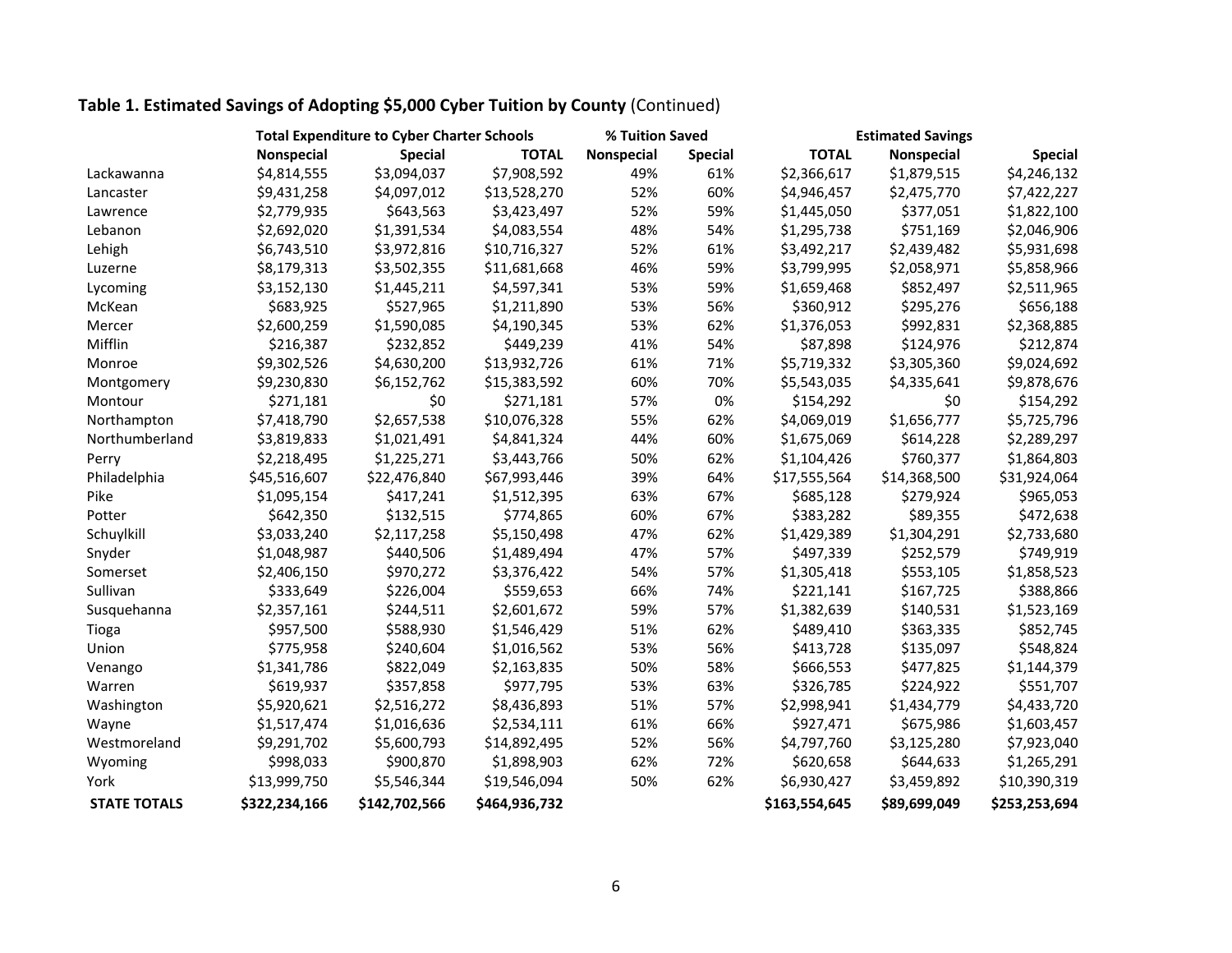This example is typical. Statewide, the mean and median district savings would be 53%. The minimum savings would be 31% and the maximum savings 73%. Collectively, Pennsylvania school districts would save over \$163 million per year on non-special education at cyber charter schools (see Appendix 1).

### **Savings on Special Education**

How much each school district would save in special education spending depends on the mix of special education students enrolled in cyber charter schools from that district. Because we do not have this data, the estimates we provide in this paper are based on an assumption that each school's mix matches the statewide proportions of special education students in each category, which has been estimated as 90% in category 1, 9% in category 2, and 1% in category 3. xxii Weighting proposed special education tuition rates (i.e. \$7550 for Category 1, \$18,850 for Category 2, and \$37,300 for Category 3) by these proportions, yields a weighted average special education tuition rate of \$8,865.

Still using Big Spring School District as an example, the 2016‐17 special education tuition rate was \$26,389. Using a special education tuition rate of \$8,865, Big Spring would save \$17,524 per student or a savings of 66%, if the proportion of special education students in each category matched the statewide proportions. Their total savings on special education cyber tuition would also be 66%. That would be \$165,827 in savings, with special education expenses dropping from \$249,715 to \$83,888.

Statewide, the mean and median district savings would be 61%. The minimum savings would be 40% and the maximum savings 82%. Collectively, Pennsylvania school districts would save a bit under \$90 million per year on special education at cyber charter schools.

Combining special and non‐special statewide figures gives an overall estimated savings of over \$252 million per year. Appendix 1 provides estimates of projected saving for nearly all Pennsylvania school districts. Table 1, above, sums the school district data from Appendix 1 to estimate the total savings in each county.

## **Could Cyber Charter Schools Be Worth the Extra Money**?

The gap between the tuition cyber charter schools receive and their costs is so big it is hard to imagine any justification for it—but if cyber charter schools provided a better education, an argument might be made that justified paying them a premium. Sadly, the opposite is true. Pennsylvania cyber charter schools are notorious for poor academic performance.

From 2013‐17, the Pennsylvania Department of Education rated schools using the School Performance Profile (SPP), a composite measure of academic performance, attendance, and test participation rate. The overall SPP ratings of Pennsylvania's cyber charter schools are shown in Table 2A.

No cyber charter school ever achieved an overall passing score on the SPP rating system! Cyber charter students performed worse in reading and math performance than their school district peers. For the 2017‐2018 school year, nearly every cyber charter school was identified by PDE as among the lowest performing schools in the state based on school or student subgroup performance.<sup>xxiii</sup>

Similarly, while statewide graduation rates ranged from 84.8% to 86.6% in the school years shown in Table 2B (2013-2017), only two cyber charter schools — PA Leadership and PA Virtual — ever had graduation rates comparable to the statewide average, and only in some years. All the rest were consistently and substantially below state averages, in some cases almost unbelievably so.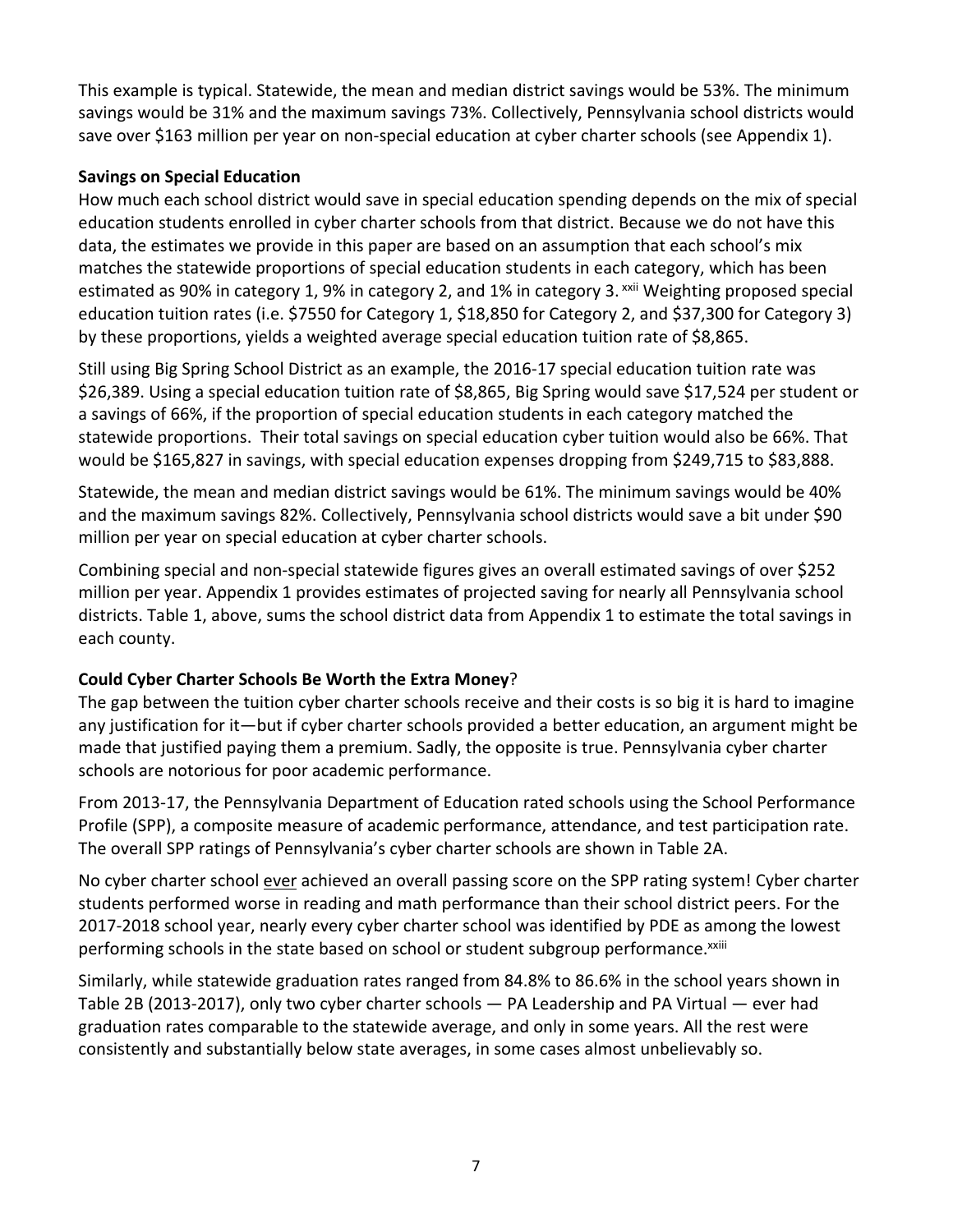| <b>Cyber Charter School</b>                   | 2013 | 2014 | 2015 | 2016 | 2017 |
|-----------------------------------------------|------|------|------|------|------|
| $21st$ Century <sup>1</sup>                   | 66.5 | 66.0 | 69.2 | 62.2 | 61.1 |
| <b>Achievement House</b>                      | 39.7 | 37.5 | 44.8 | 54.5 | 52.7 |
| <b>ACT Academy Cyber</b>                      | 30.6 | 28.9 | 36.1 | 40.7 | 36.5 |
| Agora Cyber                                   | 48.3 | 42.4 | 46.4 | 37.6 | 47.9 |
| <b>ASPIRA Bilingual</b>                       | 29.0 | 39.0 | 38.4 | 41.9 | 37.4 |
| Central PA Digital Learning Foundation        | 31.7 | 48.8 | 39.3 | 46.7 | 46.4 |
| Commonwealth Connections Academy <sup>2</sup> | 54.6 | 52.2 | 48.8 | 47.5 | 45.5 |
| <b>Education Plus Academy Cyber</b>           | 59.0 | 50.0 |      | 67.9 |      |
| Esperanza Cyber                               | 32.7 | 47.7 | 31.7 | 50.7 | 35.5 |
| PA Cyber                                      | 59.4 | 55.5 | 65.3 | 51.0 | 49.9 |
| PA Distance Learning                          | 54.7 | 50.9 | 49.2 | 53.9 | 39.4 |
| PA Leadership                                 | 64.7 | 59.3 | 54.7 | 57.5 | 57.0 |
| <b>PA Virtual</b>                             | 67.9 | 63.4 | 64.6 | 49.7 | 54.2 |
| Susq-Cyber                                    | 46.4 | 42.4 | 45.5 | 49.3 | 46.0 |

#### **Table 2A. School Performance Profile (SPP) Scores for PA‐Licensed Cyber Charter Schools**

#### **Table 2B. Four‐Year Cohort Graduation Rates for PA‐Licensed Cyber Charter Schools**

| <b>Cyber Charter School</b>                   | 2013  | 2014    | 2015    | 2016  | 2017  |
|-----------------------------------------------|-------|---------|---------|-------|-------|
| $21st$ Century <sup>1</sup>                   | 64.6% | 69.1%   | 66.7%   | 67.7% | 62.2% |
| Achievement House                             | 48.8% | 45.8%   | 36.3%   | 41.7% | 48.9% |
| <b>ACT Academy Cyber</b>                      | 2.8%  | 21.7%   | 24.6%   | 15.8% | 31.3% |
| Agora Cyber                                   | 50.4% | 54.6%   | 46.2%   | 41.2% | 45.2% |
| <b>ASPIRA Bilingual</b>                       | 20.0% | $9.0\%$ | 68.0%   | 23.3% | 48.3% |
| Central PA Digital Learning Foundation        | 42.4% | 32.3%   | 26.9%   | 29.0% | 53.6% |
| Commonwealth Connections Academy <sup>2</sup> | 74.8% | 72.7%   | 73.2%   | 65.8% | 68.2% |
| <b>Education Plus Academy Cyber</b>           |       |         | No Data |       |       |
| Esperanza Cyber                               | 14.3% | 0.0%    | 44.4%   | 46.2% | 45.5% |
| PA Cyber                                      | 60.5% | 60.6%   | 58.1%   | 54.6% | 50.3% |
| PA Distance Learning                          | 55.0% | 67.4%   | 34.3%   | 53.3% | 69.7% |
| PA Leadership                                 | 86.5% | 79.0%   | 69.7%   | 71.4% | 70.8% |
| <b>PA Virtual</b>                             | 73.0% | 77.2%   | 77.4%   | 81.0% | 67.8% |
| Susq-Cyber                                    | 28.6% | 32.9%   | 25.0%   | 29.8% | 51.1% |

**Sources:** http://www.education.state.pa.us /portal/server.pt/community/school\_assessments/7442 (No longer available as of December 2018, having been replaced by http://www.paschoolperformance.org/Downloads.html.) See http://paayp.emetric.net/Home/About for explanation of SPP ratings (e.g. 70 is considered passing) from PA Dept. of Education and https://www.education.pa.gov/Data-and-Statistics/Pages/Cohort-Graduation-Rate-.aspx, also from Pennsylvania Department of Education.

<sup>1</sup> 21st Century Cyber Charter School was created and is governed by the chief school administrators from the four suburban Philadelphia counties' intermediate units and public school districts.

<sup>2</sup> Commonwealth Connections Academy changed its name to Commonwealth Charter Academy in 2015.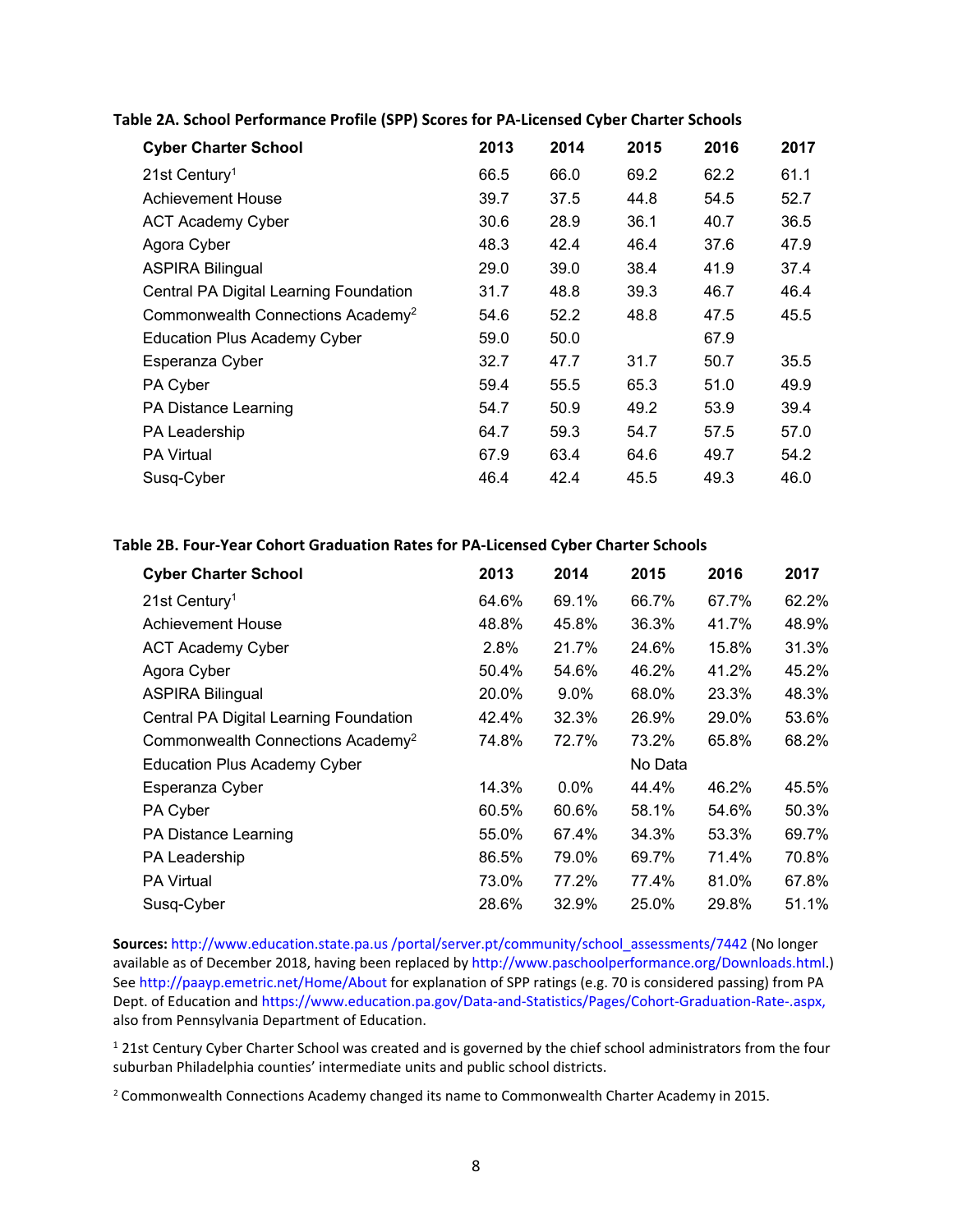A Center for Research on Education Outcomes (CREDO) report in April 2011 found "performance at cyber charter schools was substantially lower than the performance at brick and mortar charters with 100% of cyber charter schools performing significantly worse than their traditional school district counterparts in both reading and math."<sup>xxiv</sup> A 2015 CREDO report found performance in cyber charter schools had not improved and that cyber charter students lost the equivalent of 72 days per year in reading and 180 days in math, the full school year—no gain at all, on average, for the year—in comparison to their peers who attend district schools.<sup>xxv</sup>

### **Lack of Accountability**

Cyber charter schools are not held to the same standards of accountability as school districts in their spending of taxpayer dollars. xxvi For example, unlike school districts, cyber charter schools are not restricted from having unlimited undesignated fund balances that they can spend on almost anything.

Excess funding sent to cyber charter schools can be and is spent on lobbying<sup>xxvii</sup>, shareholder profits of private management companies, and generous CEO and administrative salaries<sup>xxviii</sup>. In the case of the high-profile fraud committed by Nick Trombetta, founder and former CEO of PA Cyber, more than \$8 million in taxpayer money was spent on an airplane, vacation homes, and other luxuries.

Expensive cyber charter school advertising campaigns and student giveaways waste taxpayer money that is intended to be used for educating students. Through right‐to‐know requests, Public Source found that in the last three school years, 12 of the state's cyber charter schools spent more than \$21 million combined in taxpayer dollars on expensive advertising campaigns to promote their schools.<sup>xxix</sup> A 2016 state audit of PA Cyber, Pennsylvania's largest charter school, revealed it spent about \$2 million on advertising that year. The audit also revealed PA Cyber failed to collect printers, tablet computers, headphones, Fitbits, and other equipment from students who graduated or withdrew from the school in 2013-14, constituting a tax-funded giveaway worth more than \$1.5 million in that year alone.<sup>xxx</sup>

If that were not bad enough, substantial portions of the money school districts spend on tuition payments for cyber charter students may be for students who are not even attending school! State law requires school districts to make full tuition payments for cyber students regardless of whether they log onto their computers to attend class. In some cyber charter schools, students were reported absent for nearly 100 days of the school year.<sup>xxxi</sup> Moreover, accounting for actual student attendance is made even more difficult by the fact that state law allows cyber charter schools to determine their own attendance standards. In some schools, if students turn in work once per week, the schools count them as attending for five days.

## **Conclusion**

Current state law mandates that school districts send tuition payments to cyber charter schools that substantially exceed what it costs the cyber charter schools to provide students with a cyber education, and this expense is not justified by an increase in student academic performance: cyber charter schools perform worse than traditional schools. Sending excess funding to cyber charter schools creates opportunities for the private companies that operate cyber charter schools to waste millions of taxpayer dollars each year on things that are unrelated to educating students.

Current law also causes school districts substantial financial harm by insufficiently compensating them for the tuition they are required to pay to cyber charter schools, forcing districts to raise property taxes and reduce educational opportunities for their students in order to be able to make tuition payments to cyber charter schools.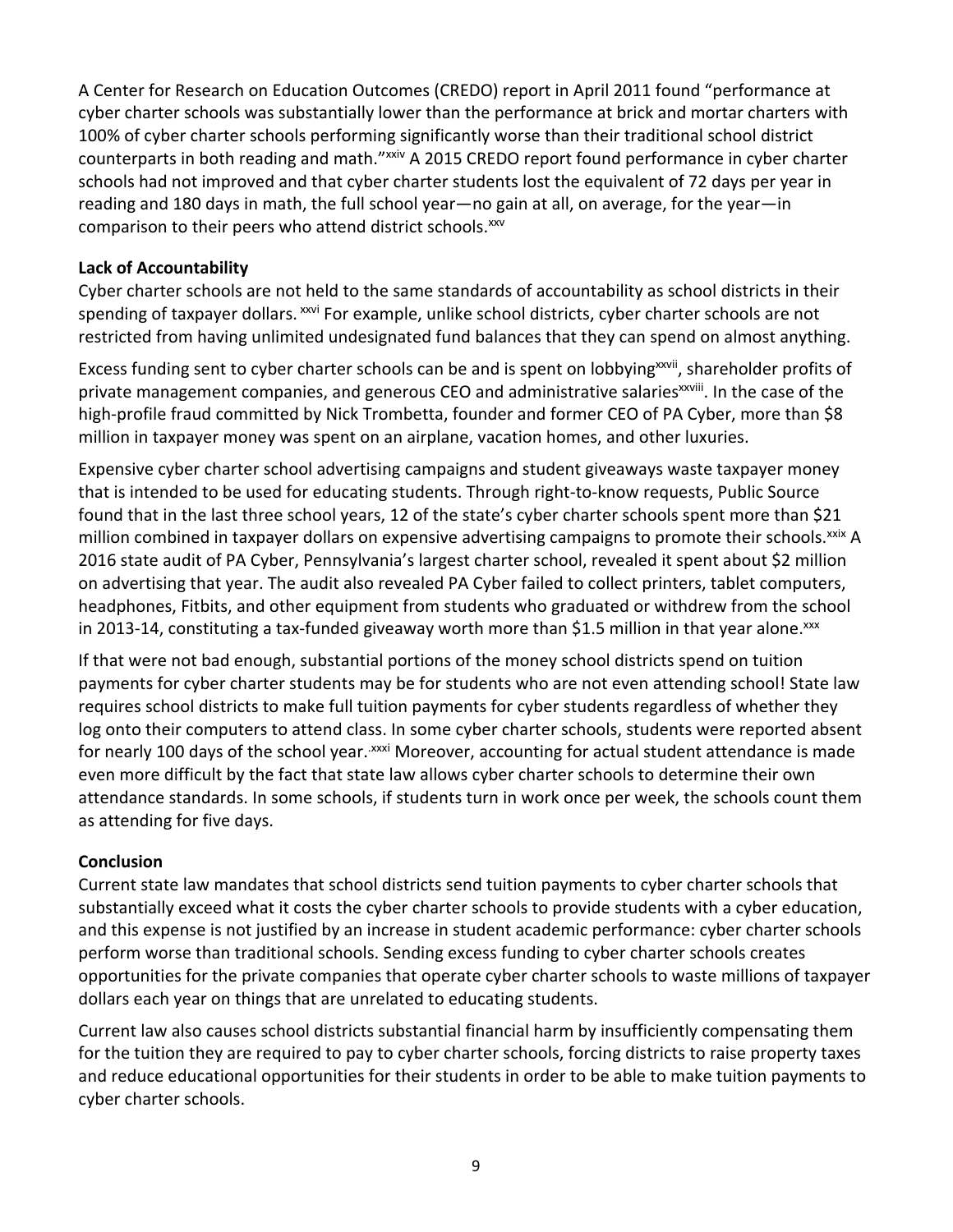The financial harm to school districts could be substantially reduced and the other problems eliminated by setting a single, statewide tuition for non‐special education at cyber charter schools that is based on the actual cost of cyber education and by adopting the existing three‐tier special education funding formula currently used for public schools and also applying it to cyber charter schools. Based on current costs, and allowing for future adjustment, we believe \$5,000 is an appropriate statewide cyber tuition rate for non‐special education and that, applying the special education funding process to this figure, appropriate statewide cyber tuition rates for special education are \$7550 for Category 1, \$18,850 for Category 2, and \$37,300 for Category 3 special education.

End Notes

i School districts pay a fixed rate for special education students regardless of the mix of students with disabilities attending charter schools, even though the actual costs of educating students with disabilities vary substantially by the level (and type) of disability. In contrast to non‐special education, it would be unwise to make direct comparisons between school districts in special education tuition, as it pertains to potential savings of tuition, without an estimate of the relative proportion of students at each level of disability: because the proportions can vary across districts, making costs much higher at some than others, doing so would not necessarily be an "apples to apples" comparison.

ii There are problems with the funding system for brick and mortar charters too, which has not been revised since 1997. However, cyber charter schools are the fastest growing area and have the greatest waste.

iii Pennsylvania Public School Code, 24 PS 17-1725-A, section a, paragraphs 2 & 3. www.education.pa.gov/Documents/ K‐12/Charter%20Schools/Charter%20School%20Funding/CSFunding%2024PS17‐1725‐A.pdf

iv Pennsylvania Public School Code, 24 PS 17‐1725‐A, section a, paragraphs 2 & 3. www.education.pa.gov/Documents/ K‐12/Charter%20Schools/Charter%20School%20Funding/CSFunding%2024PS17‐1725‐A.pdf. See also Appendix B, Form PDE‐363, a worksheet school districts use to report their tuition rate calculation to the Pennsylvania Dept. of Education.

<sup>v</sup> www.education.pa.gov/Teachers%20‐%20Administrators/School%20Finances/Office%20of%20Comptroller%20 Operations/Pages/School‐District‐Tuition‐Rates.aspx

vi The marginal cost of educating a student is the incremental increase or decrease in cost resulting from adding or removing one student. Fixed costs are those paid regardless of level of enrollment.

vii 8rri53pm0cs22jk3vvqna1ub‐wpengine.netdna‐ssl.com/wp‐content/uploads/2017/09/RFA‐Fiscal‐Impact‐of‐Charter‐ Expansion‐September‐2017.pdf

viii www.crpe.org/sites/default/files/BCG-Summary-Findings-and-Recommendations\_August\_2012.pdf

ix David Lapp et al, (2017) "The Fiscal Impact of Charter School Expansion: Calculations in Six Pennsylvania School Districts", p. 3. See 8rri53pm0cs22jk3vvqna1ub‐wpengine.netdna‐ssl.com/wp‐content/uploads/2017/09/RFA‐Fiscal‐ Impact‐of‐Charter‐Expansion‐September‐2017.pdf; also www.delconewsnetwork.com/news/region/inequities‐continue‐ in-education-funding-despite-more-money/article\_c9e49373-8d59-5ca9-a754-62b5194e46e1.html and whyy.org/articles/gov-wolf-calls-for-drastic-school-funding-shake-up-in-surprise-announcement/

x Report available at www.education.pa.gov/Pages/Basic‐Education‐Funding‐Report.aspx, see especially p.66.

xi As a result of this problem, it may generally be easier for large schools to recoup charter school tuition payments because they tend to have large numbers of students attending cyber charter schools, i.e. sufficient clumps to realize more savings of the not-so-marginal costs, whereas small schools with fewer students attending cyber charter schools have less opportunity to achieve the necessary scale for savings.

xii "Setting the Record Straight: The Truth about Charter School Misconceptions." Pennsylvania School Boards Association (PSBA), 3 March 2013. www.psba.org/issues‐advocacy/issues‐research/cyber‐charter‐schools/charters‐ setting the record straight.asp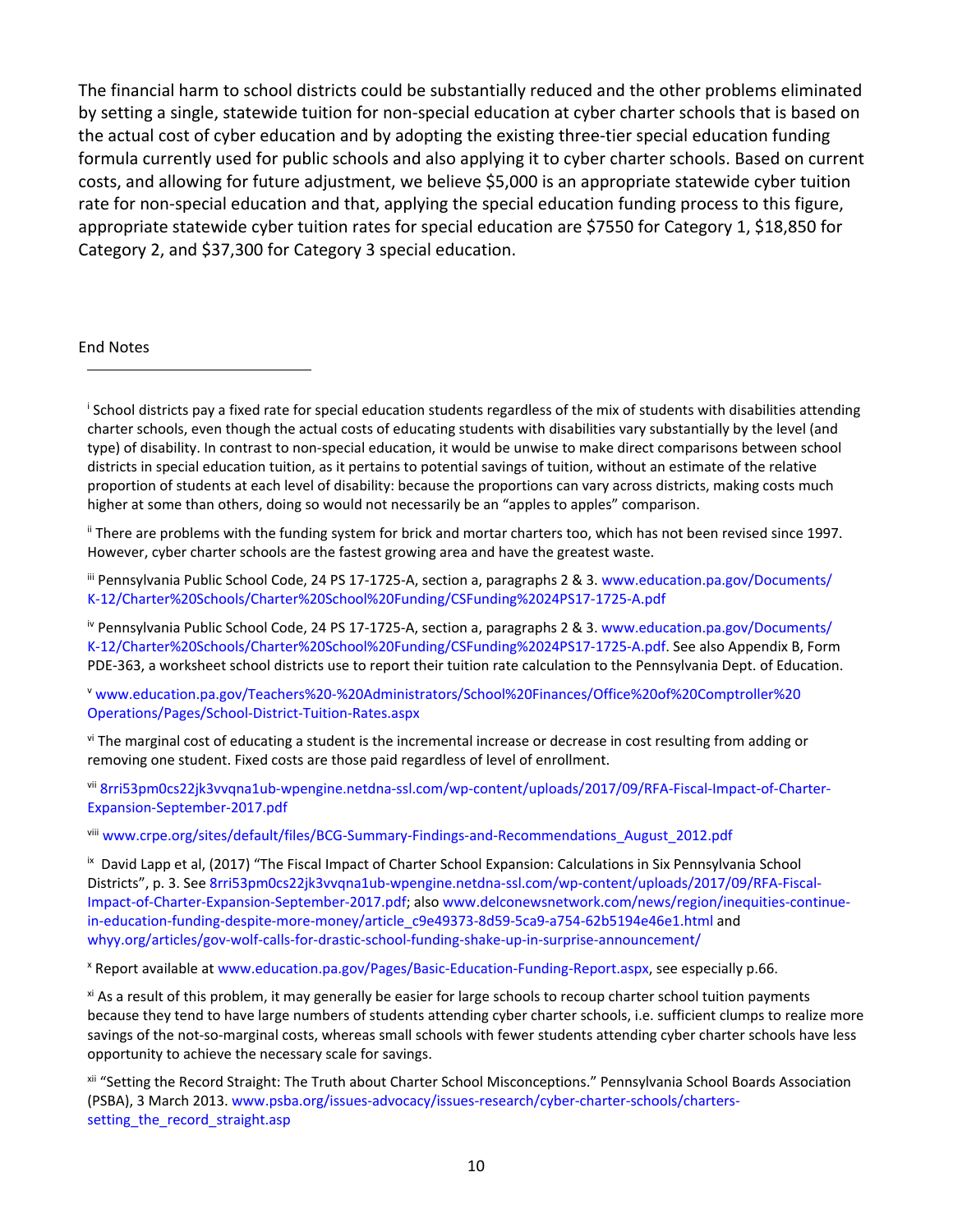xiii Federal funds for maintenance are excluded from the tuition calculation, but other funds for maintenance are not.

xiv Pennsylvania Dept. of Education Enrollment Data for 164 non‐cyber charter schools in October 2017 shows enrollment ranging from 33 to 4,134, with median 549 and mean of 630 students. Only three had more than 2,000 students total. In contrast, the 15 cyber charter school enrollments ranged from 69 to 9,676, with median 848 and mean of 2,300 students. Five of them—a third—had enrollments above 2,000 students.

<u> 1989 - Andrea Santa Andrea Andrea Andrea Andrea Andrea Andrea Andrea Andrea Andrea Andrea Andrea Andrea Andr</u>

xv www.education.pa.gov/K‐12/Charter%20Schools/Pages/default.aspx. PA Dept. of Education, Expenditure Data for All LEAs, 2010‐11 as cited at www.commonwealthfoundation.org/issues/detail/cyber‐school‐funding‐in‐pennsylvania

xvi file2.pasbo.org/Budget%20Report%202018%20FINAL.pdf, p. 9

xvii lbfc.legis.state.pa.us/Resources/Documents/Reports/605.pdf, p. 38

xviii See www.pasbo.org/specialeducation

xix "Cost Analysis: Cyber Charter Schools and School District Cyber Learning Programs." Pennsylvania Association of School Administrators (PASA), 2018. www.pasa‐net.org/Files/SurveysAndReports/2018/CyberCharterRPT06‐19‐18.pdf The same survey found 92% of traditional school districts spent \$7,000 per student or less for online special education.

xx Bryn Athyn School District is excluded from the analysis as an extreme outlier with special circumstances. Seven other school districts are excluded due to missing data.

xxi Tuition Rate data for Big Spring School District example used in this section, as well as data for each school district in Appendix A, came from Pennsylvania Department of Education, online at www.education.pa.gov/Teachers%20‐ %20Administrators/School%20Finances/Office%20of%20Comptroller%20Operations/Pages/School-District-Tuition-Rates.aspx. Data on total expenditure to Cyber Charter Schools also came from Pennsylvania Department of Education, online at www.education.pa.gov/K‐12/Charter%20Schools/Pages/Charter‐School‐Funding.aspx.

xxii This assumption is based on archive.pasbo.org/14Oct27%20Act%2016%20Web%20Forum.pptx (p.11) which reports that 90% of PA special education students are category 1 and the assumption that the ratio between category 1 and the other two categories (9:1) is approximately the same as the ratio between category 2 and category 3.

xxiii www.education.pa.gov/K‐12/ESSA/Pages/Accountability.aspx

xxiv "Charter School Performance in Pennsylvania." Center for Research on Educational Outcomes (CREDO) at Stanford University, April 2011, p. 20. www.thefinancialinvestigator.com/wp‐content/uploads/2012/02/PA‐State‐ Report\_20110404\_FINAL.pdf

xxv"Online Charter School Study 2015." Center for Research on Education Outcomes (CREDO), 2015. credo.stanford.edu/pdfs/Online%20Charter%20Study%20Final.pdf

xxvi We focus here on accountability as it pertains directly to cyber charter school funding and wasteful spending. We intend to discuss the lack of accountability for cyber charter schools in greater breadth and depth in a forthcoming report.

xxvii "Outsized Influence: Online Charters Bring Lobbying 'A' Game to States." Arianna Prothero, Education Week. 3 November 2016. www.edweek.org/ew/articles/2016/11/03/outsized‐influence‐online‐charters‐bring‐lobbying‐a.html

xxviii www1.salary.com/K12‐INC‐Executive‐Salaries.html

xxix Public Source, "Pa. charter schools spend millions of public dollars in advertising to attract students," Stephanie Hacke and Mary Neiderberger. August 29, 2017. projects.publicsource.org/chartereffect/stories/pennsylvania-charter-schoolsspend‐millions‐of‐public‐dollars‐in‐advertising‐to‐attract‐students.html

xxx www.paauditor.gov/Media/Default/Print/RLS\_DePasquale\_PACyberCS\_MidlandSD\_LincolnCS\_092216\_FINAL.pdf

xxxi "What is the definition of attendance at cyber charter schools in Pennsylvania? It depends on who you ask." Stephanie Hacke, Public Source, August 7, 2017. projects.publicsource.org/chartereffect/stories/what-is-the-definition-ofattendance‐at‐cyber‐charter‐schools‐in‐pennsylvania‐it‐depends‐on‐who‐you‐ask.html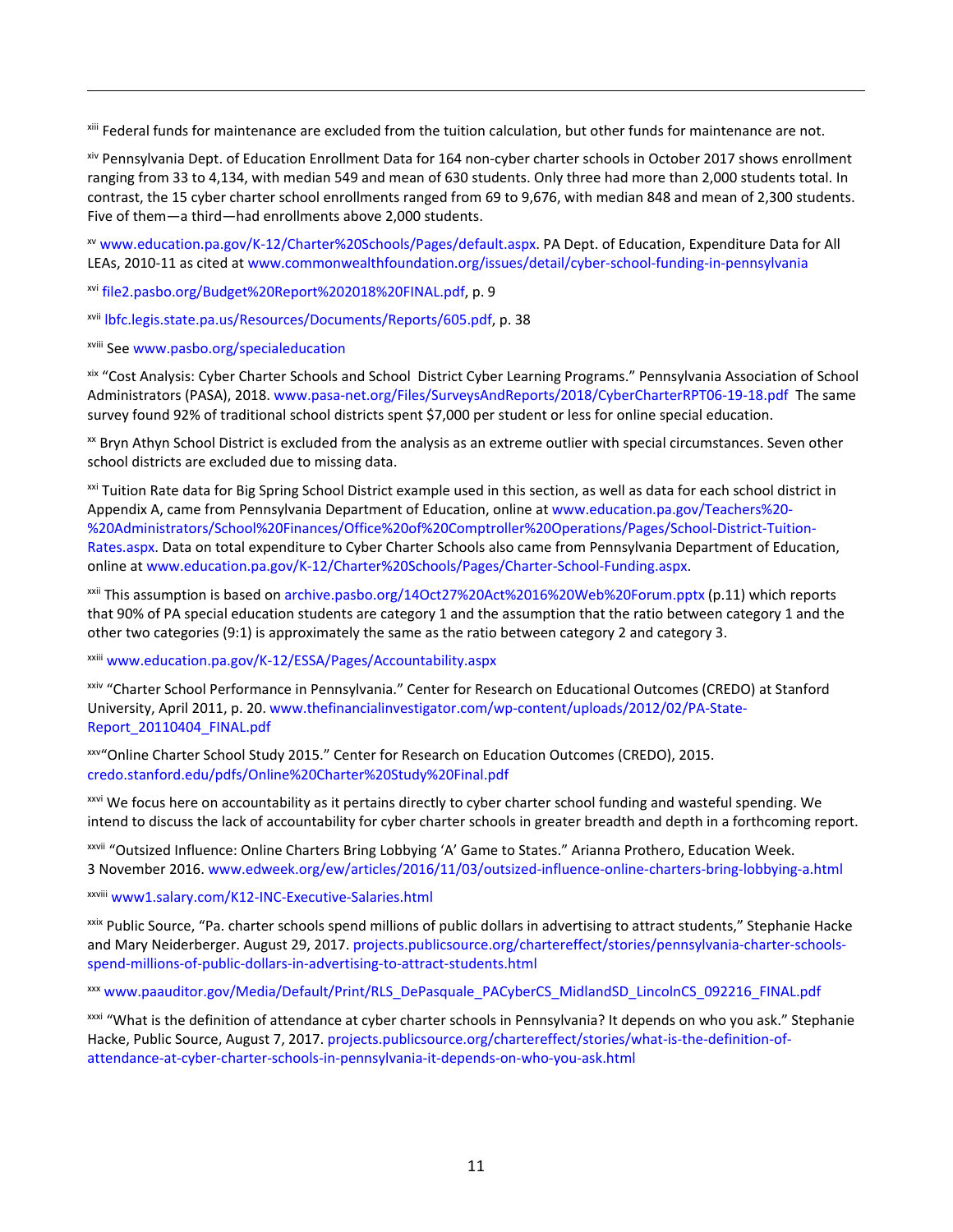#### **APPENDIX A Estimated Savings by School District**

Each row of the table is a school district. They are sorted alphabetically within counties and organized by county, also alphabetically.

Total Expenditure to Cyber Charter Schools is available from Pennsylvania Department of Education, online at www.education.pa.gov/K‐12/Charter%20Schools/Pages/Charter‐School‐Funding.aspx

Tuition rate data for each school district is taken from Pennsylvania Department of Education, online at www.education.pa.gov/Teachers%20‐%20Administrators/School%20Finances/Office%20of%20Comptroller%20 Operations/Pages/School‐District‐Tuition‐Rates.aspx

All data is 2016‐17, except for Steelton‐Highspire (Dauphin County) and Westmont Hilltop (Cambria County) school districts, where 2015‐16 expenditure data was substituted due to the 2016‐17 data being missing.

Percent savings is calculated relative to \$5,000 for nonspecial education and \$8865, as a weighted average across three levels, for special education.

Bryn Athyn SD (Montgomery County) was excluded from the analysis because it is an extreme outlier and because of its unique circumstances.

Seven other school districts were excluded due to missing data: Duquesne City, Penn Hills, and Sto‐Rox School Districts (all in Allegheny County), Council Rock (Bucks County), Jenkintown (Montgomery County), Pottsville Area (Schuylkill County), and Norwin (Westmoreland County).

.

Summary statistics (e.g. minimum, median, mean, maximum, etc) for each column are found at the bottom of the table, page xi.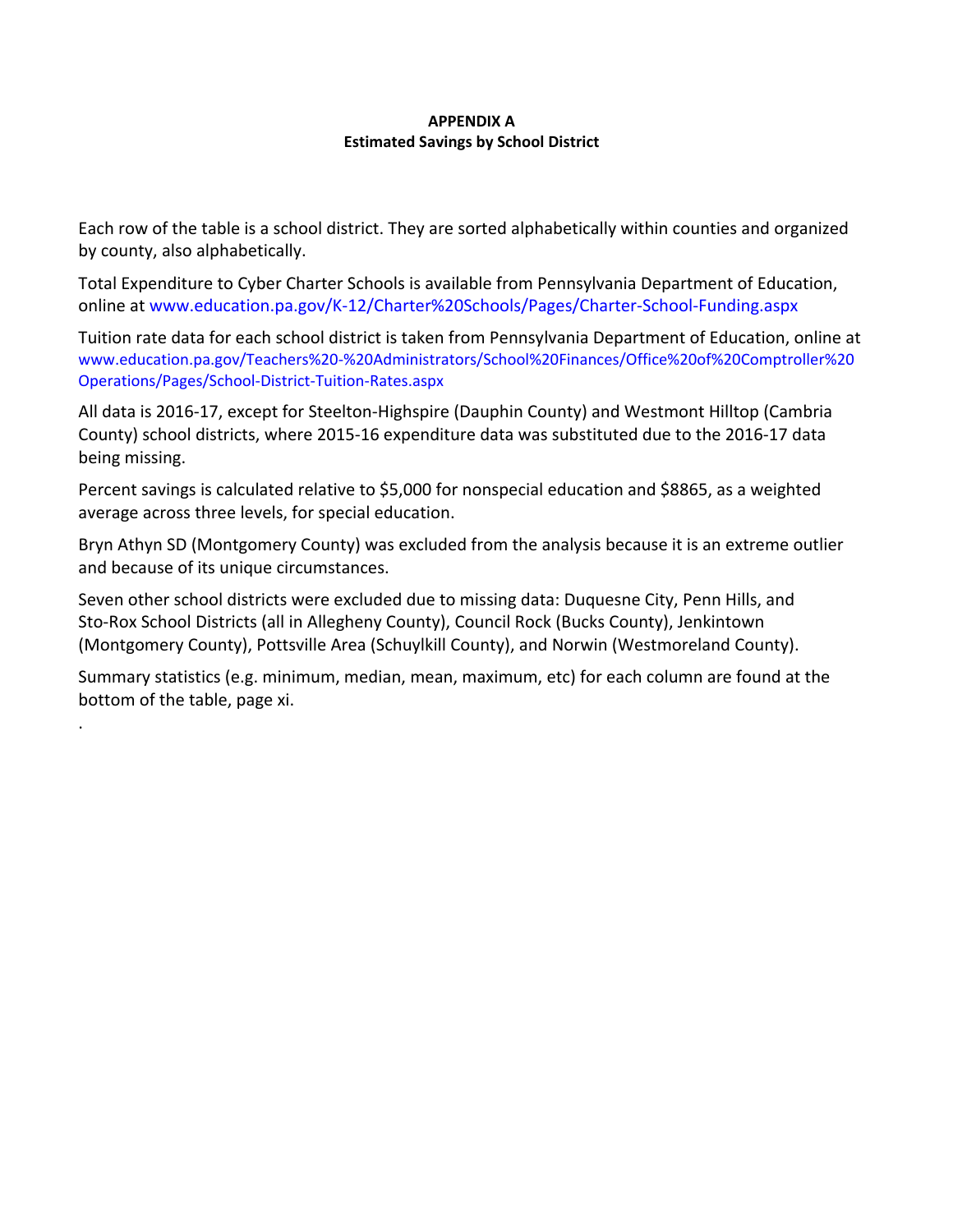| County    | <b>School District</b>      | <b>Total Expenditure to Cyber Charter Schools</b> |                |              | <b>Tuition Rate / Student</b> |                | % Savings  |                | <b>Estimated Savings</b> |                |              |
|-----------|-----------------------------|---------------------------------------------------|----------------|--------------|-------------------------------|----------------|------------|----------------|--------------------------|----------------|--------------|
|           |                             | Nonspecial                                        | <b>Special</b> | <b>TOTAL</b> | Nonspecial                    | <b>Special</b> | Nonspecial | <b>Special</b> | Nonspecial               | <b>Special</b> | <b>TOTAL</b> |
| Adams     | <b>Bermudian Springs SD</b> | \$289,660                                         | \$98,851       | \$388,511    | \$8,935                       | \$15,801       | 44%        | 44%            | \$127,572                | \$43,391       | \$170,963    |
|           | Conewago Valley SD          | \$589,503                                         | \$254,340      | \$843,844    | \$9,270                       | \$21,195       | 46%        | 58%            | \$271,553                | \$147,960      | \$419,514    |
|           | Fairfield Area SD           | \$413,294                                         | \$56,761       | \$470,055    | \$10,283                      | \$22,120       | 51%        | 60%            | \$212,325                | \$34,013       | \$246,338    |
|           | Gettysburg Area SD          | \$845,307                                         | \$230,328      | \$1,075,636  | \$12,842                      | \$25,220       | 61%        | 65%            | \$516,180                | \$149,366      | \$665,546    |
|           | Littlestown Area SD         | \$424,155                                         | \$396,301      | \$820,456    | \$9,611                       | \$22,967       | 48%        | 61%            | \$203,485                | \$243,333      | \$446,818    |
|           | Upper Adams SD              | \$391,290                                         | \$0            | \$391,290    | \$10,398                      | \$22,179       | 52%        | 60%            | \$203,127                | \$0            | \$203,127    |
| Allegheny | Allegheny Valley SD         | \$144,592                                         | \$140,059      | \$284,650    | \$15,194                      | \$29,003       | 67%        | 69%            | \$97,008                 | \$97,249       | \$194,257    |
|           | Avonworth SD                | \$235,392                                         | \$50,891       | \$286,283    | \$11,325                      | \$25,224       | 56%        | 65%            | \$131,467                | \$33,005       | \$164,472    |
|           | Baldwin-Whitehall SD        | \$472,762                                         | \$161,081      | \$633,843    | \$9,855                       | \$18,533       | 49%        | 52%            | \$232,907                | \$84,029       | \$316,936    |
|           | <b>Bethel Park SD</b>       | \$450,728                                         | \$120,737      | \$571,466    | \$13,569                      | \$28,166       | 63%        | 69%            | \$284,643                | \$82,737       | \$367,380    |
|           | Brentwood Borough SD        | \$270,370                                         | \$254,868      | \$525,238    | \$12,183                      | \$26,112       | 59%        | 66%            | \$159,405                | \$168,340      | \$327,745    |
|           | Carlynton SD                | \$512,033                                         | \$171,648      | \$683,681    | \$13,624                      | \$27,035       | 63%        | 67%            | \$324,115                | \$115,362      | \$439,477    |
|           | Chartiers Valley SD         | \$420,024                                         | \$221,071      | \$641,095    | \$12,783                      | \$24,215       | 61%        | 63%            | \$255,734                | \$140,137      | \$395,871    |
|           | Clairton City SD            | \$234,826                                         | \$58,315       | \$293,141    | \$12,060                      | \$28,769       | 59%        | 69%            | \$137,471                | \$40,345       | \$177,816    |
|           | Cornell SD                  | \$125,707                                         | \$23,944       | \$149,651    | \$12,674                      | \$29,378       | 61%        | 70%            | \$76,116                 | \$16,719       | \$92,835     |
|           | Deer Lakes SD               | \$240,749                                         | \$131,989      | \$372,737    | \$11,130                      | \$22,382       | 55%        | 60%            | \$132,595                | \$79,712       | \$212,307    |
|           | East Allegheny SD           | \$765,633                                         | \$0            | \$765,633    | \$10,688                      | \$25,998       | 53%        | 66%            | \$407,451                | \$0            | \$407,451    |
|           | Elizabeth Forward SD        | \$0                                               | \$343,877      | \$343,877    | \$11,497                      | \$24,008       | 57%        | 63%            | \$0                      | \$216,901      | \$216,901    |
|           | Fox Chapel Area SD          | \$314,902                                         | \$321,622      | \$636,524    | \$16,363                      | \$31,645       | 69%        | 72%            | \$218,677                | \$231,522      | \$450,199    |
|           | Gateway SD                  | \$632,089                                         | \$280,343      | \$912,432    | \$12,877                      | \$30,982       | 61%        | 71%            | \$386,656                | \$200,128      | \$586,784    |
|           | Hampton Township SD         | \$126,248                                         | \$117,094      | \$243,342    | \$12,185                      | \$19,013       | 59%        | 53%            | \$74,443                 | \$62,499       | \$136,942    |
|           | <b>Highlands SD</b>         | \$1,222,365                                       | \$0            | \$1,222,365  | \$10,651                      | \$27,837       | 53%        | 68%            | \$648,521                | \$0            | \$648,521    |
|           | Keystone Oaks SD            | \$889,148                                         | \$0            | \$889,148    | \$14,056                      | \$27,730       | 64%        | 68%            | \$572,855                | \$0            | \$572,855    |
|           | McKeesport Area SD          | \$787,871                                         | \$298,848      | \$1,086,719  | \$9,015                       | \$20,601       | 45%        | 57%            | \$350,914                | \$170,248      | \$521,162    |
|           | Montour SD                  | \$331,915                                         | \$200,949      | \$532,864    | \$14,004                      | \$28,334       | 64%        | 69%            | \$213,407                | \$138,077      | \$351,484    |
|           | Moon Area SD                | \$496,514                                         | \$249,490      | \$746,004    | \$12,625                      | \$26,092       | 60%        | 66%            | \$299,869                | \$164,723      | \$464,592    |
|           | Mt Lebanon SD               | \$425,895                                         | \$0            | \$425,895    | \$12,497                      | \$22,161       | 60%        | 60%            | \$255,500                | \$0            | \$255,500    |
|           | North Allegheny SD          | \$928,742                                         | \$194,275      | \$1,123,017  | \$12,393                      | \$23,936       | 60%        | 63%            | \$554,045                | \$122,322      | \$676,367    |
|           | North Hills SD              | \$459,447                                         | \$320,568      | \$780,015    | \$12,141                      | \$23,279       | 59%        | 62%            | \$270,234                | \$198,488      | \$468,722    |
|           | Northgate SD                | \$726,275                                         | \$0            | \$726,275    | \$12,006                      | \$24,644       | 58%        | 64%            | \$423,821                | \$0            | \$423,821    |
|           | Pine-Richland SD            | \$320,584                                         | \$263,445      | \$584,029    | \$10,988                      | \$22,714       | 54%        | 61%            | \$174,708                | \$160,626      | \$335,334    |
|           | Pittsburgh SD               | \$11,969,893                                      | \$889,964      | \$12,859,857 | \$14,326                      | \$32,546       | 65%        | 73%            | \$7,792,104              | \$647,550      | \$8,439,654  |
|           | Plum Borough SD             | \$855,026                                         | \$286,461      | \$1,141,487  | \$11,166                      | \$20,374       | 55%        | 56%            | \$472,162                | \$161,818      | \$633,980    |
|           | Quaker Valley SD            | \$191,386                                         | \$119,354      | \$310,740    | \$15,982                      | \$30,011       | 69%        | 70%            | \$131,511                | \$84,097       | \$215,609    |
|           | <b>Riverview SD</b>         | \$321,940                                         | \$0            | \$321,940    | \$15,887                      | \$28,441       | 69%        | 69%            | \$220,620                | \$0            | \$220,620    |
|           | Shaler Area SD              | \$1,137,832                                       | \$0            | \$1,137,832  | \$11,350                      | \$26,727       | 56%        | 67%            | \$636,589                | \$0            | \$636,589    |
|           | South Allegheny SD          | \$102,693                                         | \$92,894       | \$195,587    | \$10,067                      | \$23,918       | 50%        | 63%            | \$51,688                 | \$58,463       | \$110,151    |
|           | South Fayette Township SD   | \$207,741                                         | \$74,570       | \$282,311    | \$10,528                      | \$19,213       | 53%        | 54%            | \$109,077                | \$40,162       | \$149,239    |
|           | South Park SD               | \$294,224                                         | \$0            | \$294,224    | \$10,454                      | \$20,304       | 52%        | 56%            | \$153,506                | \$0            | \$153,506    |
|           | <b>Steel Valley SD</b>      | \$398,876                                         | \$399,239      | \$798,115    | \$13,879                      | \$29,441       | 64%        | 70%            | \$255,182                | \$279,025      | \$534,207    |
|           | <b>Upper Saint Clair SD</b> | \$137,418                                         | \$180,333      | \$317,751    | \$12,259                      | \$23,958       | 59%        | 63%            | \$81,369                 | \$113,605      | \$194,974    |
|           | West Allegheny SD           | \$363,129                                         | \$60,900       | \$424,029    | \$11,493                      | \$20,300       | 56%        | 56%            | \$205,157                | \$34,305       | \$239,462    |
|           | West Jefferson Hills SD     | \$396,184                                         | \$76,454       | \$472,638    | \$10,898                      | \$19,355       | 54%        | 54%            | \$214,417                | \$41,437       | \$255,854    |
|           | West Mifflin Area SD        | \$135,246                                         | \$350,265      | \$485,512    | \$11,422                      | \$25,888       | 56%        | 66%            | \$76,040                 | \$230,324      | \$306,364    |
|           |                             |                                                   |                |              |                               |                |            |                |                          |                |              |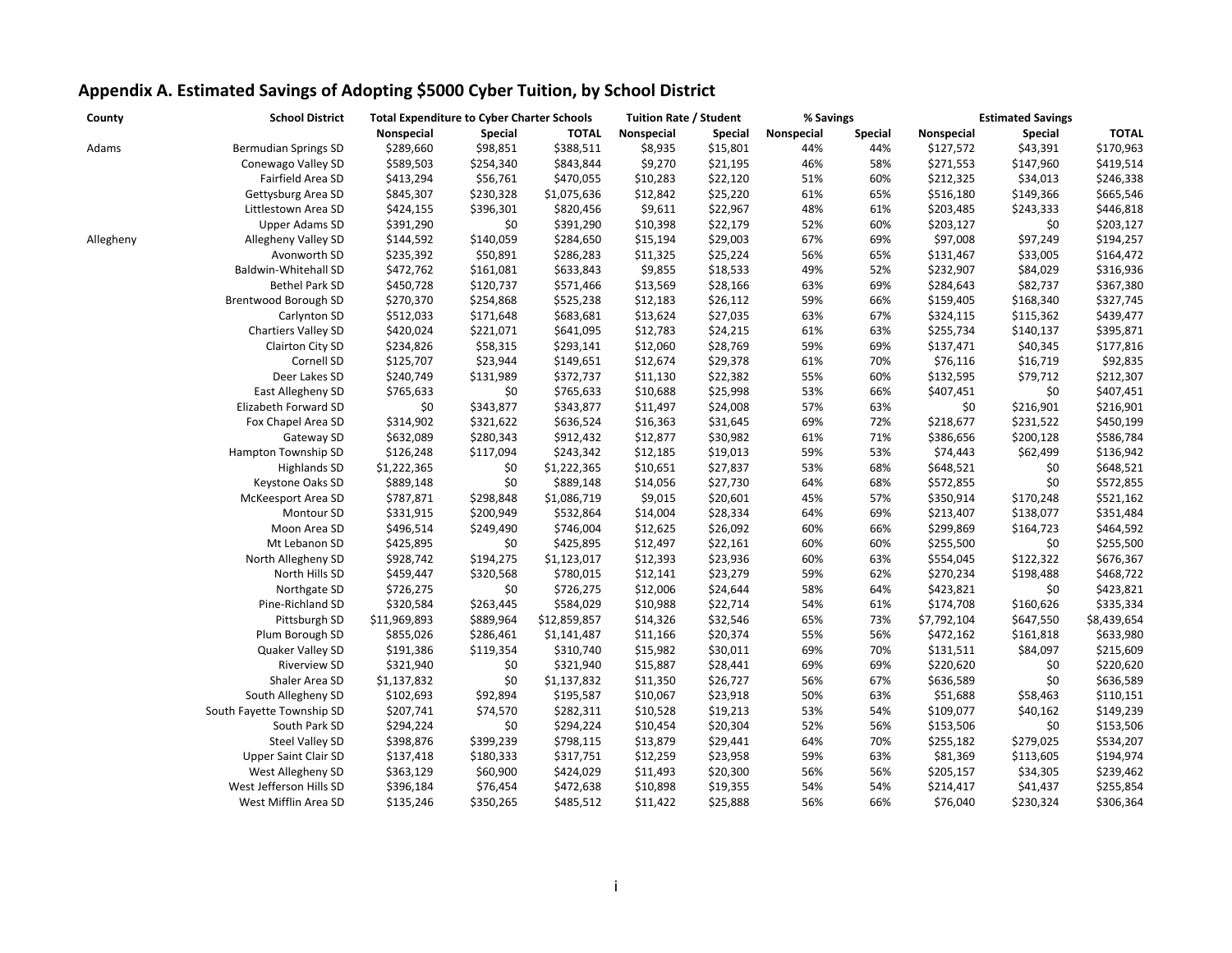| County    | <b>School District</b>          | <b>Total Expenditure to Cyber Charter Schools</b> |             |              | <b>Tuition Rate / Student</b> |                | % Savings  |                | <b>Estimated Savings</b> |                |              |
|-----------|---------------------------------|---------------------------------------------------|-------------|--------------|-------------------------------|----------------|------------|----------------|--------------------------|----------------|--------------|
|           |                                 | Nonspecial                                        | Special     | <b>TOTAL</b> | Nonspecial                    | <b>Special</b> | Nonspecial | <b>Special</b> | Nonspecial               | <b>Special</b> | <b>TOTAL</b> |
| Allegheny | Wilkinsburg Borough SD          | \$472,217                                         | \$288,291   | \$760,508    | \$14,946                      | \$42,911       | 67%        | 79%            | \$314,244                | \$228,733      | \$542,977    |
|           | Woodland Hills SD               | \$2,397,154                                       | \$11,179    | \$2,408,333  | \$9,977                       | \$32,044       | 50%        | 72%            | \$1,195,803              | \$8,086        | \$1,203,890  |
| Armstrong | Apollo-Ridge SD                 | \$311,094                                         | \$190,621   | \$501,715    | \$10,951                      | \$22,519       | 54%        | 61%            | \$169,055                | \$115,579      | \$284,633    |
|           | Armstrong SD                    | \$897,064                                         | \$462,892   | \$1,359,955  | \$10,961                      | \$24,328       | 54%        | 64%            | \$487,863                | \$294,216      | \$782,079    |
|           | Freeport Area SD                | \$281,079                                         | \$86,016    | \$367,095    | \$10,937                      | \$18,220       | 54%        | 51%            | \$152,585                | \$44,165       | \$196,749    |
|           | Leechburg Area SD               | \$224,022                                         | \$96,193    | \$320,215    | \$12,070                      | \$23,126       | 59%        | 62%            | \$131,223                | \$59,318       | \$190,542    |
| Beaver    | Aliquippa SD                    | \$392,433                                         | \$256,429   | \$648,861    | \$10,078                      | \$25,005       | 50%        | 65%            | \$197,729                | \$165,517      | \$363,246    |
|           | Ambridge Area SD                | \$555,190                                         | \$372,519   | \$927,709    | \$9,613                       | \$22,624       | 48%        | 61%            | \$266,430                | \$226,548      | \$492,978    |
|           | Beaver Area SD                  | \$284,340                                         | \$48,332    | \$332,672    | \$9,628                       | \$17,060       | 48%        | 48%            | \$136,679                | \$23,217       | \$159,897    |
|           | Big Beaver Falls Area SD        | \$709,581                                         | \$0         | \$709,581    | \$10,412                      | \$20,649       | 52%        | 57%            | \$368,819                | \$0            | \$368,819    |
|           | <b>Blackhawk SD</b>             | \$663,765                                         | \$0         | \$663,765    | \$9,482                       | \$18,176       | 47%        | 51%            | \$313,740                | \$0            | \$313,740    |
|           | Central Valley SD               | \$516,465                                         | \$115,498   | \$631,963    | \$10,393                      | \$18,729       | 52%        | 53%            | \$267,993                | \$60,831       | \$328,824    |
|           | Freedom Area SD                 | \$456,377                                         | \$70,841    | \$527,218    | \$10,506                      | \$21,061       | 52%        | 58%            | \$239,186                | \$41,023       | \$280,208    |
|           | Hopewell Area SD                | \$442,944                                         | \$267,321   | \$710,265    | \$11,695                      | \$24,626       | 57%        | 64%            | \$253,570                | \$171,089      | \$424,658    |
|           | Midland Borough SD              | \$134,803                                         | \$54,870    | \$189,673    | \$8,840                       | \$21,104       | 43%        | 58%            | \$58,555                 | \$31,821       | \$90,376     |
|           | New Brighton Area SD            | \$214,211                                         | \$142,358   | \$356,569    | \$10,450                      | \$19,666       | 52%        | 55%            | \$111,717                | \$78,186       | \$189,903    |
|           | Riverside Beaver County SD      | \$260,231                                         | \$135,581   | \$395,813    | \$10,785                      | \$19,483       | 54%        | 54%            | \$139,582                | \$73,892       | \$213,474    |
|           | Rochester Area SD               | \$557,430                                         | \$222,761   | \$780,191    | \$13,301                      | \$33,896       | 62%        | 74%            | \$347,891                | \$164,501      | \$512,392    |
|           | South Side Area SD              | \$373,186                                         | \$30,247    | \$403,433    | \$15,188                      | \$28,312       | 67%        | 69%            | \$250,327                | \$20,776       | \$271,103    |
|           | <b>Western Beaver County SD</b> | \$352,453                                         | \$0         | \$352,453    | \$11,306                      | \$24,038       | 56%        | 63%            | \$196,582                | \$0            | \$196,582    |
| Bedford   | Bedford Area SD                 | \$168,098                                         | \$27,806    | \$195,904    | \$9,005                       | \$17,238       | 44%        | 49%            | \$74,761                 | \$13,506       | \$88,267     |
|           | Chestnut Ridge SD               | \$242,090                                         | \$92,772    | \$334,862    | \$8,549                       | \$16,421       | 42%        | 46%            | \$100,502                | \$42,689       | \$143,192    |
|           | Everett Area SD                 | \$270,128                                         | \$82,044    | \$352,173    | \$8,814                       | \$17,639       | 43%        | 50%            | \$116,895                | \$40,810       | \$157,705    |
|           | North. Bedford County SD        | \$177,143                                         | \$48,038    | \$225,182    | \$9,397                       | \$16,869       | 47%        | 47%            | \$82,887                 | \$22,793       | \$105,680    |
|           | <b>Tussey Mountain SD</b>       | \$216,000                                         | \$37,596    | \$253,596    | \$10,826                      | \$20,282       | 54%        | 56%            | \$116,238                | \$21,163       | \$137,401    |
| Berks     | Antietam SD                     | \$348,843                                         | \$245,084   | \$593,928    | \$11,668                      | \$26,045       | 57%        | 66%            | \$199,350                | \$161,665      | \$361,015    |
|           | Boyertown Area SD               | \$1,035,336                                       | \$546,866   | \$1,582,203  | \$10,378                      | \$23,742       | 52%        | 63%            | \$536,542                | \$342,669      | \$879,210    |
|           | Brandywine Heights Area SD      | \$91,797                                          | \$23,926    | \$115,723    | \$13,047                      | \$28,874       | 62%        | 69%            | \$56,617                 | \$16,580       | \$73,197     |
|           | Conrad Weiser Area SD           | \$774,638                                         | \$0         | \$774,638    | \$11,369                      | \$27,212       | 56%        | 67%            | \$433,972                | \$0            | \$433,972    |
|           | Daniel Boone Area SD            | \$875,826                                         | \$275,160   | \$1,150,986  | \$9,978                       | \$21,017       | 50%        | 58%            | \$436,969                | \$159,100      | \$596,068    |
|           | <b>Exeter Township SD</b>       | \$597,385                                         | \$353,886   | \$951,270    | \$10,738                      | \$26,271       | 53%        | 66%            | \$319,216                | \$234,467      | \$553,684    |
|           | Fleetwood Area SD               | \$416,890                                         | \$232,409   | \$649,299    | \$10,927                      | \$23,785       | 54%        | 63%            | \$226,135                | \$145,787      | \$371,922    |
|           | Governor Mifflin SD             | \$498,213                                         | \$423,961   | \$922,174    | \$10,755                      | \$25,109       | 54%        | 65%            | \$266,597                | \$274,274      | \$540,871    |
|           | Hamburg Area SD                 | \$685,619                                         | \$395,041   | \$1,080,660  | \$11,341                      | \$23,889       | 56%        | 63%            | \$383,353                | \$248,447      | \$631,800    |
|           | Kutztown Area SD                | \$288,773                                         | \$252,277   | \$541,050    | \$15,528                      | \$33,467       | 68%        | 74%            | \$195,789                | \$185,452      | \$381,241    |
|           | Muhlenberg SD                   | \$430,621                                         | \$310,199   | \$740,820    | \$9,920                       | \$20,282       | 50%        | 56%            | \$213,575                | \$174,613      | \$388,188    |
|           | Oley Valley SD                  | \$216,827                                         | \$271,607   | \$488,434    | \$11,898                      | \$28,228       | 58%        | 69%            | \$125,705                | \$186,308      | \$312,013    |
|           | <b>Reading SD</b>               | \$4,455,246                                       | \$1,427,030 | \$5,882,276  | \$7,703                       | \$19,143       | 35%        | 54%            | \$1,563,386              | \$766,172      | \$2,329,558  |
|           | Schuylkill Valley SD            | \$503,658                                         | \$0         | \$503,658    | \$12,284                      | \$24,325       | 59%        | 64%            | \$298,655                | \$0            | \$298,655    |
|           | Tulpehocken Area SD             | \$452,604                                         | \$103,687   | \$556,291    | \$13,660                      | \$28,590       | 63%        | 69%            | \$286,932                | \$71,537       | \$358,469    |
|           | Twin Valley SD                  | \$500,833                                         | \$293,804   | \$794,637    | \$10,155                      | \$26,210       | 51%        | 66%            | \$254,250                | \$194,431      | \$448,681    |
|           | Wilson SD                       | \$439,375                                         | \$241,653   | \$681,027    | \$10,479                      | \$23,017       | 52%        | 61%            | \$229,723                | \$148,582      | \$378,305    |
|           | <b>Wyomissing Area SD</b>       | \$175,439                                         | \$91,854    | \$267,293    | \$11,687                      | \$23,205       | 57%        | 62%            | \$100,381                | \$56,764       | \$157,145    |
| Blair     | Altoona Area SD                 | \$1,218,177                                       | \$805,092   | \$2,023,268  | \$8,277                       | \$17,192       | 40%        | 48%            | \$482,333                | \$389,951      | \$872,283    |
|           | Bellwood-Antis SD               | \$82,602                                          | \$0         | \$82,602     | \$9,549                       | \$15,119       | 48%        | 41%            | \$39,349                 | \$0            | \$39,349     |
|           | Claysburg-Kimmel SD             | \$84,504                                          | \$23,660    | \$108,165    | \$9,064                       | \$16,249       | 45%        | 45%            | \$37,887                 | \$10,752       | \$48,638     |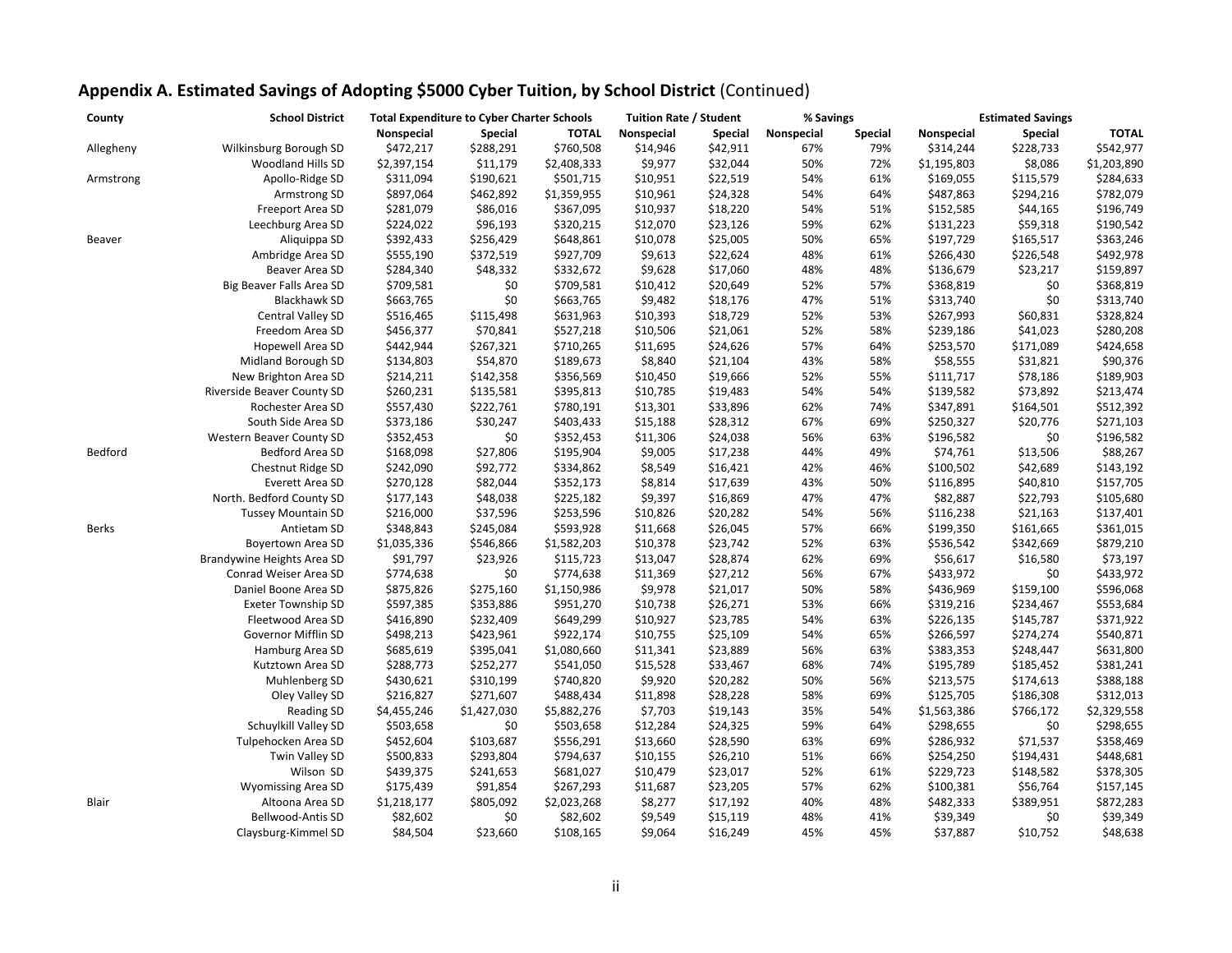| County          | <b>School District</b>           | <b>Total Expenditure to Cyber Charter Schools</b> |                |              | <b>Tuition Rate / Student</b> |                | % Savings  |                | <b>Estimated Savings</b> |                |              |
|-----------------|----------------------------------|---------------------------------------------------|----------------|--------------|-------------------------------|----------------|------------|----------------|--------------------------|----------------|--------------|
|                 |                                  | Nonspecial                                        | <b>Special</b> | <b>TOTAL</b> | Nonspecial                    | <b>Special</b> | Nonspecial | <b>Special</b> | Nonspecial               | <b>Special</b> | <b>TOTAL</b> |
| Blair           | Hollidaysburg Area SD            | \$439,356                                         | \$202,617      | \$641,973    | \$9,189                       | \$18,597       | 46%        | 52%            | \$200,290                | \$106,032      | \$306,322    |
|                 | Spring Cove SD                   | \$361,639                                         | \$159,750      | \$521,390    | \$8,350                       | \$18,603       | 40%        | 52%            | \$145,087                | \$83,623       | \$228,711    |
|                 | Tyrone Area SD                   | \$257,616                                         | \$87,513       | \$345,129    | \$8,335                       | \$15,300       | 40%        | 42%            | \$103,085                | \$36,805       | \$139,890    |
|                 | <b>Williamsburg Community SD</b> | \$122,523                                         | \$0            | \$122,523    | \$9,807                       | \$19,417       | 49%        | 54%            | \$60,058                 | \$0            | \$60,058     |
| <b>Bradford</b> | Athens Area SD                   | \$415,025                                         | \$269,394      | \$684,419    | \$10,423                      | \$23,190       | 52%        | 62%            | \$215,944                | \$166,412      | \$382,356    |
|                 | Canton Area SD                   | \$213,383                                         | \$5,976        | \$219,359    | \$11,468                      | \$22,208       | 56%        | 60%            | \$120,352                | \$3,590        | \$123,942    |
|                 | Northeast Bradford SD            | \$176,955                                         | \$119,104      | \$296,059    | \$11,472                      | \$24,532       | 56%        | 64%            | \$99,829                 | \$76,065       | \$175,894    |
|                 | Sayre Area SD                    | \$419,764                                         | \$0            | \$419,764    | \$12,794                      | \$31,954       | 61%        | 72%            | \$255,713                | \$0            | \$255,713    |
|                 | Towanda Area SD                  | \$76,297                                          | \$76,783       | \$153,081    | \$9,543                       | \$20,721       | 48%        | 57%            | \$36,321                 | \$43,934       | \$80,254     |
|                 | Troy Area SD                     | \$367,881                                         | \$94,018       | \$461,898    | \$10,042                      | \$21,451       | 50%        | 59%            | \$184,711                | \$55,162       | \$239,873    |
|                 | <b>Wyalusing Area SD</b>         | \$395,806                                         | \$254,944      | \$650,750    | \$10,663                      | \$20,620       | 53%        | 57%            | \$210,203                | \$145,339      | \$355,543    |
| <b>Bucks</b>    | Bensalem Township SD             | \$698,555                                         | \$872,847      | \$1,571,402  | \$12,115                      | \$33,609       | 59%        | 74%            | \$410,258                | \$642,619      | \$1,052,877  |
|                 | <b>Bristol Borough SD</b>        | \$438,335                                         | \$0            | \$438,335    | \$11,219                      | \$28,862       | 55%        | 69%            | \$242,988                | \$0            | \$242,988    |
|                 | <b>Bristol Township SD</b>       | \$2,741,581                                       | \$2,017,861    | \$4,759,442  | \$11,195                      | \$34,679       | 55%        | 74%            | \$1,517,081              | \$1,502,034    | \$3,019,115  |
|                 | Centennial SD                    | \$404,115                                         | \$192,975      | \$597,091    | \$13,054                      | \$30,005       | 62%        | 70%            | \$249,326                | \$135,961      | \$385,287    |
|                 | Central Bucks SD                 | \$963,943                                         | \$419,510      | \$1,383,453  | \$10,714                      | \$22,012       | 53%        | 60%            | \$514,083                | \$250,562      | \$764,645    |
|                 | Morrisville Borough SD           | \$234,282                                         | \$185,225      | \$419,507    | \$11,068                      | \$42,643       | 55%        | 79%            | \$128,440                | \$146,719      | \$275,159    |
|                 | Neshaminy SD                     | \$922,651                                         | \$639,704      | \$1,562,355  | \$12,508                      | \$34,253       | 60%        | 74%            | \$553,823                | \$474,143      | \$1,027,966  |
|                 | New Hope-Solebury SD             | \$81,615                                          | \$0            | \$81,615     | \$18,554                      | \$40,228       | 73%        | 78%            | \$59,621                 | \$0            | \$59,621     |
|                 | Palisades SD                     | \$372,888                                         | \$103,316      | \$476,204    | \$16,533                      | \$37,465       | 70%        | 76%            | \$260,116                | \$78,870       | \$338,985    |
|                 | Pennridge SD                     | \$1,167,941                                       | \$483,875      | \$1,651,816  | \$10,868                      | \$25,441       | 54%        | 65%            | \$630,615                | \$315,267      | \$945,882    |
|                 | Pennsbury SD                     | \$745,218                                         | \$590,625      | \$1,335,843  | \$11,607                      | \$29,831       | 57%        | 70%            | \$424,199                | \$415,106      | \$839,305    |
|                 | Quakertown Community SD          | \$1,311,513                                       | \$436,756      | \$1,748,269  | \$12,903                      | \$25,396       | 61%        | 65%            | \$803,303                | \$284,294      | \$1,087,597  |
| <b>Butler</b>   | <b>Butler Area SD</b>            | \$1,637,166                                       | \$905,715      | \$2,542,881  | \$9,043                       | \$20,527       | 45%        | 57%            | \$731,977                | \$514,564      | \$1,246,541  |
|                 | Karns City Area SD               | \$428,170                                         | \$0            | \$428,170    | \$11,299                      | \$14,890       | 56%        | 40%            | \$238,701                | \$0            | \$238,701    |
|                 | Mars Area SD                     | \$619,876                                         | \$0            | \$619,876    | \$9,297                       | \$16,717       | 46%        | 47%            | \$286,506                | \$0            | \$286,506    |
|                 | Moniteau SD                      | \$280,323                                         | \$81,196       | \$361,519    | \$10,015                      | \$19,181       | 50%        | 54%            | \$140,368                | \$43,668       | \$184,036    |
|                 | Seneca Valley SD                 | \$541,274                                         | \$484,761      | \$1,026,035  | \$10,308                      | \$22,935       | 51%        | 61%            | \$278,734                | \$297,385      | \$576,119    |
|                 | Slippery Rock Area SD            | \$618,357                                         | \$285,508      | \$903,865    | \$9,969                       | \$22,009       | 50%        | 60%            | \$308,205                | \$170,510      | \$478,715    |
|                 | South Butler County SD           | \$321,059                                         | \$163,726      | \$484,784    | \$9,501                       | \$17,153       | 47%        | 48%            | \$152,102                | \$79,108       | \$231,210    |
| Cambria         | <b>Blacklick Valley SD</b>       | \$112,846                                         | \$60,082       | \$172,928    | \$10,521                      | \$24,235       | 52%        | 63%            | \$59,217                 | \$38,104       | \$97,321     |
|                 | Cambria Heights SD               | \$158,187                                         | \$12,916       | \$171,102    | \$9,738                       | \$20,303       | 49%        | 56%            | \$76,969                 | \$7,276        | \$84,246     |
|                 | Central Cambria SD               | \$115,968                                         | \$31,513       | \$147,482    | \$8,973                       | \$18,890       | 44%        | 53%            | \$51,346                 | \$16,724       | \$68,071     |
|                 | Conemaugh Valley SD              | \$277,811                                         | \$0            | \$277,811    | \$9,879                       | \$19,098       | 49%        | 54%            | \$137,210                | \$0            | \$137,210    |
|                 | Ferndale Area SD                 |                                                   |                |              |                               |                | 57%        | 63%            |                          |                |              |
|                 |                                  | \$204,356                                         | \$27,616       | \$231,971    | \$11,666                      | \$24,093       |            |                | \$116,772                | \$17,454       | \$134,227    |
|                 | Forest Hills SD                  | \$182,382                                         | \$66,228       | \$248,610    | \$9,854                       | \$17,654       | 49%        | 50%            | \$89,840                 | \$32,972       | \$122,812    |
|                 | Greater Johnstown SD             | \$1,856,385                                       | \$676,586      | \$2,532,971  | \$9,229                       | \$22,024       | 46%        | 60%            | \$850,623                | \$404,252      | \$1,254,875  |
|                 | Northern Cambria SD              | \$251,658                                         | \$0            | \$251,658    | \$10,718                      | \$20,918       | 53%        | 58%            | \$134,259                | \$0            | \$134,259    |
|                 | Penn Cambria SD                  | \$250,510                                         | \$178,127      | \$428,637    | \$9,062                       | \$19,982       | 45%        | 56%            | \$112,290                | \$99,103       | \$211,393    |
|                 | Portage Area SD                  | \$147,378                                         | \$35,221       | \$182,599    | \$10,442                      | \$16,226       | 52%        | 45%            | \$76,805                 | \$15,978       | \$92,783     |
|                 | Richland SD                      | \$165,352                                         | \$99,064       | \$264,416    | \$9,306                       | \$15,969       | 46%        | 44%            | \$76,512                 | \$44,069       | \$120,581    |
|                 | **Westmont Hilltop SD            | \$139,485.43                                      | \$0.00         | \$139,485    | \$9,692.19                    | \$16,872.37    | 48%        | 47%            | \$67,528                 | \$0            | \$67,528     |
| Cameron         | Cameron County SD                | \$273,868                                         | \$193,435      | \$467,303    | \$14,059                      | \$26,221       | 64%        | 66%            | \$176,472                | \$128,038      | \$304,510    |
| Carbon          | Jim Thorpe Area SD               | \$1,647,283                                       | \$0            | \$1,647,283  | \$11,850                      | \$26,182       | 58%        | 66%            | \$952,222                | \$0            | \$952,222    |
|                 | Lehighton Area SD                | \$798,589                                         | \$272,277      | \$1,070,866  | \$10,508                      | \$22,134       | 52%        | 60%            | \$418,588                | \$163,224      | \$581,813    |
|                 | Palmerton Area SD                | \$556,022                                         | \$65,806       | \$621,828    | \$10,043                      | \$22,398       | 50%        | 60%            | \$279,197                | \$39,761       | \$318,958    |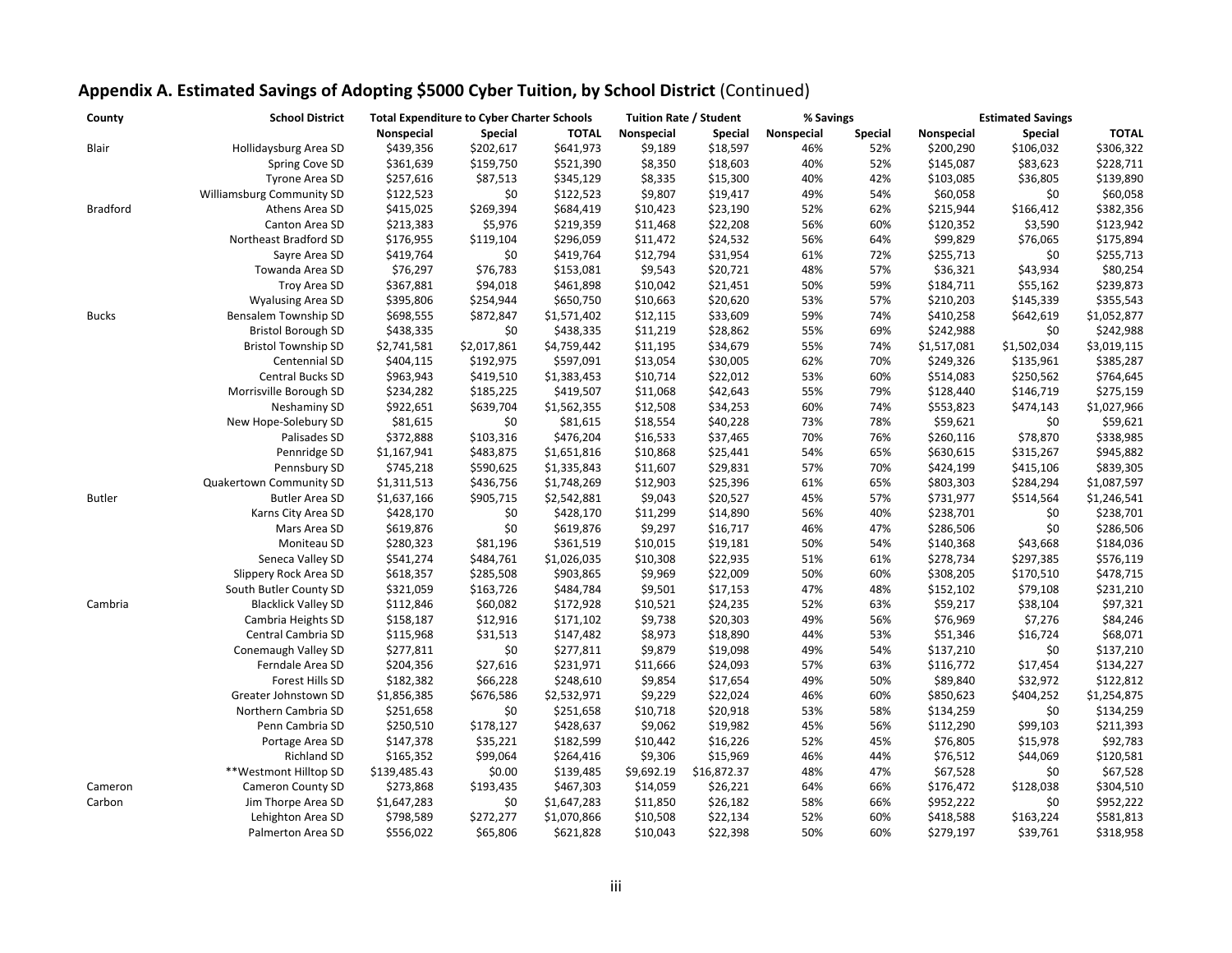| County     | <b>School District</b><br><b>Total Expenditure to Cyber Charter Schools</b> |             |                | <b>Tuition Rate / Student</b> |            | % Savings      |            | <b>Estimated Savings</b> |             |                |              |
|------------|-----------------------------------------------------------------------------|-------------|----------------|-------------------------------|------------|----------------|------------|--------------------------|-------------|----------------|--------------|
|            |                                                                             | Nonspecial  | <b>Special</b> | <b>TOTAL</b>                  | Nonspecial | <b>Special</b> | Nonspecial | <b>Special</b>           | Nonspecial  | <b>Special</b> | <b>TOTAL</b> |
| Carbon     | Panther Valley SD                                                           | \$753,592   | \$695,500      | \$1,449,092                   | \$7,846    | \$26,750       | 36%        | 67%                      | \$273,379   | \$465,010      | \$738,389    |
|            | Weatherly Area SD                                                           | \$118,518   | \$64,430       | \$182,947                     | \$13,563   | \$30,656       | 63%        | 71%                      | \$74,828    | \$45,798       | \$120,626    |
| Centre     | <b>Bald Eagle Area SD</b>                                                   | \$100,568   | \$66,906       | \$167,474                     | \$11,880   | \$22,302       | 58%        | 60%                      | \$58,243    | \$40,311       | \$98,554     |
|            | <b>Bellefonte Area SD</b>                                                   | \$324,813   | \$327,675      | \$652,489                     | \$11,805   | \$24,087       | 58%        | 63%                      | \$187,233   | \$207,076      | \$394,309    |
|            | Penns Valley Area SD                                                        | \$159,347   | \$77,888       | \$237,235                     | \$11,180   | \$20,103       | 55%        | 56%                      | \$88,081    | \$43,541       | \$131,622    |
|            | State College Area SD                                                       | \$377,611   | \$201,375      | \$578,985                     | \$13,138   | \$26,501       | 62%        | 67%                      | \$233,903   | \$134,012      | \$367,914    |
| Chester    | Avon Grove SD                                                               | \$416,380   | \$331,813      | \$748,192                     | \$9,879    | \$23,958       | 49%        | 63%                      | \$205,635   | \$209,037      | \$414,672    |
|            | Coatesville Area SD                                                         | \$2,352,965 | \$1,018,118    | \$3,371,083                   | \$11,167   | \$33,512       | 55%        | 74%                      | \$1,299,470 | \$748,795      | \$2,048,265  |
|            | Downingtown Area SD                                                         | \$1,037,583 | \$525,734      | \$1,563,317                   | \$11,062   | \$22,762       | 55%        | 61%                      | \$568,576   | \$320,975      | \$889,552    |
|            | <b>Great Valley SD</b>                                                      | \$497,702   | \$485,707      | \$983,409                     | \$14,035   | \$35,711       | 64%        | 75%                      | \$320,396   | \$365,133      | \$685,529    |
|            | Kennett Consolidated SD                                                     | \$518,521   | \$297,101      | \$815,622                     | \$11,748   | \$28,459       | 57%        | 69%                      | \$297,833   | \$204,553      | \$502,386    |
|            | Octorara Area SD                                                            | \$514,614   | \$512,572      | \$1,027,185                   | \$12,093   | \$29,214       | 59%        | 70%                      | \$301,836   | \$357,033      | \$658,869    |
|            | Owen J Roberts SD                                                           | \$706,338   | \$270,157      | \$976,495                     | \$11,795   | \$28,269       | 58%        | 69%                      | \$406,918   | \$185,438      | \$592,356    |
|            | Oxford Area SD                                                              | \$496,247   | \$523,794      | \$1,020,040                   | \$8,621    | \$24,882       | 42%        | 64%                      | \$208,422   | \$337,179      | \$545,601    |
|            | Phoenixville Area SD                                                        | \$688,522   | \$0            | \$688,522                     | \$13,436   | \$30,201       | 63%        | 71%                      | \$432,307   | \$0            | \$432,307    |
|            | Tredyffrin-Easttown SD                                                      | \$369,137   | \$0            | \$369,137                     | \$13,526   | \$30,256       | 63%        | 71%                      | \$232,678   | \$0            | \$232,678    |
|            | Unionville-Chadds Ford SD                                                   | \$404,911   | \$52,801       | \$457,713                     | \$13,247   | \$29,922       | 62%        | 70%                      | \$252,080   | \$37,158       | \$289,238    |
|            | West Chester Area SD                                                        | \$1,295,533 | \$595,560      | \$1,891,093                   | \$11,737   | \$29,636       | 57%        | 70%                      | \$743,634   | \$417,409      | \$1,161,044  |
| Clarion    | Allegheny-Clarion Valley SD                                                 | \$132,574   | \$0            | \$132,574                     | \$11,647   | \$24,060       | 57%        | 63%                      | \$75,659    | \$0            | \$75,659     |
|            | Clarion Area SD                                                             | \$159,976   | \$192,590      | \$352,566                     | \$11,293   | \$24,406       | 56%        | 64%                      | \$89,149    | \$122,636      | \$211,785    |
|            | Clarion-Limestone Area SD                                                   | \$199,253   | \$74,993       | \$274,247                     | \$10,361   | \$21,879       | 52%        | 59%                      | \$103,096   | \$44,607       | \$147,704    |
|            | Keystone SD                                                                 | \$120,382   | \$124,669      | \$245,051                     | \$10,316   | \$20,540       | 52%        | 57%                      | \$62,034    | \$70,864       | \$132,898    |
|            | North Clarion County SD                                                     | \$46,105    | \$72,649       | \$118,754                     | \$10,130   | \$18,061       | 51%        | 51%                      | \$23,347    | \$36,990       | \$60,338     |
|            | Redbank Valley SD                                                           | \$271,568   | \$37,458       | \$309,025                     | \$9,968    | \$23,539       | 50%        | 62%                      | \$135,348   | \$23,351       | \$158,699    |
|            | Union SD                                                                    | \$290,372   | \$96,250       | \$386,622                     | \$13,495   | \$20,786       | 63%        | 57%                      | \$182,790   | \$55,201       | \$237,991    |
| Clearfield | Clearfield Area SD                                                          | \$586,654   | \$260,663      | \$847,318                     | \$9,871    | \$23,325       | 49%        | 62%                      | \$289,491   | \$161,596      | \$451,087    |
|            | Curwensville Area SD                                                        | \$165,466   | \$0            | \$165,466                     | \$10,646   | \$19,426       | 53%        | 54%                      | \$87,750    | \$0            | \$87,750     |
|            | Dubois Area SD                                                              | \$541,523   | \$239,976      | \$781,499                     | \$9,521    | \$22,541       | 47%        | 61%                      | \$257,148   | \$145,599      | \$402,746    |
|            | Glendale SD                                                                 | \$40,725    | \$116,702      | \$157,427                     | \$9,935    | \$25,192       | 50%        | 65%                      | \$20,229    | \$75,634       | \$95,863     |
|            | Harmony Area SD                                                             | \$84,777    | \$42,764       | \$127,540                     | \$12,073   | \$21,382       | 59%        | 59%                      | \$49,667    | \$25,034       | \$74,700     |
|            | Moshannon Valley SD                                                         | \$109,184   | \$91,491       | \$200,675                     | \$10,396   | \$19,538       | 52%        | 55%                      | \$56,671    | \$49,979       | \$106,650    |
|            | Philipsburg-Osceola Area SD                                                 | \$595,350   | \$102,231      | \$697,581                     | \$11,181   | \$19,701       | 55%        | 55%                      | \$329,126   | \$56,229       | \$385,356    |
|            | West Branch Area SD                                                         | \$193,837   | \$129,225      | \$323,061                     | \$10,615   | \$20,951       | 53%        | 58%                      | \$102,537   | \$74,545       | \$177,082    |
| Clinton    | Keystone Central SD                                                         | \$667,880   | \$409,381      | \$1,077,260                   | \$10,572   | \$28,903       | 53%        | 69%                      | \$351,995   | \$283,818      | \$635,814    |
| Columbia   | Benton Area SD                                                              | \$147,714   | \$0            | \$147,714                     | \$11,115   | \$22,582       | 55%        | 61%                      | \$81,267    | \$0            | \$81,267     |
|            | Berwick Area SD                                                             | \$458,346   | \$103,588      | \$561,934                     | \$10,112   | \$21,290       | 51%        | 58%                      | \$231,722   | \$60,455       | \$292,177    |
|            | <b>Bloomsburg Area SD</b>                                                   | \$221,422   | \$95,299       | \$316,722                     | \$10,210   | \$16,977       | 51%        | 48%                      | \$112,991   | \$45,537       | \$158,528    |
|            | Central Columbia SD                                                         | \$332,394   | \$0            | \$332,394                     | \$10,458   | \$18,475       | 52%        | 52%                      | \$173,471   | \$0            | \$173,471    |
|            | Millville Area SD                                                           | \$41,387    | \$0            | \$41,387                      | \$11,825   | \$26,302       | 58%        | 66%                      | \$23,887    | \$0            | \$23,887     |
|            | Southern Columbia Area SD                                                   | \$208,889   | \$0            | \$208,889                     | \$9,157    | \$19,427       | 45%        | 54%                      | \$94,824    | \$0            | \$94,824     |
| Crawford   | Conneaut SD                                                                 | \$1,059,598 | \$500,975      | \$1,560,573                   | \$10,658   | \$20,547       | 53%        | 57%                      | \$562,492   | \$284,828      | \$847,320    |
|            | <b>Crawford Central SD</b>                                                  | \$827,849   | \$784,051      | \$1,611,900                   | \$8,836    | \$21,270       | 43%        | 58%                      | \$359,383   | \$457,277      | \$816,660    |
|            | Penncrest SD                                                                | \$976,445   | \$630,207      | \$1,606,652                   | \$11,658   | \$22,716       | 57%        | 61%                      | \$557,656   | \$384,268      | \$941,924    |
| Cumberland | <b>Big Spring SD</b>                                                        | \$1,207,435 | \$249,715      | \$1,457,150                   | \$10,417   | \$26,389       | 52%        | 66%                      | \$627,878   | \$165,827      | \$793,705    |
|            | Camp Hill SD                                                                | \$127,647   | \$32,021       | \$159,668                     | \$10,842   | \$23,574       | 54%        | 62%                      | \$68,780    | \$19,979       | \$88,759     |
|            | Carlisle Area SD                                                            | \$1,031,803 | \$397,720      | \$1,429,522                   | \$10,072   | \$19,466       | 50%        | 54%                      | \$519,599   | \$216,593      | \$736,192    |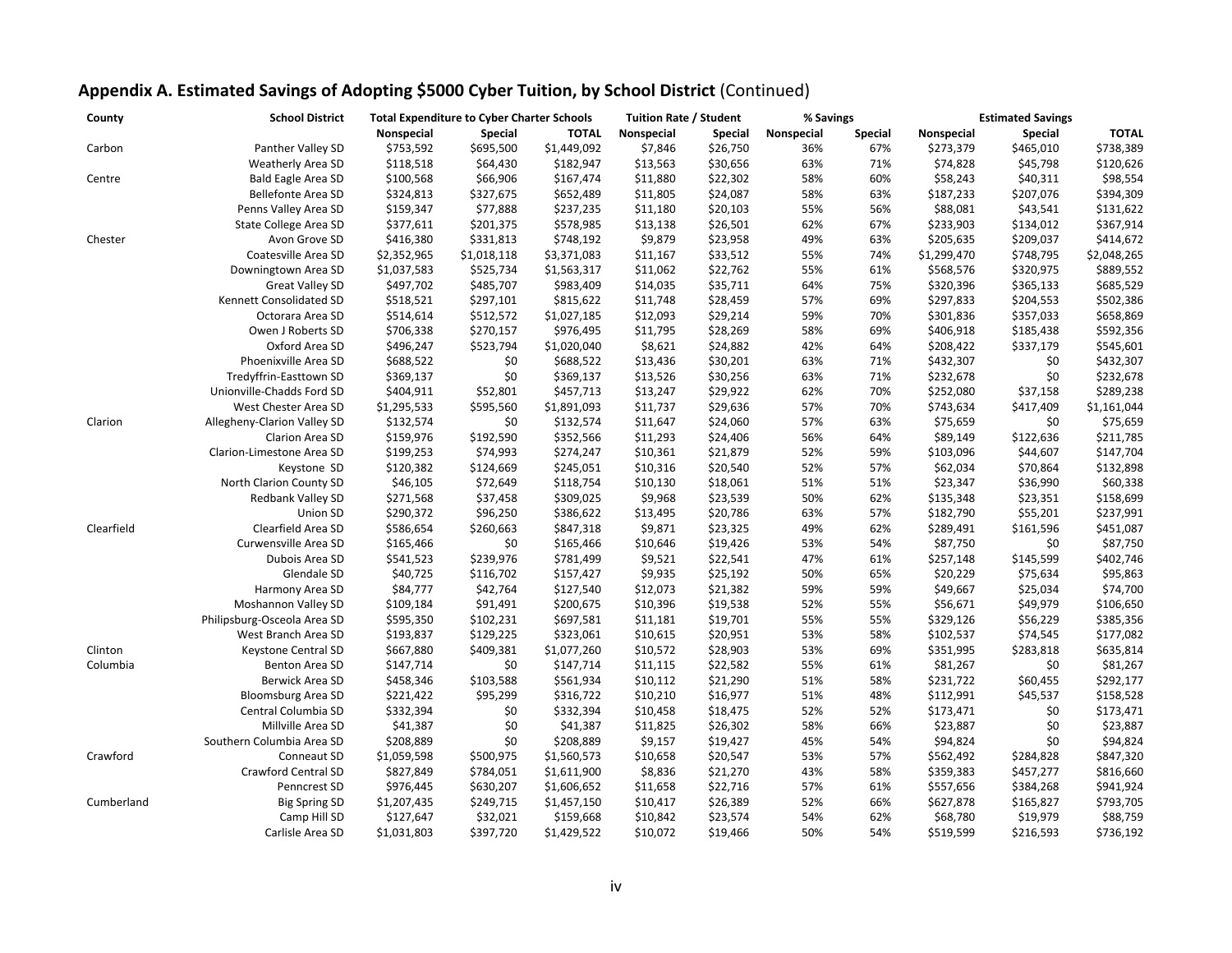| County     | <b>School District</b>      | <b>Total Expenditure to Cyber Charter Schools</b> |                |              | <b>Tuition Rate / Student</b> |                      | % Savings  |                | <b>Estimated Savings</b> |                       |              |
|------------|-----------------------------|---------------------------------------------------|----------------|--------------|-------------------------------|----------------------|------------|----------------|--------------------------|-----------------------|--------------|
|            |                             | Nonspecial                                        | <b>Special</b> | <b>TOTAL</b> | Nonspecial                    | <b>Special</b>       | Nonspecial | <b>Special</b> | Nonspecial               | <b>Special</b>        | <b>TOTAL</b> |
| Cumberland | <b>Cumberland Valley SD</b> | \$1,736,152                                       | \$0            | \$1,736,152  | \$8,954                       | \$19,502             | 44%        | 55%            | \$766,663                | \$0                   | \$766,663    |
|            | East Pennsboro Area SD      | \$689,604                                         | \$334,238      | \$1,023,842  | \$8,996                       | \$22,903             | 44%        | 61%            | \$306,306                | \$204,868             | \$511,174    |
|            | Mechanicsburg Area SD       | \$1,053,158                                       | \$641,142      | \$1,694,300  | \$10,529                      | \$22,380             | 53%        | 60%            | \$553,048                | \$387,178             | \$940,226    |
|            | Shippensburg Area SD        | \$675,836                                         | \$413,187      | \$1,089,022  | \$8,837                       | \$20,452             | 43%        | 57%            | \$293,439                | \$234,087             | \$527,526    |
|            | South Middleton SD          | \$376,001                                         | \$152,675      | \$528,676    | \$10,979                      | \$22,965             | 54%        | 61%            | \$204,760                | \$93,739              | \$298,499    |
| Dauphin    | <b>Central Dauphin SD</b>   | \$2,933,733                                       | \$1,604,681    | \$4,538,414  | \$9,957                       | \$23,185             | 50%        | 62%            | \$1,460,552              | \$991,115             | \$2,451,667  |
|            | Derry Township SD           | \$312,608                                         | \$93,890       | \$406,498    | \$11,440                      | \$23,119             | 56%        | 62%            | \$175,983                | \$57,887              | \$233,870    |
|            | Halifax Area SD             | \$428,033                                         | \$86,869       | \$514,903    | \$12,379                      | \$26,795             | 60%        | 67%            | \$255,148                | \$58,129              | \$313,276    |
|            | Harrisburg City SD          | \$2,912,467                                       | \$2,232,809    | \$5,145,277  | \$10,515                      | \$27,099             | 52%        | 67%            | \$1,527,562              | \$1,502,383           | \$3,029,945  |
|            | Lower Dauphin SD            | \$666,944                                         | \$338,939      | \$1,005,883  | \$10,733                      | \$24,537             | 53%        | 64%            | \$356,259                | \$216,485             | \$572,745    |
|            | Middletown Area SD          | \$419,927                                         | \$187,820      | \$607,747    | \$11,235                      | \$23,736             | 55%        | 63%            | \$233,038                | \$117,671             | \$350,710    |
|            | Millersburg Area SD         | \$254,838                                         | \$205,179      | \$460,017    | \$12,725                      | \$24,525             | 61%        | 64%            | \$154,707                | \$131,015             | \$285,721    |
|            | **Steelton-Highspire SD     | \$1,183,981.73                                    | \$393,536.44   | \$1,577,518  | \$7,276.08                    | \$20,951.29          | 31%        | 58%            | \$370,369                | \$227,022             | \$597,391    |
|            | Susquehanna Township SD     | \$730,622                                         | \$340,608      | \$1,071,230  | \$11,112                      | \$27,208             | 55%        | 67%            | \$401,857                | \$229,632             | \$631,488    |
|            | Upper Dauphin Area SD       | \$368,346                                         | \$298,251      | \$666,597    | \$9,800                       | \$22,417             | 49%        | 60%            | \$180,423                | \$180,307             | \$360,730    |
| Delaware   | Chester-Upland SD           | \$2,880,347                                       | \$1,431,188    | \$4,311,535  | \$9,760                       | \$24,693             | 49%        | 64%            | \$1,404,744              | \$917,370             | \$2,322,114  |
|            | Chichester SD               | \$941,861                                         | \$553,938      | \$1,495,799  | \$13,237                      | \$33,891             | 62%        | 74%            | \$586,088                | \$409,042             | \$995,130    |
|            | Garnet Valley SD            | \$443,875                                         | \$0            | \$443,875    | \$12,562                      | \$33,575             | 60%        | 74%            | \$267,202                | \$0                   | \$267,202    |
|            | Haverford Township SD       | \$207,716                                         | \$135,843      | \$343,559    | \$11,735                      | \$32,480             | 57%        | 73%            | \$119,215                | \$98,767              | \$217,982    |
|            | Interboro SD                | \$307,552                                         | \$157,346      | \$464,898    | \$13,167                      | \$29,360             | 62%        | 70%            | \$190,765                | \$109,837             | \$300,602    |
|            | Marple Newtown SD           | \$357,853                                         | \$141,388      | \$499,242    | \$13,622                      | \$38,008             | 63%        | 77%            | \$226,498                | \$108,411             | \$334,909    |
|            | Penn-Delco SD               | \$426,976                                         | \$296,339      | \$723,315    | \$10,572                      | \$24,819             | 53%        | 64%            | \$225,040                | \$190,493             | \$415,532    |
|            | Radnor Township SD          | \$15,873                                          | \$28,517       | \$44,391     | \$15,923                      | \$38,454             | 69%        | 77%            | \$10,889                 | \$21,943              | \$32,832     |
|            | <b>Ridley SD</b>            | \$424,242                                         | \$188,057      | \$612,299    | \$12,909                      | \$27,661             | 61%        | 68%            | \$259,917                | \$127,787             | \$387,704    |
|            | Rose Tree Media SD          | \$426,809                                         | \$130,235      | \$557,044    | \$14,945                      | \$33,001             | 67%        | 73%            | \$284,016                | \$95,250              | \$379,266    |
|            | Southeast Delco SD          | \$970,298                                         | \$563,198      | \$1,533,496  | \$9,463                       | \$26,975             | 47%        | 67%            | \$457,642                | \$378,108             | \$835,751    |
|            | Springfield SD              | \$310,054                                         | \$2,665        | \$312,719    | \$11,491                      | \$24,941             | 56%        | 64%            | \$175,145                | \$1,718               | \$176,863    |
|            | <b>Upper Darby SD</b>       | \$2,214,214                                       | \$1,598,797    | \$3,813,011  | \$9,187                       | \$26,281             | 46%        | 66%            | \$1,009,121              | \$1,059,496           | \$2,068,617  |
|            | Wallingford-Swarthmore SD   | \$163,677                                         | \$222,491      | \$386,168    | \$13,644                      | \$32,934             | 63%        | 73%            | \$103,697                | \$162,602             | \$266,299    |
|            | William Penn SD             | \$1,937,388                                       | \$1,047,509    | \$2,984,897  | \$10,924                      | \$31,722             | 54%        | 72%            | \$1,050,627              | \$754,769             | \$1,805,396  |
| Elk        | Johnsonburg Area SD         | \$259,140                                         | \$0            | \$259,140    | \$12,747                      | \$27,299             | 61%        | 68%            | \$157,489                | \$0                   | \$157,489    |
|            |                             | \$174,855                                         | \$48,855       | \$223,710    |                               | \$24,673             | 56%        | 64%            | \$98,391                 | \$31,301              | \$129,692    |
|            | Ridgway Area SD             | \$202,538                                         | \$53,610       | \$256,148    | \$11,434<br>\$8,871           | \$17,465             | 44%        | 49%            | \$88,375                 | \$26,399              | \$114,774    |
|            | Saint Marys Area SD         |                                                   |                |              |                               |                      | 51%        | 56%            |                          |                       | \$313,272    |
| Erie       | Corry Area SD               | \$446,547                                         | \$148,849      | \$595,396    | \$10,290<br>\$8,790           | \$20,257<br>\$20,107 |            |                | \$229,562                | \$83,710<br>\$651,958 |              |
|            | Erie City SD                | \$4,902,837                                       | \$1,166,066    | \$6,068,903  |                               |                      | 43%        | 56%            | \$2,113,908              |                       | \$2,765,865  |
|            | <b>Fairview SD</b>          | \$76,329                                          | \$29,212       | \$105,541    | \$10,194                      | \$16,588             | 51%        | 47%            | \$38,889                 | \$13,601              | \$52,490     |
|            | Fort LeBoeuf SD             | \$396,720                                         | \$65,768       | \$462,488    | \$9,309                       | \$18,485             | 46%        | 52%            | \$183,638                | \$34,226              | \$217,864    |
|            | General McLane SD           | \$217,633                                         | \$116,987      | \$334,620    | \$9,606                       | \$18,045             | 48%        | 51%            | \$104,353                | \$59,515              | \$163,868    |
|            | Girard SD                   | \$379,897                                         | \$239,032      | \$618,930    | \$9,545                       | \$20,155             | 48%        | 56%            | \$180,898                | \$133,899             | \$314,797    |
|            | Harbor Creek SD             | \$214,915                                         | \$98,636       | \$313,550    | \$9,406                       | \$18,021             | 47%        | 51%            | \$100,670                | \$50,114              | \$150,783    |
|            | <b>Iroquois SD</b>          | \$125,142                                         | \$51,234       | \$176,376    | \$10,099                      | \$21,067             | 50%        | 58%            | \$63,185                 | \$29,674              | \$92,860     |
|            | Millcreek Township SD       | \$943,577                                         | \$158,507      | \$1,102,084  | \$9,142                       | \$19,029             | 45%        | 53%            | \$427,517                | \$84,663              | \$512,180    |
|            | North East SD               | \$184,154                                         | \$120,057      | \$304,211    | \$9,367                       | \$18,263             | 47%        | 51%            | \$85,852                 | \$61,779              | \$147,631    |
|            | Northwestern SD             | \$466,274                                         | \$97,840       | \$564,113    | \$9,407                       | \$20,469             | 47%        | 57%            | \$218,429                | \$55,465              | \$273,894    |
|            | Union City Area SD          | \$298,754                                         | \$160,868      | \$459,622    | \$10,255                      | \$19,589             | 51%        | 55%            | \$153,092                | \$88,066              | \$241,157    |
|            | Wattsburg Area SD           | \$382,178                                         | \$155,890      | \$538,069    | \$10,573                      | \$19,427             | 53%        | 54%            | \$201,446                | \$84,753              | \$286,199    |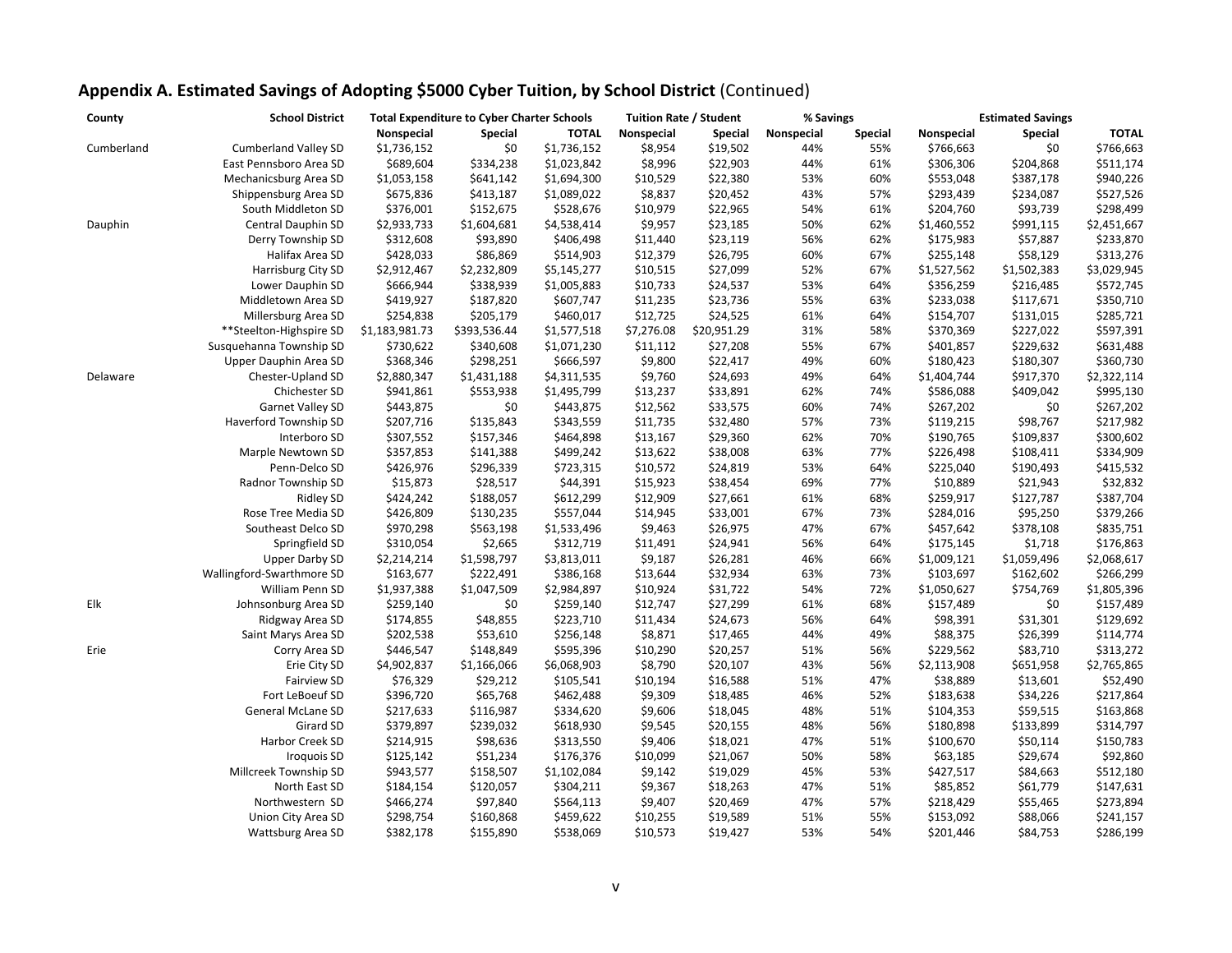| County     | <b>School District</b>   | <b>Total Expenditure to Cyber Charter Schools</b> |                |              | <b>Tuition Rate / Student</b> |                | % Savings  |                | <b>Estimated Savings</b> |                |              |
|------------|--------------------------|---------------------------------------------------|----------------|--------------|-------------------------------|----------------|------------|----------------|--------------------------|----------------|--------------|
|            |                          | Nonspecial                                        | <b>Special</b> | <b>TOTAL</b> | Nonspecial                    | <b>Special</b> | Nonspecial | <b>Special</b> | Nonspecial               | <b>Special</b> | <b>TOTAL</b> |
| Fayette    | Albert Gallatin Area SD  | \$538,175                                         | \$341,911      | \$880,086    | \$9,437                       | \$20,719       | 47%        | 57%            | \$253,038                | \$195,620      | \$448,657    |
|            | Brownsville Area SD      | \$893,468                                         | \$575,650      | \$1,469,117  | \$9,141                       | \$24,947       | 45%        | 64%            | \$404,755                | \$371,090      | \$775,845    |
|            | Connellsville Area SD    | \$1,797,899                                       | \$0            | \$1,797,899  | \$9,056                       | \$20,219       | 45%        | 56%            | \$805,290                | \$0            | \$805,290    |
|            | <b>Frazier SD</b>        | \$431,724                                         | \$13,861       | \$445,586    | \$9,027                       | \$19,519       | 45%        | 55%            | \$192,607                | \$7,566        | \$200,173    |
|            | Laurel Highlands SD      | \$689,973                                         | \$412,815      | \$1,102,788  | \$10,231                      | \$23,365       | 51%        | 62%            | \$352,772                | \$256,187      | \$608,960    |
|            | Uniontown Area SD        | \$1,090,006                                       | \$487,079      | \$1,577,085  | \$9,924                       | \$20,861       | 50%        | 58%            | \$540,827                | \$280,093      | \$820,921    |
| Forest     | Forest Area SD           | \$165,103                                         | \$161,065      | \$326,168    | \$15,468                      | \$30,424       | 68%        | 71%            | \$111,735                | \$114,134      | \$225,869    |
| Franklin   | Chambersburg Area SD     | \$1,903,538                                       | \$880,064      | \$2,783,602  | \$9,028                       | \$18,801       | 45%        | 53%            | \$849,242                | \$465,092      | \$1,314,334  |
|            | Fannett-Metal SD         | \$135,482                                         | \$85,537       | \$221,020    | \$10,382                      | \$18,367       | 52%        | 52%            | \$70,232                 | \$44,253       | \$114,485    |
|            | Greencastle-Antrim SD    | \$301,820                                         | \$109,013      | \$410,833    | \$8,831                       | \$17,044       | 43%        | 48%            | \$130,940                | \$52,313       | \$183,252    |
|            | Tuscarora SD             | \$619,875                                         | \$135,800      | \$755,675    | \$9,710                       | \$17,424       | 49%        | 49%            | \$300,671                | \$66,708       | \$367,380    |
|            | Waynesboro Area SD       | \$905,099                                         | \$236,542      | \$1,141,641  | \$8,163                       | \$15,594       | 39%        | 43%            | \$350,679                | \$102,069      | \$452,748    |
| Fulton     | Central Fulton SD        | \$235,034                                         | \$124,663      | \$359,697    | \$10,161                      | \$19,034       | 51%        | 53%            | \$119,384                | \$66,601       | \$185,984    |
|            | Forbes Road SD           | \$122,857                                         | \$10,982       | \$133,839    | \$13,411                      | \$18,975       | 63%        | 53%            | \$77,051                 | \$5,851        | \$82,902     |
|            | Southern Fulton SD       | \$197,799                                         | \$96,143       | \$293,942    | \$10,375                      | \$20,485       | 52%        | 57%            | \$102,470                | \$54,537       | \$157,007    |
| Greene     | Carmichaels Area SD      | \$341,551                                         | \$170,785      | \$512,336    | \$8,932                       | \$18,559       | 44%        | 52%            | \$150,362                | \$89,205       | \$239,567    |
|            | Central Greene SD        | \$294,956                                         | \$321,381      | \$616,337    | \$11,182                      | \$25,961       | 55%        | 66%            | \$163,062                | \$211,638      | \$374,700    |
|            | Jefferson-Morgan SD      | \$320,306                                         | \$0            | \$320,306    | \$11,767                      | \$24,631       | 58%        | 64%            | \$184,204                | \$0            | \$184,204    |
|            | Southeastern Greene SD   | \$95,478                                          | \$75,018       | \$170,496    | \$11,000                      | \$25,274       | 55%        | 65%            | \$52,080                 | \$48,705       | \$100,785    |
|            | West Greene SD           | \$481,528                                         | \$0            | \$481,528    | \$15,480                      | \$32,680       | 68%        | 73%            | \$325,992                | \$0            | \$325,992    |
| Huntingdon | Huntingdon Area SD       | \$200,039                                         | \$124,003      | \$324,042    | \$8,336                       | \$20,263       | 40%        | 56%            | \$80,061                 | \$69,753       | \$149,813    |
|            | Juniata Valley SD        | \$103,472                                         | \$84,845       | \$188,317    | \$9,918                       | \$21,243       | 50%        | 58%            | \$51,307                 | \$49,438       | \$100,745    |
|            | Mount Union Area SD      | \$262,368                                         | \$148,396      | \$410,764    | \$8,135                       | \$19,693       | 39%        | 55%            | \$101,101                | \$81,595       | \$182,696    |
|            | S. Huntingdon County SD  | \$206,176                                         | \$285,626      | \$491,802    | \$8,184                       | \$18,014       | 39%        | 51%            | \$80,206                 | \$145,065      | \$225,271    |
| Indiana    | Blairsville-Saltsburg SD | \$651,742                                         | \$220,264      | \$872,006    | \$12,687                      | \$24,982       | 61%        | 65%            | \$394,878                | \$142,103      | \$536,982    |
|            | Homer-Center SD          | \$189,827                                         | \$125,082      | \$314,909    | \$12,645                      | \$24,772       | 60%        | 64%            | \$114,767                | \$80,320       | \$195,087    |
|            | Indiana Area SD          | \$580,074                                         | \$245,724      | \$825,797    | \$13,938                      | \$26,180       | 64%        | 66%            | \$371,979                | \$162,518      | \$534,496    |
|            | Marion Center Area SD    | \$334,350                                         | \$22,709       | \$357,059    | \$11,787                      | \$22,709       | 58%        | 61%            | \$192,525                | \$13,844       | \$206,369    |
|            | Penns Manor Area SD      | \$311,879                                         | \$123,108      | \$434,987    | \$12,212                      | \$26,952       | 59%        | 67%            | \$184,187                | \$82,616       | \$266,803    |
|            | Purchase Line SD         | \$234,550                                         | \$123,661      | \$358,211    | \$12,908                      | \$27,902       | 61%        | 68%            | \$143,698                | \$84,371       | \$228,069    |
|            | United SD                | \$479,453                                         | \$329,145      | \$808,597    | \$12,609                      | \$27,910       | 60%        | 68%            | \$289,327                | \$224,600      | \$513,926    |
| Jefferson  | Brockway Area SD         | \$90,260                                          | \$59,683       | \$149,942    | \$10,847                      | \$17,966       | 54%        | 51%            | \$48,655                 | \$30,233       | \$78,888     |
|            | Brookville Area SD       | \$115,797                                         | \$132,334      | \$248,131    | \$9,543                       | \$18,394       | 48%        | 52%            | \$55,126                 | \$68,556       | \$123,683    |
|            | Punxsutawney Area SD     | \$856,056                                         | \$210,708      | \$1,066,764  | \$10,928                      | \$25,243       | 54%        | 65%            | \$464,388                | \$136,710      | \$601,098    |
| Juniata    | Juniata County SD        | \$568,018                                         | \$262,175      | \$830,193    | \$8,029                       | \$16,312       | 38%        | 46%            | \$214,287                | \$119,694      | \$333,981    |
| Lackawanna | Abington Heights SD      | \$364,486                                         | \$101,831      | \$466,317    | \$9,867                       | \$18,811       | 49%        | 53%            | \$179,784                | \$53,841       | \$233,625    |
|            | Carbondale Area SD       | \$314,989                                         | \$591,474      | \$906,463    | \$8,032                       | \$26,099       | 38%        | 66%            | \$118,917                | \$390,567      | \$509,483    |
|            | Dunmore SD               | \$94,192                                          | \$198,521      | \$292,713    | \$9,249                       | \$19,765       | 46%        | 55%            | \$43,271                 | \$109,481      | \$152,752    |
|            | Lakeland SD              | \$375,134                                         | \$90,162       | \$465,296    | \$9,681                       | \$21,932       | 48%        | 60%            | \$181,387                | \$53,718       | \$235,105    |
|            | Mid Valley SD            | \$303,738                                         | \$405,966      | \$709,705    | \$8,485                       | \$22,872       | 41%        | 61%            | \$124,751                | \$248,620      | \$373,372    |
|            | North Pocono SD          | \$638,739                                         | \$216,980      | \$855,719    | \$11,002                      | \$22,139       | 55%        | 60%            | \$348,465                | \$130,094      | \$478,559    |
|            | Old Forge SD             | \$135,756                                         | \$40,550       | \$176,306    | \$8,119                       | \$23,386       | 38%        | 62%            | \$52,155                 | \$25,179       | \$77,334     |
|            | Riverside SD             | \$315,079                                         | \$121,089      | \$436,168    | \$10,198                      | \$21,873       | 51%        | 59%            | \$160,596                | \$72,012       | \$232,608    |
|            | Scranton SD              | \$2,022,142                                       | \$1,232,974    | \$3,255,116  | \$10,439                      | \$22,500       | 52%        | 61%            | \$1,053,573              | \$747,171      | \$1,800,744  |
|            | Valley View SD           | \$250,299                                         | \$94,491       | \$344,790    | \$8,538                       | \$18,346       | 41%        | 52%            | \$103,718                | \$48,832       | \$152,550    |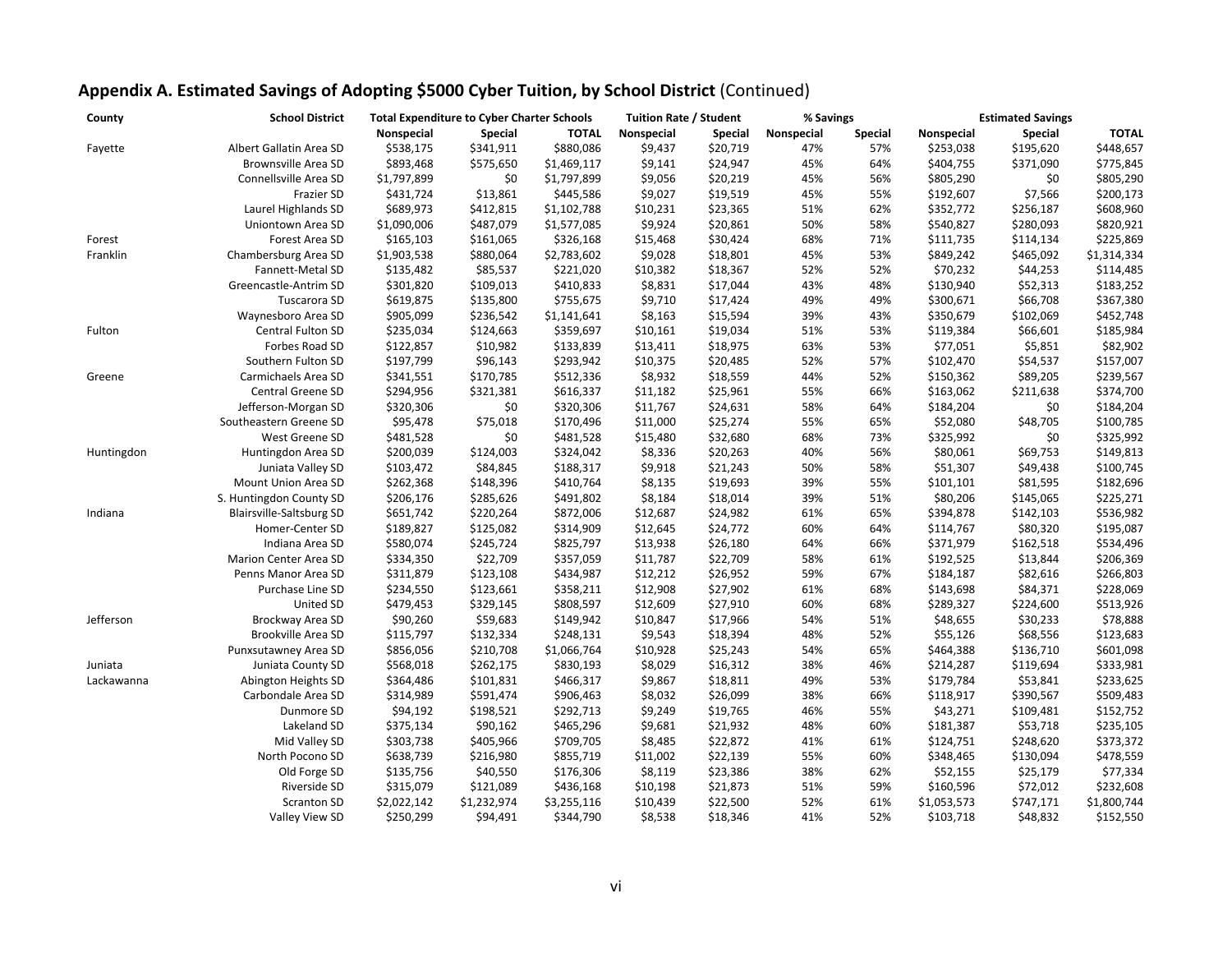| County    | <b>School District</b>      | <b>Total Expenditure to Cyber Charter Schools</b> |                |              | <b>Tuition Rate / Student</b> |                | % Savings  |                | <b>Estimated Savings</b> |                |              |
|-----------|-----------------------------|---------------------------------------------------|----------------|--------------|-------------------------------|----------------|------------|----------------|--------------------------|----------------|--------------|
|           |                             | Nonspecial                                        | <b>Special</b> | <b>TOTAL</b> | Nonspecial                    | <b>Special</b> | Nonspecial | <b>Special</b> | Nonspecial               | <b>Special</b> | <b>TOTAL</b> |
| Lancaster | Cocalico SD                 | \$547,247                                         | \$84,035       | \$631,282    | \$11,761                      | \$23,428       | 57%        | 62%            | \$314,586                | \$52,236       | \$366,822    |
|           | Columbia Borough SD         | \$308,708                                         | \$307,399      | \$616,107    | \$9,515                       | \$29,957       | 47%        | 70%            | \$146,480                | \$216,431      | \$362,911    |
|           | Conestoga Valley SD         | \$352,970                                         | \$77,285       | \$430,255    | \$9,909                       | \$19,789       | 50%        | 55%            | \$174,871                | \$42,664       | \$217,534    |
|           | Donegal SD                  | \$620,730                                         | \$331,543      | \$952,273    | \$9,191                       | \$21,197       | 46%        | 58%            | \$283,065                | \$192,887      | \$475,952    |
|           | Eastern Lancaster County SD | \$488,117                                         | \$216,526      | \$704,642    | \$10,973                      | \$22,496       | 54%        | 61%            | \$265,693                | \$131,201      | \$396,893    |
|           | Elizabethtown Area SD       | \$747,838                                         | \$458,352      | \$1,206,191  | \$10,023                      | \$19,697       | 50%        | 55%            | \$374,776                | \$252,060      | \$626,836    |
|           | Ephrata Area SD             | \$419,144                                         | \$192,106      | \$611,250    | \$10,137                      | \$20,292       | 51%        | 56%            | \$212,413                | \$108,181      | \$320,595    |
|           | Hempfield SD                | \$1,111,095                                       | \$401,394      | \$1,512,489  | \$11,425                      | \$24,304       | 56%        | 64%            | \$624,849                | \$254,986      | \$879,835    |
|           | Lampeter-Strasburg SD       | \$320,345                                         | \$178,501      | \$498,846    | \$10,827                      | \$22,790       | 54%        | 61%            | \$172,407                | \$109,065      | \$281,473    |
|           | Lancaster SD                | \$1,492,194                                       | \$816,892      | \$2,309,086  | \$11,313                      | \$24,357       | 56%        | 64%            | \$832,672                | \$519,578      | \$1,352,251  |
|           | Manheim Central SD          | \$527,376                                         | \$190,711      | \$718,087    | \$10,846                      | \$23,188       | 54%        | 62%            | \$284,262                | \$117,800      | \$402,062    |
|           | Manheim Township SD         | \$668,496                                         | \$207,272      | \$875,768    | \$9,967                       | \$18,165       | 50%        | 51%            | \$333,139                | \$106,120      | \$439,260    |
|           | Penn Manor SD               | \$561,471                                         | \$264,887      | \$826,358    | \$9,487                       | \$20,173       | 47%        | 56%            | \$265,559                | \$148,486      | \$414,045    |
|           | Pequea Valley SD            | \$392,800                                         | \$0            | \$392,800    | \$12,878                      | \$26,806       | 61%        | 67%            | \$240,287                | \$0            | \$240,287    |
|           | Solanco SD                  | \$446,664                                         | \$233,113      | \$679,777    | \$9,045                       | \$22,256       | 45%        | 60%            | \$199,741                | \$140,261      | \$340,002    |
|           | Warwick SD                  | \$426,061                                         | \$136,996      | \$563,058    | \$10,422                      | \$22,836       | 52%        | 61%            | \$221,657                | \$83,813       | \$305,470    |
| Lawrence  | Ellwood City Area SD        | \$412,199                                         | \$130,701      | \$542,900    | \$10,855                      | \$23,186       | 54%        | 62%            | \$222,332                | \$80,729       | \$303,062    |
|           | Laurel SD                   | \$175,791                                         | \$20,966       | \$196,757    | \$10,784                      | \$17,560       | 54%        | 50%            | \$94,284                 | \$10,381       | \$104,665    |
|           | Mohawk Area SD              | \$271,630                                         | \$0            | \$271,630    | \$11,091                      | \$21,319       | 55%        | 58%            | \$149,175                | \$0            | \$149,175    |
|           | Neshannock Township SD      | \$241,515                                         | \$114,253      | \$355,768    | \$10,518                      | \$18,333       | 52%        | 52%            | \$126,702                | \$59,006       | \$185,708    |
|           | New Castle Area SD          | \$1,107,544                                       | \$7,647        | \$1,115,190  | \$9,863                       | \$21,409       | 49%        | 59%            | \$546,060                | \$4,480        | \$550,540    |
|           | Shenango Area SD            | \$151,970                                         | \$78,498       | \$230,468    | \$11,142                      | \$20,160       | 55%        | 56%            | \$83,773                 | \$43,979       | \$127,752    |
|           | Union Area SD               | \$133,912                                         | \$39,037       | \$172,949    | \$10,233                      | \$18,301       | 51%        | 52%            | \$68,478                 | \$20,127       | \$88,605     |
|           | Wilmington Area SD          | \$285,374                                         | \$252,461      | \$537,835    | \$10,882                      | \$23,780       | 54%        | 63%            | \$154,247                | \$158,347      | \$312,594    |
| Lebanon   | Annville-Cleona SD          | \$136,919                                         | \$56,418       | \$193,337    | \$10,209                      | \$20,542       | 51%        | 57%            | \$69,859                 | \$32,071       | \$101,931    |
|           | Cornwall-Lebanon SD         | \$534,444                                         | \$178,380      | \$712,824    | \$10,799                      | \$21,941       | 54%        | 60%            | \$286,983                | \$106,308      | \$393,291    |
|           | Eastern Lebanon County SD   | \$499,664                                         | \$199,398      | \$699,061    | \$10,379                      | \$20,208       | 52%        | 56%            | \$258,958                | \$111,923      | \$370,881    |
|           | Lebanon SD                  | \$530,181                                         | \$486,385      | \$1,016,566  | \$8,814                       | \$19,504       | 43%        | 55%            | \$229,424                | \$265,306      | \$494,730    |
|           | Northern Lebanon SD         | \$463,281                                         | \$123,279      | \$586,560    | \$10,130                      | \$21,237       | 51%        | 58%            | \$234,605                | \$71,818       | \$306,423    |
|           | Palmyra Area SD             | \$527,531                                         | \$347,674      | \$875,206    | \$8,464                       | \$16,757       | 41%        | 47%            | \$215,909                | \$163,741      | \$379,650    |
| Lehigh    | Allentown City SD           | \$2,828,217                                       | \$1,902,878    | \$4,731,095  | \$9,286                       | \$21,939       | 46%        | 60%            | \$1,305,393              | \$1,133,972    | \$2,439,364  |
|           | Catasaugua Area SD          | \$131,574                                         | \$315,335      | \$446,908    | \$11,963                      | \$26,594       | 58%        | 67%            | \$76,583                 | \$210,218      | \$286,801    |
|           | East Penn SD                | \$895,834                                         | \$498,554      | \$1,394,388  | \$10,583                      | \$23,618       | 53%        | 62%            | \$472,585                | \$311,424      | \$784,009    |
|           | Northern Lehigh SD          | \$376,401                                         | \$217,211      | \$593,611    | \$11,636                      | \$25,687       | 57%        | 65%            | \$214,655                | \$142,248      | \$356,903    |
|           | Northwestern Lehigh SD      | \$217,366                                         | \$131,196      | \$348,562    | \$11,764                      | \$25,331       | 57%        | 65%            | \$124,982                | \$85,283       | \$210,265    |
|           | Parkland SD                 | \$685,189                                         | \$656,793      | \$1,341,981  | \$11,533                      | \$23,121       | 57%        | 62%            | \$388,142                | \$404,968      | \$793,110    |
|           | Salisbury Township SD       | \$87,435                                          | \$53,762       | \$141,198    | \$13,700                      | \$30,566       | 64%        | 71%            | \$55,525                 | \$38,170       | \$93,694     |
|           | Southern Lehigh SD          | \$1,013,227                                       | \$0            | \$1,013,227  | \$12,986                      | \$24,257       | 61%        | 63%            | \$623,090                | \$0            | \$623,090    |
|           | Whitehall-Coplay SD         | \$508,268                                         | \$197,088      | \$705,356    | \$9,174                       | \$20,827       | 46%        | 57%            | \$231,263                | \$113,198      | \$344,461    |
| Luzerne   | Crestwood SD                | \$435,671                                         | \$181,802      | \$617,473    | \$9,026                       | \$18,441       | 45%        | 52%            | \$194,325                | \$94,404       | \$288,729    |
|           | Dallas SD                   | \$572,007                                         | \$0            | \$572,007    | \$8,939                       | \$18,250       | 44%        | 51%            | \$252,047                | \$0            | \$252,047    |
|           | Greater Nanticoke Area SD   | \$391,490                                         | \$0            | \$391,490    | \$8,080                       | \$17,795       | 38%        | 50%            | \$149,234                | \$0            | \$149,234    |
|           | Hanover Area SD             | \$1,180,869                                       | \$0            | \$1,180,869  | \$9,053                       | \$25,054       | 45%        | 65%            | \$528,656                | \$0            | \$528,656    |
|           | Hazleton Area SD            | \$1,502,046                                       | \$641,622      | \$2,143,667  | \$8,048                       | \$16,225       | 38%        | 45%            | \$568,851                | \$291,060      | \$859,911    |
|           | Lake-Lehman SD              | \$322,728                                         | \$162,199      | \$484,926    | \$10,191                      | \$20,872       | 51%        | 58%            | \$164,391                | \$93,309       | \$257,700    |
|           | Northwest Area SD           | \$384,225                                         | \$121,383      | \$505,607    | \$9,797                       | \$27,405       | 49%        | 68%            | \$188,140                | \$82,118       | \$270,258    |
|           |                             |                                                   |                |              |                               |                |            |                |                          |                |              |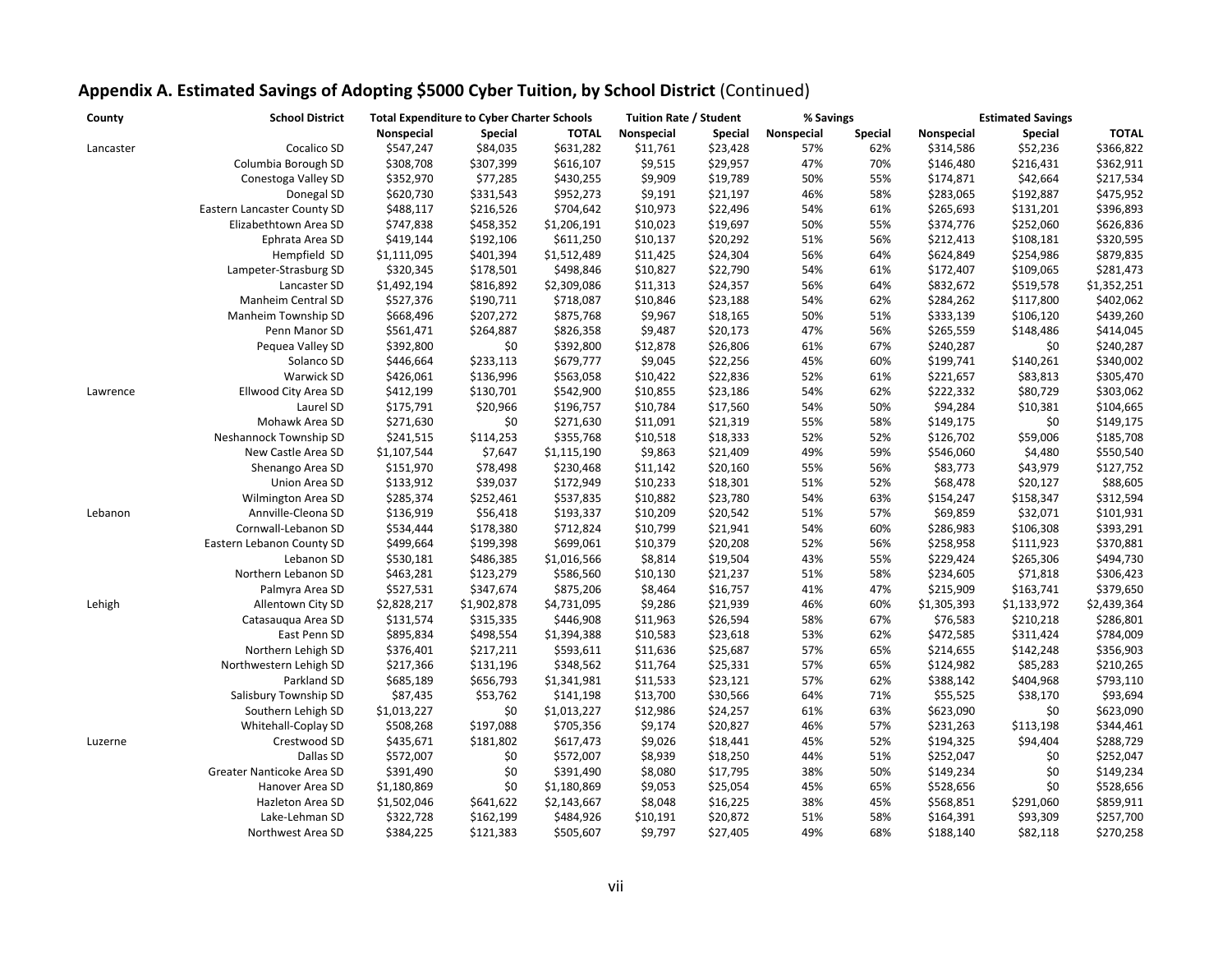| County     | <b>School District</b><br><b>Total Expenditure to Cyber Charter Schools</b> |             | <b>Tuition Rate / Student</b> |              | % Savings  |                | <b>Estimated Savings</b> |         |             |                |              |
|------------|-----------------------------------------------------------------------------|-------------|-------------------------------|--------------|------------|----------------|--------------------------|---------|-------------|----------------|--------------|
|            |                                                                             | Nonspecial  | <b>Special</b>                | <b>TOTAL</b> | Nonspecial | <b>Special</b> | Nonspecial               | Special | Nonspecial  | <b>Special</b> | <b>TOTAL</b> |
| Luzerne    | Pittston Area SD                                                            | \$431,061   | \$370,956                     | \$802,017    | \$9,502    | \$18,517       | 47%                      | 52%     | \$204,228   | \$193,361      | \$397,590    |
|            | Wilkes-Barre Area SD                                                        | \$1,814,665 | \$939,516                     | \$2,754,182  | \$11,065   | \$26,106       | 55%                      | 66%     | \$994,631   | \$620,484      | \$1,615,115  |
|            | Wyoming Area SD                                                             | \$369,524   | \$253,638                     | \$623,162    | \$10,065   | \$22,109       | 50%                      | 60%     | \$185,951   | \$151,939      | \$337,890    |
|            | Wyoming Valley West SD                                                      | \$775,029   | \$831,239                     | \$1,606,268  | \$9,557    | \$24,650       | 48%                      | 64%     | \$369,540   | \$532,296      | \$901,836    |
| Lycoming   | East Lycoming SD                                                            | \$287,299   | \$57,168                      | \$344,467    | \$10,640   | \$18,247       | 53%                      | 51%     | \$152,286   | \$29,394       | \$181,680    |
|            | Jersey Shore Area SD                                                        | \$449,368   | \$280,509                     | \$729,877    | \$10,619   | \$21,289       | 53%                      | 58%     | \$237,788   | \$163,704      | \$401,492    |
|            | Loyalsock Township SD                                                       | \$216,689   | \$100,160                     | \$316,849    | \$10,056   | \$19,834       | 50%                      | 55%     | \$108,949   | \$55,392       | \$164,341    |
|            | Montgomery Area SD                                                          | \$221,093   | \$55,834                      | \$276,927    | \$10,787   | \$20,721       | 54%                      | 57%     | \$118,612   | \$31,947       | \$150,559    |
|            | Montoursville Area SD                                                       | \$289,789   | \$132,045                     | \$421,834    | \$10,240   | \$17,979       | 51%                      | 51%     | \$148,289   | \$66,937       | \$215,226    |
|            | Muncy SD                                                                    | \$227,918   | \$49,402                      | \$277,320    | \$11,482   | \$22,095       | 56%                      | 60%     | \$128,668   | \$29,581       | \$158,248    |
|            | South Williamsport Area SD                                                  | \$329,185   | \$92,534                      | \$421,719    | \$10,198   | \$19,460       | 51%                      | 54%     | \$167,790   | \$50,381       | \$218,170    |
|            | Williamsport Area SD                                                        | \$1,130,789 | \$677,559                     | \$1,808,348  | \$10,594   | \$23,798       | 53%                      | 63%     | \$597,088   | \$425,161      | \$1,022,249  |
| McKean     | <b>Bradford Area SD</b>                                                     | \$245,796   | \$170,296                     | \$416,092    | \$9,785    | \$17,215       | 49%                      | 49%     | \$120,196   | \$82,601       | \$202,796    |
|            | Kane Area SD                                                                | \$126,946   | \$20,033                      | \$146,979    | \$11,131   | \$20,033       | 55%                      | 56%     | \$69,921    | \$11,168       | \$81,089     |
|            | Otto-Eldred SD                                                              | \$108,810   | \$61,501                      | \$170,311    | \$10,343   | \$22,614       | 52%                      | 61%     | \$56,207    | \$37,392       | \$93,600     |
|            | Port Allegany SD                                                            | \$63,747    | \$76,886                      | \$140,633    | \$11,109   | \$21,145       | 55%                      | 58%     | \$35,056    | \$44,652       | \$79,708     |
|            | Smethport Area SD                                                           | \$138,625   | \$199,248                     | \$337,873    | \$11,729   | \$22,139       | 57%                      | 60%     | \$79,532    | \$119,463      | \$198,995    |
| Mercer     | Commodore Perry SD                                                          | \$197,744   | \$0                           | \$197,744    | \$12,506   | \$22,313       | 60%                      | 60%     | \$118,682   | \$0            | \$118,682    |
|            | Farrell Area SD                                                             | \$404,174   | \$77,239                      | \$481,413    | \$14,620   | \$27,951       | 66%                      | 68%     | \$265,943   | \$52,741       | \$318,684    |
|            | Greenville Area SD                                                          | \$194,308   | \$0                           | \$194,308    | \$10,030   | \$20,412       | 50%                      | 57%     | \$97,449    | \$0            | \$97,449     |
|            | Grove City Area SD                                                          | \$310,927   | \$296,158                     | \$607,085    | \$9,767    | \$28,089       | 49%                      | 68%     | \$151,756   | \$202,689      | \$354,445    |
|            | Hermitage SD                                                                | \$221,184   | \$71,413                      | \$292,597    | \$10,222   | \$19,221       | 51%                      | 54%     | \$112,998   | \$38,477       | \$151,475    |
|            | Jamestown Area SD                                                           | \$100,813   | \$35,755                      | \$136,568    | \$11,428   | \$22,591       | 56%                      | 61%     | \$56,705    | \$21,724       | \$78,429     |
|            | Lakeview SD                                                                 | \$153,237   | \$184,953                     | \$338,190    | \$10,191   | \$21,630       | 51%                      | 59%     | \$78,055    | \$109,150      | \$187,205    |
|            | Mercer Area SD                                                              | \$216,604   | \$157,416                     | \$374,020    | \$10,237   | \$20,293       | 51%                      | 56%     | \$110,811   | \$88,647       | \$199,459    |
|            | Reynolds SD                                                                 | \$149,463   | \$117,412                     | \$266,874    | \$12,114   | \$28,677       | 59%                      | 69%     | \$87,775    | \$81,116       | \$168,891    |
|            | Sharon City SD                                                              | \$365,984   | \$439,541                     | \$805,526    | \$8,731    | \$23,928       | 43%                      | 63%     | \$156,397   | \$276,698      | \$433,096    |
|            | Sharpsville Area SD                                                         | \$131,524   | \$5,765                       | \$137,289    | \$9,379    | \$16,058       | 47%                      | 45%     | \$61,409    | \$2,582        | \$63,991     |
|            | West Middlesex Area SD                                                      | \$154,298   | \$204,434                     | \$358,732    | \$10,121   | \$21,214       | 51%                      | 58%     | \$78,073    | \$119,006      | \$197,079    |
| Mifflin    | Mifflin County SD                                                           | \$216,387   | \$232,852                     | \$449,239    | \$8,420    | \$19,135       | 41%                      | 54%     | \$87,898    | \$124,976      | \$212,874    |
| Monroe     | East Stroudsburg Area SD                                                    | \$1,852,601 | \$1,305,097                   | \$3,157,698  | \$12,604   | \$30,527       | 60%                      | 71%     | \$1,117,696 | \$926,098      | \$2,043,794  |
|            | Pleasant Valley SD                                                          | \$1,646,033 | \$908,695                     | \$2,554,728  | \$12,745   | \$30,385       | 61%                      | 71%     | \$1,000,283 | \$643,580      | \$1,643,863  |
|            | Pocono Mountain SD                                                          | \$3,560,317 | \$2,416,408                   | \$5,976,724  | \$13,331   | \$31,469       | 62%                      | 72%     | \$2,224,932 | \$1,735,682    | \$3,960,614  |
|            | Stroudsburg Area SD                                                         | \$2,243,576 | \$0                           | \$2,243,576  | \$12,936   | \$29,732       | 61%                      | 70%     | \$1,376,421 | \$0            | \$1,376,421  |
| Montgomery | Abington SD                                                                 | \$534,870   | \$408,375                     | \$943,246    | \$13,488   | \$25,044       | 63%                      | 65%     | \$336,592   | \$263,819      | \$600,411    |
|            | Cheltenham SD                                                               | \$244,233   | \$152,571                     | \$396,804    | \$15,850   | \$37,189       | 68%                      | 76%     | \$167,189   | \$116,201      | \$283,390    |
|            | Colonial SD                                                                 | \$349,375   | \$61,473                      | \$410,848    | \$15,630   | \$33,967       | 68%                      | 74%     | \$237,613   | \$45,429       | \$283,042    |
|            | Hatboro-Horsham SD                                                          | \$175,999   | \$319,209                     | \$495,208    | \$13,388   | \$29,615       | 63%                      | 70%     | \$110,269   | \$223,658      | \$333,927    |
|            | Lower Merion SD                                                             | \$297,333   | \$470,755                     | \$768,088    | \$18,470   | \$48,198       | 73%                      | 82%     | \$216,844   | \$384,170      | \$601,014    |
|            | Lower Moreland Twnshp. SD                                                   | \$94,948    | \$0                           | \$94,948     | \$13,988   | \$30,611       | 64%                      | 71%     | \$61,008    | \$0            | \$61,008     |
|            | Methacton SD                                                                | \$409,298   | \$195,212                     | \$604,510    | \$13,352   | \$29,899       | 63%                      | 70%     | \$256,022   | \$137,331      | \$393,353    |
|            | Norristown Area SD                                                          | \$1,443,272 | \$341,176                     | \$1,784,448  | \$12,143   | \$31,776       | 59%                      | 72%     | \$849,009   | \$245,993      | \$1,095,003  |
|            | North Penn SD                                                               | \$1,274,139 | \$654,331                     | \$1,928,469  | \$12,341   | \$31,065       | 59%                      | 71%     | \$757,902   | \$467,605      | \$1,225,506  |
|            | Perkiomen Valley SD                                                         | \$267,986   | \$198,536                     | \$466,522    | \$11,165   | \$24,853       | 55%                      | 64%     | \$147,978   | \$127,720      | \$275,698    |
|            | Pottsgrove SD                                                               | \$536,228   | \$389,420                     | \$925,648    | \$12,571   | \$27,400       | 60%                      | 68%     | \$322,955   | \$263,425      | \$586,380    |
|            | Pottstown SD                                                                | \$897,204   | \$885,845                     | \$1,783,049  | \$10,691   | \$30,079       | 53%                      | 71%     | \$477,606   | \$624,763      | \$1,102,369  |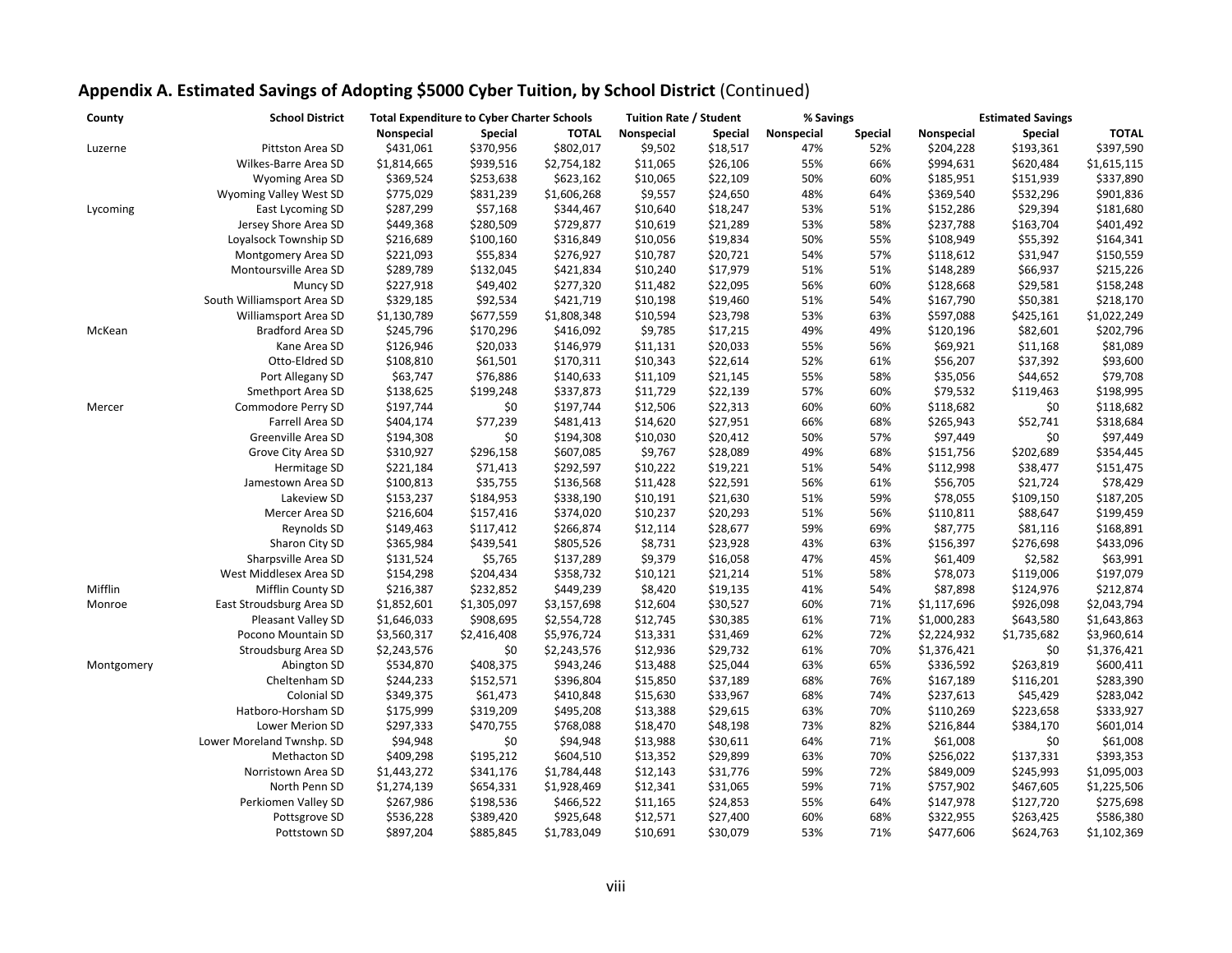| County         | <b>School District</b>      | <b>Total Expenditure to Cyber Charter Schools</b> |                |              | <b>Tuition Rate / Student</b> |                | % Savings  |         | <b>Estimated Savings</b> |                |              |
|----------------|-----------------------------|---------------------------------------------------|----------------|--------------|-------------------------------|----------------|------------|---------|--------------------------|----------------|--------------|
|                |                             | Nonspecial                                        | <b>Special</b> | <b>TOTAL</b> | Nonspecial                    | <b>Special</b> | Nonspecial | Special | Nonspecial               | <b>Special</b> | <b>TOTAL</b> |
| Montgomery     | Souderton Area SD           | \$459,520                                         | \$422,424      | \$881,944    | \$11,297                      | \$28,426       | 56%        | 69%     | \$256,144                | \$290,687      | \$546,832    |
|                | Springfield Township SD     | \$132,292                                         | \$0            | \$132,292    | \$14,349                      | \$33,140       | 65%        | 73%     | \$86,194                 | \$0            | \$86,194     |
|                | Spring-Ford Area SD         | \$677,323                                         | \$617,449      | \$1,294,772  | \$11,116                      | \$30,214       | 55%        | 71%     | \$372,672                | \$436,285      | \$808,957    |
|                | <b>Upper Dublin SD</b>      | \$127,891                                         | \$24,866       | \$152,757    | \$14,444                      | \$30,291       | 65%        | 71%     | \$83,619                 | \$17,588       | \$101,207    |
|                | <b>Upper Merion Area SD</b> | \$326,066                                         | \$101,181      | \$427,247    | \$15,481                      | \$32,787       | 68%        | 73%     | \$220,754                | \$73,823       | \$294,577    |
|                | Upper Moreland Twshp. SD    | \$64,790                                          | \$208,567      | \$273,357    | \$12,469                      | \$27,643       | 60%        | 68%     | \$38,810                 | \$141,680      | \$180,490    |
|                | Upper Perkiomen SD          | \$668,382                                         | \$446,903      | \$1,115,285  | \$11,404                      | \$24,131       | 56%        | 63%     | \$375,342                | \$282,724      | \$658,066    |
|                | Wissahickon SD              | \$249,681                                         | \$254,471      | \$504,152    | \$15,380                      | \$36,543       | 67%        | 76%     | \$168,513                | \$192,738      | \$361,251    |
| Montour        | Danville Area SD            | \$271,181                                         | \$0            | \$271,181    | \$11,600                      | \$21,347       | 57%        | 58%     | \$154,292                | \$0            | \$154,292    |
| Northampton    | Bangor Area SD              | \$511,349                                         | \$336,714      | \$848,063    | \$11,390                      | \$26,405       | 56%        | 66%     | \$286,882                | \$223,669      | \$510,551    |
|                | Bethlehem Area SD           | \$1,836,347                                       | \$960,067      | \$2,796,414  | \$10,627                      | \$22,767       | 53%        | 61%     | \$972,306                | \$586,237      | \$1,558,543  |
|                | Easton Area SD              | \$1,561,943                                       | \$319,916      | \$1,881,859  | \$10,787                      | \$21,316       | 54%        | 58%     | \$837,963                | \$186,871      | \$1,024,834  |
|                | Nazareth Area SD            | \$758,742                                         | \$290,484      | \$1,049,226  | \$11,375                      | \$22,848       | 56%        | 61%     | \$425,224                | \$177,778      | \$603,002    |
|                | Northampton Area SD         | \$1,655,901                                       | \$0            | \$1,655,901  | \$10,942                      | \$23,825       | 54%        | 63%     | \$899,217                | \$0            | \$899,217    |
|                | Pen Argyl Area SD           | \$269,341                                         | \$204,194      | \$473,535    | \$11,768                      | \$23,829       | 58%        | 63%     | \$154,907                | \$128,230      | \$283,137    |
|                | Saucon Valley SD            | \$495,632                                         | \$349,090      | \$844,722    | \$13,616                      | \$27,367       | 63%        | 68%     | \$313,627                | \$236,008      | \$549,635    |
|                | Wilson Area SD              | \$329,535                                         | \$197,073      | \$526,608    | \$10,938                      | \$22,090       | 54%        | 60%     | \$178,892                | \$117,984      | \$296,876    |
| Northumberland |                             | \$267,575                                         |                | \$425,735    | \$9,073                       | \$19,080       | 45%        | 54%     | \$120,118                | \$84,676       | \$204,793    |
|                | Line Mountain SD            |                                                   | \$158,160      |              |                               |                |            |         |                          |                |              |
|                | Milton Area SD              | \$391,049                                         | \$88,298       | \$479,347    | \$9,788                       | \$20,379       | 49%        | 56%     | \$191,289                | \$49,888       | \$241,177    |
|                | Mount Carmel Area SD        | \$644,485                                         | \$0            | \$644,485    | \$8,104                       | \$17,593       | 38%        | 50%     | \$246,857                | \$0            | \$246,857    |
|                | Shamokin Area SD            | \$1,506,985                                       | \$0            | \$1,506,985  | \$8,707                       | \$18,468       | 43%        | 52%     | \$641,595                | \$0            | \$641,595    |
|                | Shikellamy SD               | \$735,523                                         | \$591,476      | \$1,326,999  | \$9,544                       | \$24,821       | 48%        | 64%     | \$350,178                | \$380,223      | \$730,401    |
|                | <b>Warrior Run SD</b>       | \$274,216                                         | \$183,558      | \$457,774    | \$9,191                       | \$19,345       | 46%        | 54%     | \$125,032                | \$99,442       | \$224,473    |
| Perry          | Greenwood SD                | \$195,903                                         | \$173,845      | \$369,748    | \$10,648                      | \$20,975       | 53%        | 58%     | \$103,910                | \$100,371      | \$204,281    |
|                | Newport SD                  | \$410,326                                         | \$322,399      | \$732,725    | \$10,677                      | \$27,747       | 53%        | 68%     | \$218,173                | \$219,395      | \$437,568    |
|                | Susquenita SD               | \$475,941                                         | \$544,044      | \$1,019,985  | \$9,752                       | \$23,221       | 49%        | 62%     | \$231,906                | \$336,345      | \$568,251    |
|                | West Perry SD               | \$1,136,325                                       | \$184,983      | \$1,321,308  | \$9,697                       | \$20,316       | 48%        | 56%     | \$550,436                | \$104,266      | \$654,703    |
| Philadelphia   | Philadelphia City SD        | \$45,516,607                                      | \$22,476,840   | \$67,993,446 | \$8,139                       | \$24,574       | 39%        | 64%     | \$17,555,564             | \$14,368,500   | \$31,924,064 |
| Pike           | Delaware Valley SD          | \$457,055                                         | \$135,973      | \$593,028    | \$11,826                      | \$22,675       | 58%        | 61%     | \$263,808                | \$82,812       | \$346,620    |
|                | Wallenpaupack Area SD       | \$638,099                                         | \$281,268      | \$919,367    | \$14,718                      | \$29,629       | 66%        | 70%     | \$421,320                | \$197,112      | \$618,433    |
| Potter         | Austin Area SD              | $$0$$                                             | \$2,875        | \$2,875      | \$17,551                      | \$33,030       | 72%        | 73%     | \$0                      | \$2,103        | \$2,103      |
|                | Coudersport Area SD         | \$261,598                                         | \$0            | \$261,598    | \$11,072                      | \$20,422       | 55%        | 57%     | \$143,458                | \$0            | \$143,458    |
|                | Galeton Area SD             | \$237,731                                         | \$129,640      | \$367,371    | \$14,364                      | \$27,113       | 65%        | 67%     | \$154,977                | \$87,252       | \$242,229    |
|                | Northern Potter SD          | \$67,549                                          | \$0            | \$67,549     | \$12,132                      | \$23,467       | 59%        | 62%     | \$39,710                 | \$0            | \$39,710     |
|                | Oswayo Valley SD            | \$75,472                                          | \$0            | \$75,472     | \$12,440                      | \$24,423       | 60%        | 64%     | \$45,138                 | \$0            | \$45,138     |
| Schuylkill     | <b>Blue Mountain SD</b>     | \$412,555                                         | \$394,776      | \$807,330    | \$9,667                       | \$20,515       | 48%        | 57%     | \$199,181                | \$224,186      | \$423,366    |
|                | Mahanoy Area SD             | \$269,446                                         | \$192,281      | \$461,727    | \$11,490                      | \$24,987       | 56%        | 65%     | \$152,192                | \$124,062      | \$276,254    |
|                | Minersville Area SD         | \$196,553                                         | \$260,727      | \$457,279    | \$8,796                       | \$24,185       | 43%        | 63%     | \$84,826                 | \$165,155      | \$249,982    |
|                | North Schuylkill SD         | \$499,623                                         | \$239,592      | \$739,215    | \$9,356                       | \$21,842       | 47%        | 59%     | \$232,612                | \$142,349      | \$374,961    |
|                | Pine Grove Area SD          | \$270,268                                         | \$0            | \$270,268    | \$9,133                       | \$17,800       | 45%        | 50%     | \$122,312                | \$0            | \$122,312    |
|                | Saint Clair Area SD         | \$110,285                                         | \$11,441       | \$121,725    | \$8,127                       | \$20,614       | 38%        | 57%     | \$42,432                 | \$6,521        | \$48,953     |
|                | Schuylkill Haven Area SD    | \$215,977                                         | \$199,014      | \$414,991    | \$10,420                      | \$23,130       | 52%        | 62%     | \$112,342                | \$122,737      | \$235,079    |
|                | Shenandoah Valley SD        | \$201,833                                         | \$257,827      | \$459,660    | \$9,076                       | \$26,737       | 45%        | 67%     | \$90,646                 | \$172,342      | \$262,988    |
|                | Tamaqua Area SD             | \$391,219                                         | \$320,711      | \$711,931    | \$8,440                       | \$21,885       | 41%        | 59%     | \$159,446                | \$190,800      | \$350,246    |
|                | Tri-Valley SD               | \$204,271                                         | \$0            | \$204,271    | \$10,920                      | \$20,289       | 54%        | 56%     | \$110,738                | \$0            | \$110,738    |
|                | <b>Williams Valley SD</b>   | \$261,211                                         | \$240,890      | \$502,101    | \$9,427                       | \$25,197       | 47%        | 65%     | \$122,661                | \$156,140      | \$278,801    |
|                |                             |                                                   |                |              |                               |                |            |         |                          |                |              |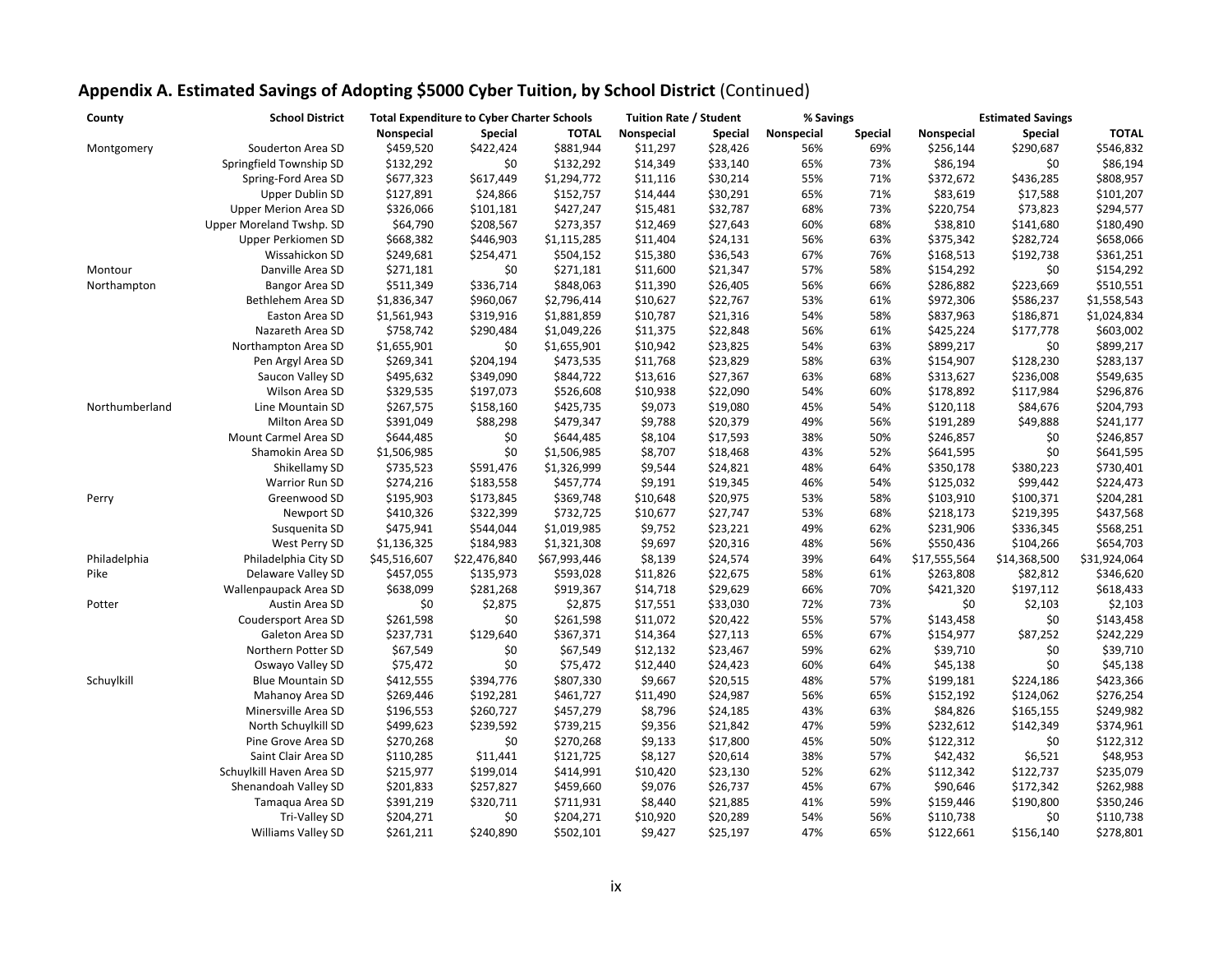| County      | <b>School District</b>    | <b>Total Expenditure to Cyber Charter Schools</b> |           | <b>Tuition Rate / Student</b> |            | % Savings      |            | <b>Estimated Savings</b> |            |           |              |
|-------------|---------------------------|---------------------------------------------------|-----------|-------------------------------|------------|----------------|------------|--------------------------|------------|-----------|--------------|
|             |                           | Nonspecial                                        | Special   | <b>TOTAL</b>                  | Nonspecial | <b>Special</b> | Nonspecial | <b>Special</b>           | Nonspecial | Special   | <b>TOTAL</b> |
| Snyder      | Midd-West SD              | \$743,412                                         | \$209,460 | \$952,872                     | \$8,950    | \$21,457       | 44%        | 59%                      | \$328,085  | \$122,921 | \$451,007    |
|             | Selinsgrove Area SD       | \$305,576                                         | \$231,046 | \$536,622                     | \$11,208   | \$20,202       | 55%        | 56%                      | \$169,254  | \$129,658 | \$298,912    |
| Somerset    | Berlin Brothersvalley SD  | \$105,446                                         | \$40,486  | \$145,931                     | \$10,549   | \$17,155       | 53%        | 48%                      | \$55,466   | \$19,564  | \$75,031     |
|             | Conemaugh Twshp. Area SD  | \$136,718                                         | \$151,999 | \$288,717                     | \$9,647    | \$19,475       | 48%        | 54%                      | \$65,857   | \$82,811  | \$148,667    |
|             | Meyersdale Area SD        | \$297,710                                         | \$148,086 | \$445,797                     | \$11,575   | \$20,285       | 57%        | 56%                      | \$169,108  | \$83,369  | \$252,477    |
|             | North Star SD             | \$318,424                                         | \$183,919 | \$502,343                     | \$10,267   | \$19,857       | 51%        | 55%                      | \$163,359  | \$101,808 | \$265,167    |
|             | Rockwood Area SD          | \$250,319                                         | \$0       | \$250,319                     | \$10,928   | \$17,854       | 54%        | 50%                      | \$135,792  | \$0       | \$135,792    |
|             | Salisbury-Elk Lick SD     | \$69,088                                          | \$17,802  | \$86,889                      | \$12,228   | \$17,802       | 59%        | 50%                      | \$40,838   | \$8,937   | \$49,774     |
|             | Shade-Central City SD     | \$99,756                                          | \$73,846  | \$173,602                     | \$12,197   | \$23,914       | 59%        | 63%                      | \$58,863   | \$46,472  | \$105,334    |
|             | Shanksville-Stonycreek SD | \$50,524                                          | \$0       | \$50,524                      | \$14,170   | \$22,064       | 65%        | 60%                      | \$32,695   | \$0       | \$32,695     |
|             | Somerset Area SD          | \$503,923                                         | \$348,921 | \$852,845                     | \$11,764   | \$21,878       | 57%        | 59%                      | \$289,745  | \$207,539 | \$497,284    |
|             | Turkeyfoot Valley Area SD | \$106,916                                         | \$5,213   | \$112,129                     | \$9,549    | \$17,725       | 48%        | 50%                      | \$50,933   | \$2,606   | \$53,538     |
|             | Windber Area SD           | \$467,327                                         | \$0       | \$467,327                     | \$10,405   | \$20,904       | 52%        | 58%                      | \$242,763  | \$0       | \$242,763    |
| Sullivan    | <b>Sullivan County SD</b> | \$333,649                                         | \$226,004 | \$559,653                     | \$14,828   | \$34,378       | 66%        | 74%                      | \$221,141  | \$167,725 | \$388,866    |
| Susquehanna | <b>Blue Ridge SD</b>      | \$309,059                                         | \$171,065 | \$480,125                     | \$9,992    | \$19,416       | 50%        | 54%                      | \$154,410  | \$92,959  | \$247,369    |
|             | Elk Lake SD               | \$405,257                                         | \$0       | \$405,257                     | \$11,328   | \$22,429       | 56%        | 60%                      | \$226,389  | \$0       | \$226,389    |
|             | Forest City Regional SD   | \$146,498                                         | \$63,150  | \$209,648                     | \$12,099   | \$24,652       | 59%        | 64%                      | \$85,955   | \$40,441  | \$126,396    |
|             | Montrose Area SD          | \$579,537                                         | \$0       | \$579,537                     | \$12,613   | \$24,117       | 60%        | 63%                      | \$349,791  | \$0       | \$349,791    |
|             | <b>Mountain View SD</b>   | \$582,142                                         | \$0       | \$582,142                     | \$13,176   | \$34,863       | 62%        | 75%                      | \$361,237  | \$0       | \$361,237    |
|             | Susquehanna Commnty. SD   | \$334,668                                         | \$10,295  | \$344,964                     | \$12,891   | \$28,847       | 61%        | 69%                      | \$204,856  | \$7,131   | \$211,988    |
| Tioga       | Northern Tioga SD         | \$280,015                                         | \$143,024 | \$423,039                     | \$10,171   | \$22,684       | 51%        | 61%                      | \$142,360  | \$87,130  | \$229,491    |
|             | Southern Tioga SD         | \$369,035                                         | \$281,391 | \$650,426                     | \$9,701    | \$23,439       | 48%        | 62%                      | \$178,827  | \$174,967 | \$353,794    |
|             | Wellsboro Area SD         | \$308,450                                         | \$164,514 | \$472,964                     | \$10,998   | \$23,048       | 55%        | 62%                      | \$168,222  | \$101,238 | \$269,460    |
| Union       | Lewisburg Area SD         | \$246,871                                         | \$132,239 | \$379,110                     | \$12,512   | \$23,170       | 60%        | 62%                      | \$148,219  | \$81,643  | \$229,861    |
|             | Mifflinburg Area SD       | \$529,087                                         | \$108,365 | \$637,452                     | \$10,037   | \$17,495       | 50%        | 49%                      | \$265,509  | \$53,454  | \$318,963    |
| Venango     | Cranberry Area SD         | \$293,398                                         | \$156,819 | \$450,217                     | \$10,354   | \$23,004       | 52%        | 61%                      | \$151,708  | \$96,385  | \$248,092    |
|             | Franklin Area SD          | \$280,641                                         | \$254,126 | \$534,767                     | \$10,114   | \$24,914       | 51%        | 64%                      | \$141,905  | \$163,703 | \$305,608    |
|             | Oil City Area SD          | \$411,623                                         | \$235,596 | \$647,219                     | \$9,226    | \$18,528       | 46%        | 52%                      | \$188,553  | \$122,869 | \$311,422    |
|             | Titusville Area SD        | \$230,943                                         | \$125,699 | \$356,641                     | \$10,433   | \$19,054       | 52%        | 53%                      | \$120,266  | \$67,216  | \$187,482    |
|             | Valley Grove SD           | \$125,182                                         | \$49,809  | \$174,991                     | \$10,251   | \$19,929       | 51%        | 56%                      | \$64,122   | \$27,652  | \$91,775     |
| Warren      | <b>Warren County SD</b>   | \$619,937                                         | \$357,858 | \$977,795                     | \$10,574   | \$23,864       | 53%        | 63%                      | \$326,785  | \$224,922 | \$551,707    |
| Washington  | Avella Area SD            | \$120,331                                         | \$100,199 | \$220,531                     | \$12,605   | \$23,805       | 60%        | 63%                      | \$72,601   | \$62,885  | \$135,486    |
|             | Bentworth SD              | \$177,784                                         | \$98,044  | \$275,827                     | \$9,476    | \$20,938       | 47%        | 58%                      | \$83,976   | \$56,533  | \$140,509    |
|             | Bethlehem-Center SD       | \$373,708                                         | \$224,622 | \$598,330                     | \$9,345    | \$21,163       | 46%        | 58%                      | \$173,752  | \$130,531 | \$304,283    |
|             | Burgettstown Area SD      | \$360,744                                         | \$261,835 | \$622,579                     | \$10,279   | \$21,198       | 51%        | 58%                      | \$185,263  | \$152,334 | \$337,597    |
|             | California Area SD        | \$200,414                                         | \$137,996 | \$338,409                     | \$10,173   | \$20,392       | 51%        | 57%                      | \$101,913  | \$78,006  | \$179,919    |
|             | Canon-McMillan SD         | \$863,321                                         | \$371,780 | \$1,235,101                   | \$8,866    | \$18,939       | 44%        | 53%                      | \$376,441  | \$197,760 | \$574,200    |
|             | Charleroi SD              | \$341,451                                         | \$288,946 | \$630,397                     | \$8,871    | \$19,518       | 44%        | 55%                      | \$149,000  | \$157,707 | \$306,707    |
|             | Chartiers-Houston SD      | \$179,742                                         | \$59,914  | \$239,655                     | \$10,633   | \$19,642       | 53%        | 55%                      | \$95,219   | \$32,873  | \$128,092    |
|             | Fort Cherry SD            | \$342,489                                         | \$0       | \$342,489                     | \$12,160   | \$24,134       | 59%        | 63%                      | \$201,668  | \$0       | \$201,668    |
|             | McGuffey SD               | \$558,983                                         | \$315,493 | \$874,476                     | \$12,360   | \$24,240       | 60%        | 63%                      | \$332,860  | \$200,112 | \$532,972    |
|             | Peters Township SD        | \$278,943                                         | \$128,426 | \$407,369                     | \$10,392   | \$19,434       | 52%        | 54%                      | \$144,730  | \$69,843  | \$214,573    |
|             | Ringgold SD               | \$703,104                                         | \$317,761 | \$1,020,865                   | \$9,338    | \$18,018       | 46%        | 51%                      | \$326,610  | \$161,421 | \$488,031    |
|             | <b>Trinity Area SD</b>    | \$925,251                                         | \$0       | \$925,251                     | \$10,682   | \$23,286       | 53%        | 62%                      | \$492,160  | \$0       | \$492,160    |
|             | <b>Washington SD</b>      | \$494,357                                         | \$211,256 | \$705,613                     | \$10,672   | \$24,487       | 53%        | 64%                      | \$262,749  | \$134,774 | \$397,523    |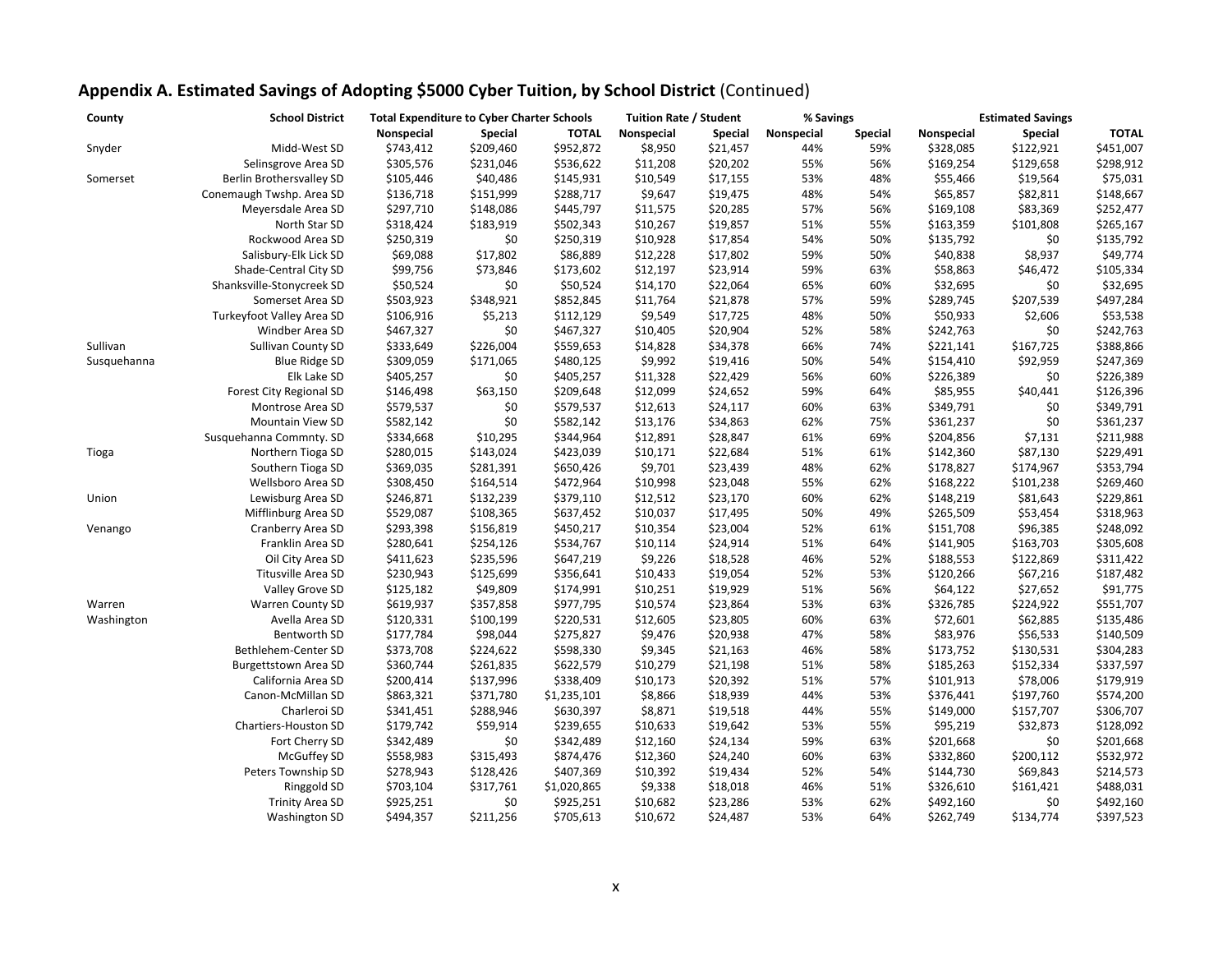| County       | <b>School District</b>   |               | <b>Total Expenditure to Cyber Charter Schools</b> |               | <b>Tuition Rate / Student</b> |                | % Savings  |                |               | <b>Estimated Savings</b> |               |
|--------------|--------------------------|---------------|---------------------------------------------------|---------------|-------------------------------|----------------|------------|----------------|---------------|--------------------------|---------------|
|              |                          | Nonspecial    | <b>Special</b>                                    | <b>TOTAL</b>  | Nonspecial                    | <b>Special</b> | Nonspecial | <b>Special</b> | Nonspecial    | Special                  | <b>TOTAL</b>  |
| Wayne        | Wayne Highlands SD       | \$931,205     | \$616,673                                         | \$1,547,878   | \$13,110                      | \$26,746       | 62%        | 67%            | \$576,066     | \$412,278                | \$988,344     |
|              | Western Wayne SD         | \$586,269     | \$399,963                                         | \$986,232     | \$12,481                      | \$26,022       | 60%        | 66%            | \$351,405     | \$263,708                | \$615,113     |
| Westmoreland | Belle Vernon Area SD     | \$615,029     | \$252,049                                         | \$867,078     | \$10,628                      | \$20,832       | 53%        | 57%            | \$325,683     | \$144,792                | \$470,474     |
|              | <b>Burrell SD</b>        | \$288,789     | \$131,641                                         | \$420,430     | \$11,583                      | \$18,712       | 57%        | 53%            | \$164,125     | \$69,276                 | \$233,401     |
|              | Derry Area SD            | \$402,324     | \$408,436                                         | \$810,760     | \$10,554                      | \$20,608       | 53%        | 57%            | \$211,718     | \$232,742                | \$444,460     |
|              | Franklin Regional SD     | \$485,553     | \$210,661                                         | \$696,214     | \$11,487                      | \$19,721       | 56%        | 55%            | \$274,206     | \$115,964                | \$390,169     |
|              | Greater Latrobe SD       | \$492,407     | \$318,579                                         | \$810,986     | \$9,304                       | \$16,825       | 46%        | 47%            | \$227,783     | \$150,723                | \$378,506     |
|              | Greensburg Salem SD      | \$779,727     | \$328,883                                         | \$1,108,610   | \$9,591                       | \$22,503       | 48%        | 61%            | \$373,240     | \$199,321                | \$572,561     |
|              | Hempfield Area SD        | \$1,390,643   | \$392,232                                         | \$1,782,875   | \$10,477                      | \$21,023       | 52%        | 58%            | \$726,994     | \$226,834                | \$953,827     |
|              | Jeannette City SD        | \$763,512     | \$0                                               | \$763,512     | \$11,241                      | \$26,131       | 56%        | 66%            | \$423,910     | \$0                      | \$423,910     |
|              | Kiski Area SD            | \$773,977     | \$289,109                                         | \$1,063,086   | \$9,855                       | \$18,838       | 49%        | 53%            | \$381,298     | \$153,053                | \$534,351     |
|              | Ligonier Valley SD       | \$672,686     | \$794,961                                         | \$1,467,647   | \$10,703                      | \$22,560       | 53%        | 61%            | \$358,444     | \$482,579                | \$841,023     |
|              | Monessen City SD         | \$281,077     | \$190,654                                         | \$471,731     | \$12,122                      | \$22,001       | 59%        | 60%            | \$165,140     | \$113,831                | \$278,972     |
|              | Mount Pleasant Area SD   | \$773,629     | \$200,351                                         | \$973,980     | \$9,742                       | \$19,667       | 49%        | 55%            | \$376,569     | \$110,043                | \$486,612     |
|              | New Kensington-Arnold SD | \$373,185     | \$331,473                                         | \$704,659     | \$9,902                       | \$24,812       | 50%        | 64%            | \$184,739     | \$213,042                | \$397,781     |
|              | Penn-Trafford SD         | \$811,868     | \$821,279                                         | \$1,633,147   | \$10,194                      | \$16,326       | 51%        | 46%            | \$413,671     | \$375,320                | \$788,991     |
|              | Southmoreland SD         | \$387,295     | \$318,800                                         | \$706,095     | \$9,827                       | \$20,498       | 49%        | 57%            | \$190,241     | \$180,922                | \$371,163     |
|              | Yough SD                 | \$0           | \$611,684                                         | \$611,684     | \$10,195                      | \$21,278       | 51%        | 58%            | \$0           | \$356,838                | \$356,838     |
| Wyoming      | Lackawanna Trail SD      | \$374,428     | \$421,103                                         | \$795,532     | \$12,467                      | \$32,514       | 60%        | 73%            | \$224,255     | \$306,289                | \$530,545     |
|              | Tunkhannock Area SD      | \$623,605     | \$479,767                                         | \$1,103,372   | \$13,724                      | \$30,074       | 64%        | 71%            | \$396,403     | \$338,343                | \$734,746     |
| York         | Central York SD          | \$621,540     | \$157,437                                         | \$778,977     | \$9,353                       | \$18,816       | 47%        | 53%            | \$289,280     | \$83,261                 | \$372,541     |
|              | Dallastown Area SD       | \$437,447     | \$220,895                                         | \$658,342     | \$11,244                      | \$21,566       | 56%        | 59%            | \$242,926     | \$130,092                | \$373,019     |
|              | Dover Area SD            | \$618,962     | \$117,474                                         | \$736,437     | \$10,736                      | \$20,242       | 53%        | 56%            | \$330,684     | \$66,025                 | \$396,709     |
|              | Eastern York SD          | \$610,108     | \$289,862                                         | \$899,970     | \$10,747                      | \$24,360       | 53%        | 64%            | \$326,256     | \$184,377                | \$510,633     |
|              | Hanover Public SD        | \$847,179     | \$196,332                                         | \$1,043,511   | \$11,058                      | \$23,972       | 55%        | 63%            | \$464,115     | \$123,727                | \$587,842     |
|              | Northeastern York SD     | \$687,991     | \$522,239                                         | \$1,210,230   | \$10,537                      | \$22,536       | 53%        | 61%            | \$361,512     | \$316,803                | \$678,316     |
|              | Northern York County SD  | \$677,836     | \$175,828                                         | \$853,664     | \$9,365                       | \$19,828       | 47%        | 55%            | \$315,929     | \$97,218                 | \$413,147     |
|              | Red Lion Area SD         | \$864,115     | \$587,387                                         | \$1,451,502   | \$9,659                       | \$22,711       | 48%        | 61%            | \$416,797     | \$358,109                | \$774,906     |
|              | South Eastern SD         | \$589,466     | \$275,426                                         | \$864,892     | \$12,178                      | \$24,816       | 59%        | 64%            | \$347,449     | \$177,036                | \$524,485     |
|              | South Western SD         | \$477,830     | \$258,389                                         | \$736,219     | \$10,461                      | \$21,148       | 52%        | 58%            | \$249,446     | \$150,074                | \$399,520     |
|              | Southern York County SD  | \$326,240     | \$133,803                                         | \$460,042     | \$11,352                      | \$23,010       | 56%        | 61%            | \$182,545     | \$82,254                 | \$264,799     |
|              | Spring Grove Area SD     | \$694,678     | \$198,054                                         | \$892,731     | \$10,679                      | \$23,135       | 53%        | 62%            | \$369,417     | \$122,163                | \$491,580     |
|              | West Shore SD            | \$2,982,399   | \$0                                               | \$2,982,399   | \$8,863                       | \$18,374       | 44%        | 52%            | \$1,299,818   | \$0                      | \$1,299,818   |
|              | West York Area SD        | \$724,801     | \$473,469                                         | \$1,198,270   | \$10,340                      | \$25,756       | 52%        | 66%            | \$374,304     | \$310,508                | \$684,812     |
|              | York City SD             | \$2,144,100   | \$1,778,374                                       | \$3,922,474   | \$9,065                       | \$25,363       | 45%        | 65%            | \$961,472     | \$1,156,789              | \$2,118,260   |
|              | York Suburban SD         | \$695,059     | \$161,375                                         | \$856,434     | \$11,718                      | \$23,875       | 57%        | 63%            | \$398,478     | \$101,455                | \$499,933     |
| min          |                          | \$0           | \$0                                               | \$2,875       | \$7,276                       | \$14,890       | 31%        | 40%            | \$0           | \$0                      | \$2,103       |
| median       |                          | \$389,172     | \$164,120                                         | \$560,794     | \$10,654                      | \$22,697       | 53%        | 61%            | \$205,396     | \$98,935                 | \$313,274     |
| mean         |                          | \$654,947     | \$290,046                                         | \$944,993     | \$10,973                      | \$23,473       | 53%        | 61%            | \$332,970     | \$182,669                | \$515,639     |
| max          |                          | \$45,516,607  | \$22,476,840                                      | \$67,993,446  | \$18,554                      | \$48,198       | 73%        | 82%            | \$17,555,564  | \$14,368,500             | \$31,924,064  |
| sum          |                          | \$322,234,166 | \$142,702,566                                     | \$464,936,732 |                               |                |            |                | \$163,155,520 | \$89,507,698             | \$252,663,217 |